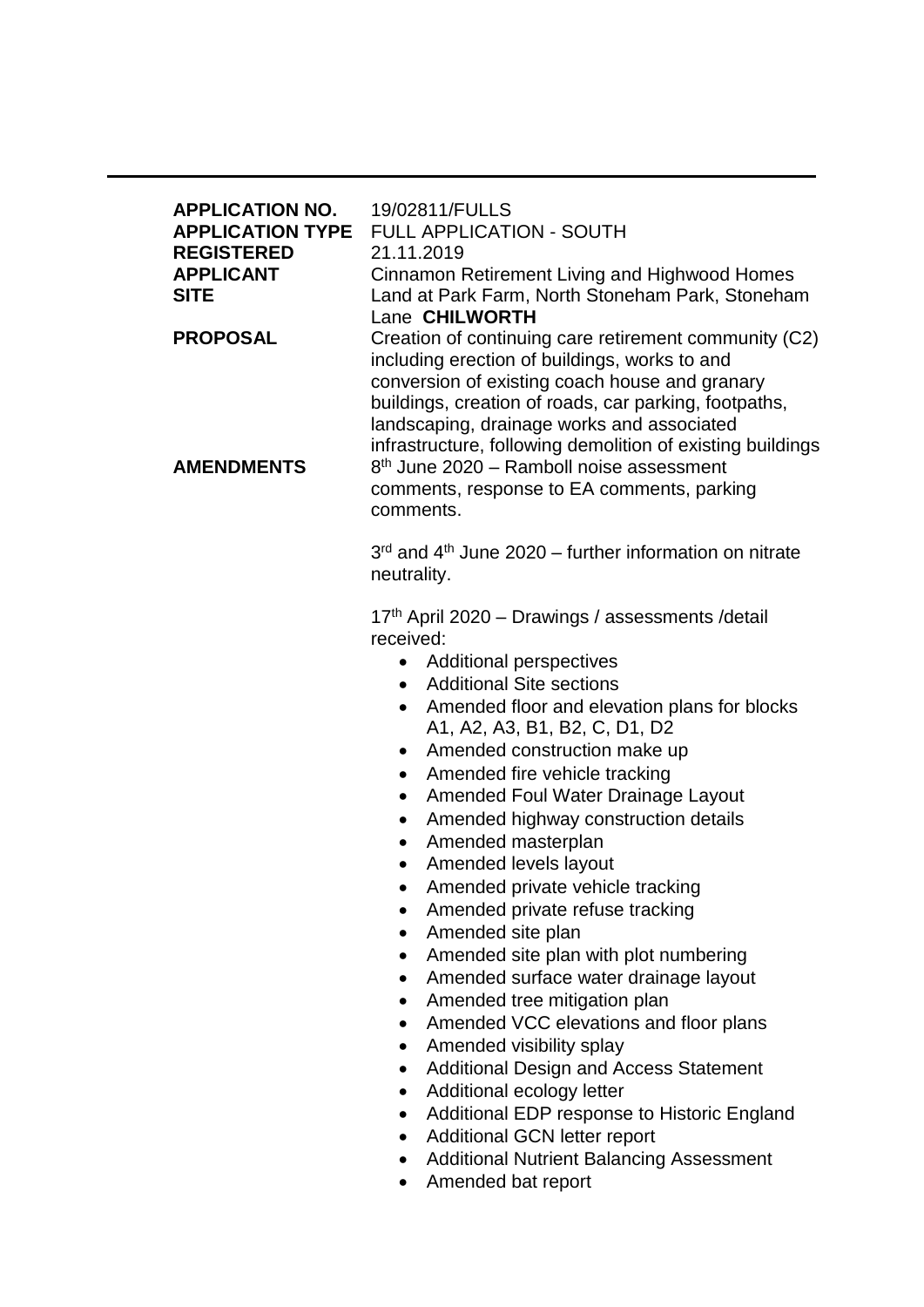- Amended Ecological Appraisal
- Amended Arboricultural Method Statement
- Amended Environmental Statement Addendum parts  $1 - 6$
- Amended flood risk assessment parts  $1 3$
- Amended landscape strategy
- Amended landscape woodland management plan
- WSI Archaeology

#### **CASE OFFICER** Miss Sarah Barter

Background paper (Local Government Act 1972 Section 100D)

### 1.0 **INTRODUCTION**

1.1 This application is presented to Southern Area Planning Committee because it is contrary to the provisions of an approved development plan or other statements of approved planning policy, adverse third party representations have been received and the recommendation is for approval.

## 2.0 **SITE LOCATION AND DESCRIPTION**

- 2.1 The site extends to an area of approximately 4.59 ha and lies at the southernmost extent of the new North Stoneham Park (NSP) community which is currently under construction. The site comprises former paddocks located within Eastleigh borough located to the west of Stoneham Lane as recently diverted as part of the NSP proposals. This area of the site is located north of a bank of trees which forms the boundary with the neighbouring St. Nicolas Church, which is Grade II\* Listed.
- 2.2 Planning permissions issued by Eastleigh Borough Council (EBC) since 2016 included outline permission ref. O/15/76023 which provided for a 'Landmark Building' care home to be located at the southern end of a proposed new 'Avenue Park' on the paddock areas described above. To the west of the paddocks on land within Test Valley is 'Park Farm', which comprises a number of buildings and structures, including a large steel framed barn/workshop, former coach house and a small granary building. In recent years this part of the site has been used for a mix of residential, workshops and open storage uses. It has recently been cleared by Highwood Homes of much of the open storage material.
- 2.3 The Coach House is located within the centre of the site facing an easterly direction towards what was formerly the main entrance to the historic North Stoneham House. This three-storey building comprises a pair of three storey wings positioned on either side of a central two-storey structure. The front elevation comprises yellow brick whilst the rear elevation is constructed of red brick. The Coach House has been subject to substantial alteration during the second half of the 20th Century with modern additions including casement windows, extensions and dormer windows.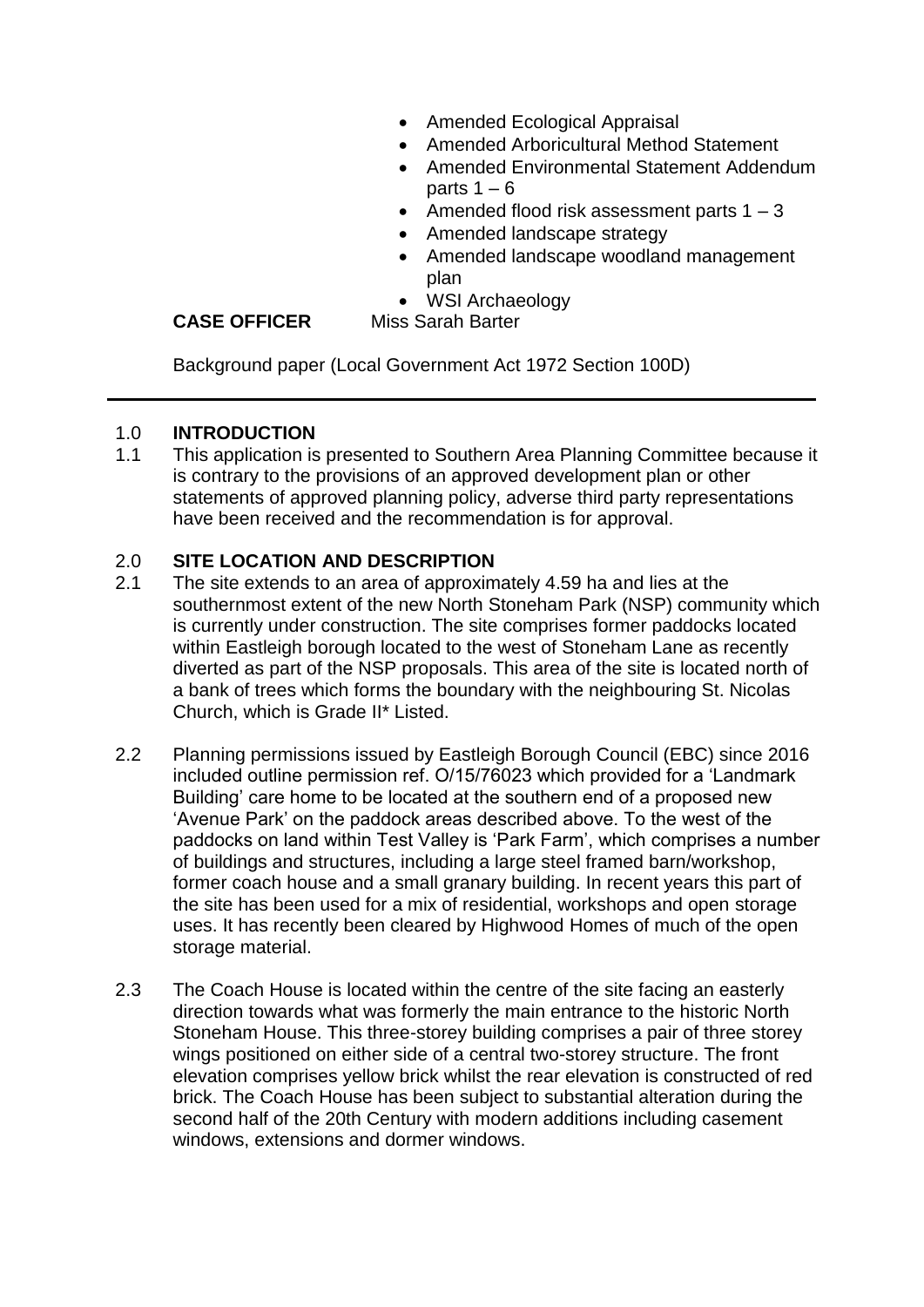2.4 The southern part of the site is formed by a treed area forming the boundary with Shrubbery Pond to the south. Residential development and public open space areas forming part of North Stoneham Park development site is located to the north. Immediately adjacent to the western site boundary is the Grade II Listed Walled Garden, designated on the 17th June 1996. This feature dates from the late 18th / early 19th century and comprises red brick walls enclosing a large kitchen garden. This feature is within third party ownership and is currently used as a heavily overgrown smallholding.

## 3.0 **PROPOSAL**

3.1 This is a joint application for a comprehensive care village to both Test Valley Borough Council (TVBC) and Eastleigh Borough Council (EBC).

The proposal is for the creation of a continuing care retirement community (CCRC) (C2) including erection of buildings, works to and conversion of existing coach house and granary buildings, creation of roads, car parking, footpaths, landscaping, drainage works and associated infrastructure, following demolition of existing buildings

- 3.2 Following demolition of all existing buildings at the site, with the exception of the existing Coach House and Granary which are to be converted, the CCRC will provide 18,543 sqm of built floorspace (GEA) and comprise:
	- 40 Bed Care Home
	- 42 Care Suites
	- 91 Close Care Apartments
	- Restaurant and Kitchen
	- Gym / Studio
	- Reception
	- Treatment Rooms
	- **•** Hairdressers
	- Nail Salon
	- Swimming Pool / Sauna / Jacuzzi
	- Landscaped grounds, amenity gardens, arboretum
	- Access, parking and servicing areas
- 3.3 Vehicular access points are provided off Stoneham Lane for the care home element (EBC) and off Highwood Avenue for the care apartments (TVBC). It is proposed to retain, upgrade and convert the existing former coach house and granary and other structure of heritage interest, and retain and manage woodland to the south, for which permissive public access is to be provided. 142 car parking spaces across the site are proposed, with provision for overflow parking if needed.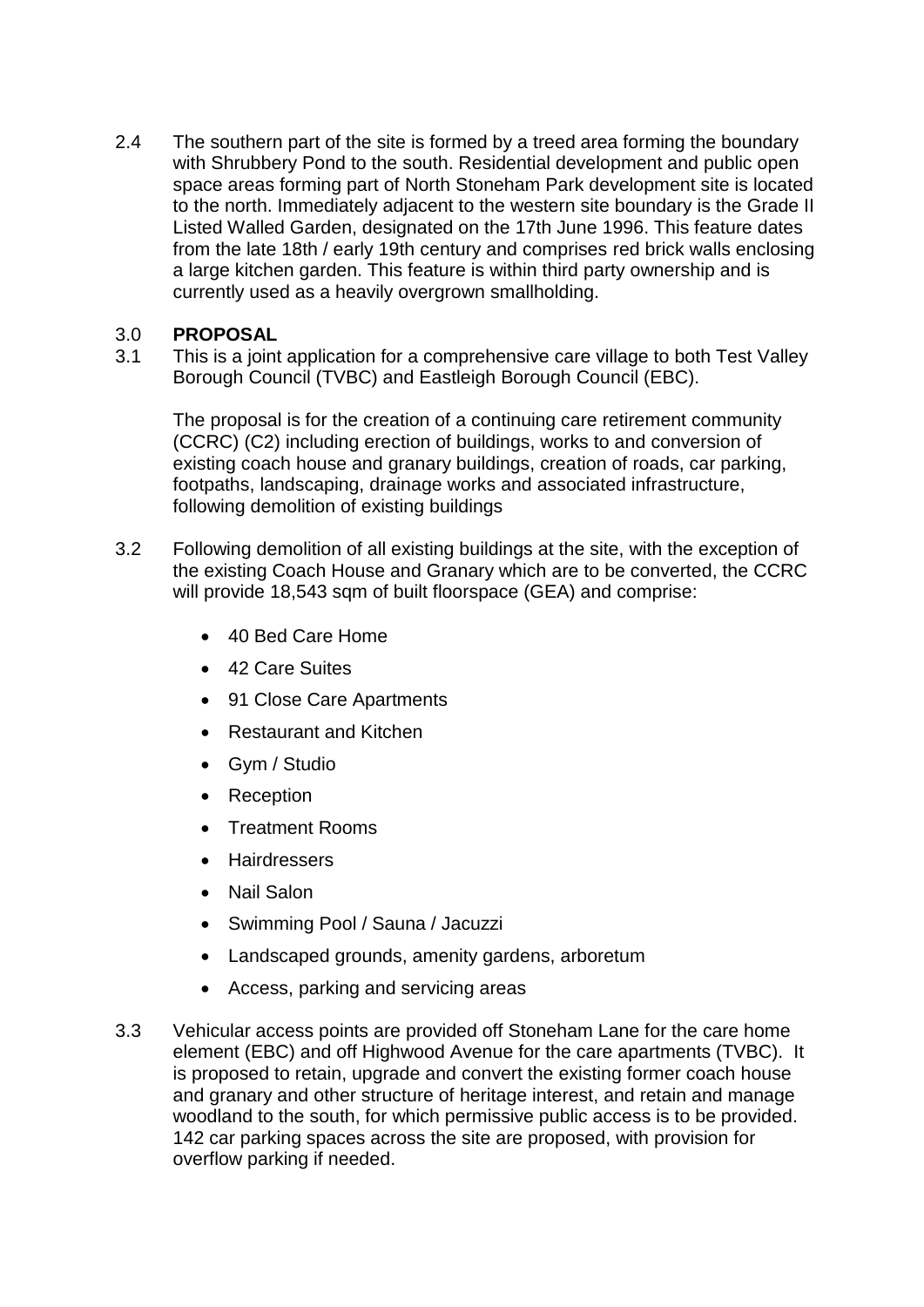- 3.4 The layout and design responds to site topography with the new mansion being split-level (EBC). This building would be linked to the converted and extended former coach house (TVBC), which would house village centre facilities and accommodate two apartments. On the northern outer edge of the village site are traditionally designed two storey buildings, whilst within the TVBC central area the apartments are accommodated within four blocks of contemporary design.
- 3.5 In response to both local authority comments, the application has been amended to reduce the bulk of the landmark building on its east elevation and reduce the scale of the three/two storey blocks and their impact on the heritage assets and alter their visual appearance. The layout has also altered in respect of parking, and servicing.
- 3.6 The application is jointly made by Highwood Homes (landowners) and Cinnamon Retirement Living (developer/operators).

## 4.0 **HISTORY**

4.1 Test Valley

08/02281/CLES - Certificate of Lawful Existing Use for use of land for storage/distribution and riding school with stables. – Issue – 07.11.2008.

- 4.2 07/01833/CLES Certificate of Lawful Existing Use for use of land for storage/distribution and riding school with stables – Not issue – 14.09.2007.
- 4.3 TVS.09075 Change of use of buildings to B1, B2, B8 Refused 18.05.2001.
- 4.4 Eastleigh F/19/86946 – Duplicate to this application. At EBC Planning Committee on the 09.06.2020.
- 4.5 O/15/76023 North Stoneham Park Outline application with all matters reserved (except for access) for the demolition of existing buildings/structures and the development of: 1) on land south of Chestnut Avenue (North Stoneham Park) - 1100 dwellings (use class C3); -residential care home (use class C2); - creation of a new local centre - including a new primary school (2FE), children's pre-school nursery, community building, retail, office and other buildings and car parking (use classes A 1, A2, A3, A4, A5, B1a, D1, D2);- public open space, children's play equipment, associated hard and soft landscaping and works; - foul and surface water drainage measures including pumping stations; access from Chestnut Avenue and Stoneham Lane (with new accesses/works to Chestnut Avenue (existing), Chestnut Avenue/Nightingale Avenue, Chestnut Avenue/Stoneham Lane, Stoneham Lane/Stoneham Way Junctions and new accesses onto Stoneham Lane); new footway/cycleway links; 2) extension to Lakeside Country Park on land east of Stoneham Lane, including new pedestrian links, landscaping and associated works; 3) construction of a new cycleway/footway along Stoneham Lane (from north/east of St Nicolas Church, southwards to the administrative boundary with Southampton City); 4) use of land south of Junction 5 of the M27 motorway for playing pitches and construction of associated facilities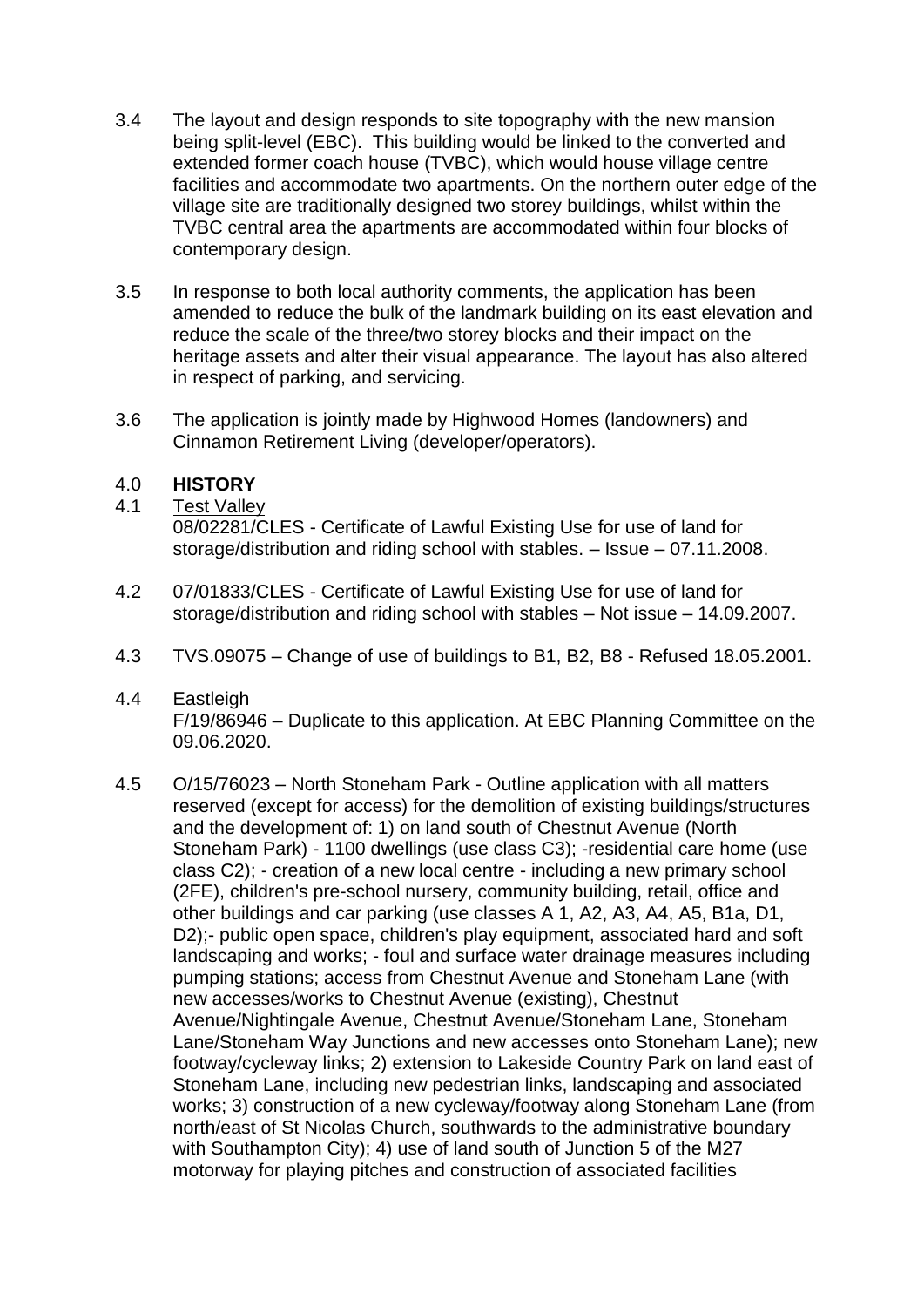(including changing pavilion/hub building, spectator stands, enclosures, allweather playing surfaces; floodlighting); with new accesses onto Stoneham Lane; parking; new footway/cycleway; landscaping and associated works; and 5) associated engineering operations; on and off-site supporting infrastructure necessary to facilitate development of the site. This application was subject to an Environmental Impact Assessment. – Permission – 08.01.2016.

## 4.6 R/17/79892 – North Stoneham Park (RM - Stage 1)

Reserved matters for appearance, landscaping, layout and scale (pursuant to outline planning permission O/15/76023) for the erection of 560 dwellings comprising parcels 2A / 2B (part) and 3B / 4A; public open space in parcels 3C (part) and 1E; access road within parcel 1D/1B (Local Centre/Primary School); a pumping station within parcel 4B on land to the east of Stoneham Lane; associated landscaping, drainage, car parking, refuse storage and boundary treatments. Proposal to include diversion of existing public right of way (footpath 54). (Application included an Addendum to the Environmental Impact Assessment). Permission – 26.05.2017.

# 5.0 **CONSULTATIONS**

### 5.1 **Policy** – Comment

The proposal is not considered to accord with policy COM2 and COM5 (in relation to the allocation for residential development (Use Class C3)). Consideration needs to be given as to whether material considerations justify a departure from the Development Plan. Relevant material considerations include the content of the NPPF regarding the accommodation needs of specific groups of the population and the assessment of other social, economic and environmental matters (including job creation).

# 5.2 **Conservation** – Comment

No objection to principles of developments. Suggested conditions. There have been extensive discussions and negotiations on the design of the new-build elements on this site. The application also retains the large Georgian stable and coach-house building, probably designed by Capability Brown and built in the 1770s. It is proposed that it functions as a 'hub' building on the site, which is an appropriate use for the building, and will allow some poor quality modern alterations to be undone.

5.3 **Trees** – No Objection subject to conditions.

### 5.4 **Landscape** – No Objection subject to conditions

It is noted that there are a number of amendments to tweak the design. The most notable from a landscape perspective is the reorientation of block A3 which provides a softer approach into the inner development and a better relationship between block A1 and A3.

From the pre-application proposals put forward many of the landscape issues previously raised have been addressed.

- Better offset from the listed wall
- Space for substantial trees within and around the development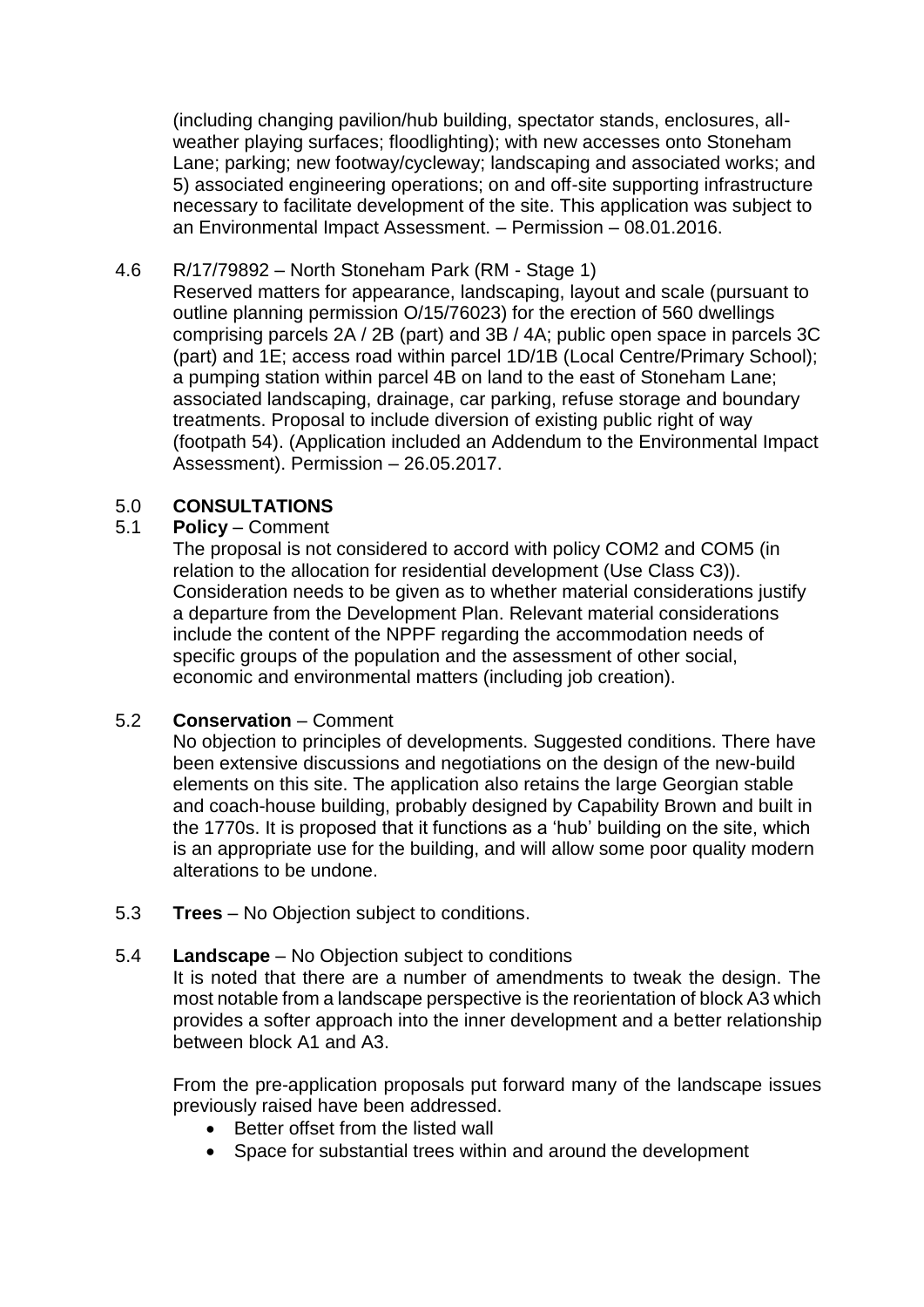- Break up the parking and have it in closer proximity to the housing
- Better offset from woodland to the south
- Footpath links from the south with wider Stoneham development

## 5.5 **Highways** – No Objection in principle It is understood that the roads and footways relating to this application are not being offered for adoption by the developer (please confirm if this is not the case). As such, HCC would not object to the proposals.

- 5.6 **LLFA** No objection subject to conditions.
- 5.7 **Environment Agency**  Comments to follow following receipt of amended plans and additional detail.
- 5.8 **Ecology** No Objection Comments and conditions.
- 5.9 **Natural England** Final Nitrate comments awaited. Principles of proposed mitigation agreed.
- 5.10 **Environmental Protection**  Comments to follow following receipt of response to queries.
- 5.11 **Refuse** No Objection.
- 5.12 **Health Promotion**  No Comment.
- 5.13 **Historic England**  No Objection.
- 5.14 **Southern Water**  No objection subject to condition.

### 5.15 **Archaeology** – Comment

The archaeological mitigation strategy is set out in a written scheme of investigation (WSI) submitted with this application to address the provisions secured by an archaeological condition. I would endorse this WSI to you, and the wording of any archaeological condition might make reference to securing the archaeological provisions set out in that document (edp 1574-r009a dated April 2020).

5.16 **Housing** – Comment

Provided this 'continuing care retirement community' scheme is deemed as C2 use, there would be no affordable housing requirement as long as the units remain in perpetuity as C2 use. Therefore Housing raises no objection to the proposal on these grounds.

However, in order to ensure the retention of the C2 use, a legal agreement must be secured to set out the qualifying criteria for residents of the development to ensure that the units are continued to be used as C2 and not used as C3. If a C3 use is determined, an Extra care housing scheme will be subject to the provisions of policy COM7.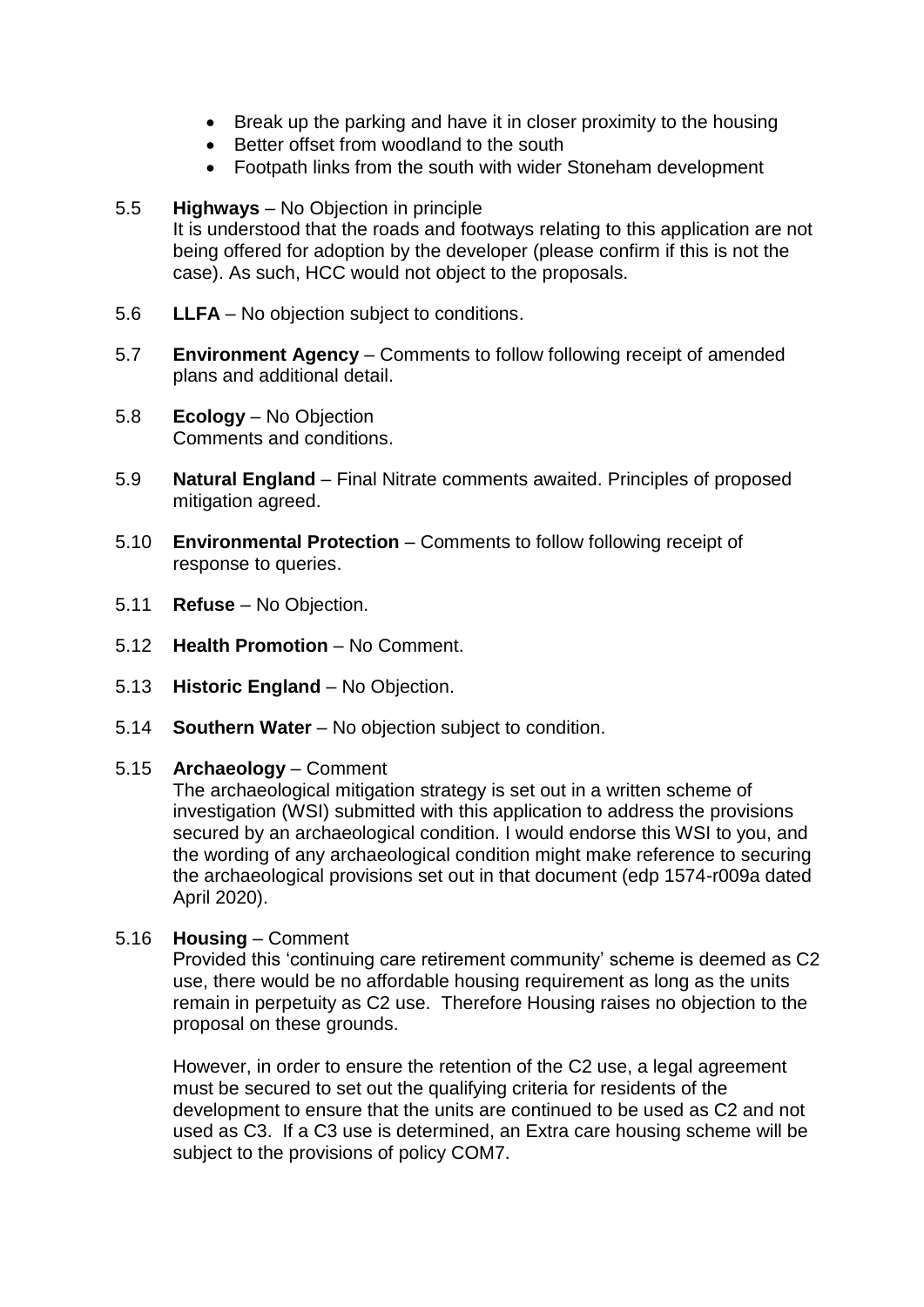## 5.17 **Sports England** – No response received.

- 5.18 **Eastleigh BC**  No Objection.
- 5.19 **Historic Parks and Gardens**  No response received.

## 5.20 **Countryside Planning** – Comment

Eastleigh Footpath 56 runs adjacent to the eastern and north-eastern boundary of the development site along a track which provides vehicular access to Park Farm and has a definitive width of between 15 and 20 feet. Footpath 56 provides a link to St Nicolas Church. Footpath 56 connects to Footpaths 54 and 53 that provide an accessible surfaced right of way through the first phases of the Stoneham Park development.

According to the Design and Access Statement dated November 2019 the development proposals include construction of 2m wide Footpath surfaced in accordance with Hampshire Country Council guidelines with grass margins within a landscaped corridor. We understand no extinguishment of the definitive width of the Right of Way is proposed and that existing vehicular access will be removed to ensure access and the quiet enjoyment of the Footpath by pedestrian users.

There must be no surface alterations to Eastleigh Footpath 56 without the consent of Hampshire County Council as Highway Authority.

### 6.0 **REPRESENTATIONS** Expired 13.05.2020

#### 6.1 **Chilworth PC** – Objection

The land is assigned to approximately 50 homes under Test Valley Borough Council's local plan, but the plans submitted by the applicants consist of several blocks of apartments to support the care home as well as conversion of existing buildings to provide ancillary facilities. Given that there is a separate application (Application 19/00000/FULLS) for the site called "The Old Mansion site" by the applicants which does purport to accommodate the houses envisaged in the Local Plan, it is assumed that this application is completely separate. Hence, in the parish council's view, it represents over-development of the site.

The parish council recognises the need for care and supporting services for an increasingly elderly population and would wish to support the development in this respect. Nonetheless it is the case that this development contravenes local plan policies - in particular:

- Policy COM 2, which requires development to be positioned in the countryside only if it is necessary and appropriate to the countryside; this has not been addressed in terms of local requirements.
- Policy COM5, which allocates the whole of the Park Farm site for approximately 50 dwellings. Given that another application (19/00000/FULLS) purports to address this, then this current application is in addition to that provision, representing over-development and hence is contrary to policy.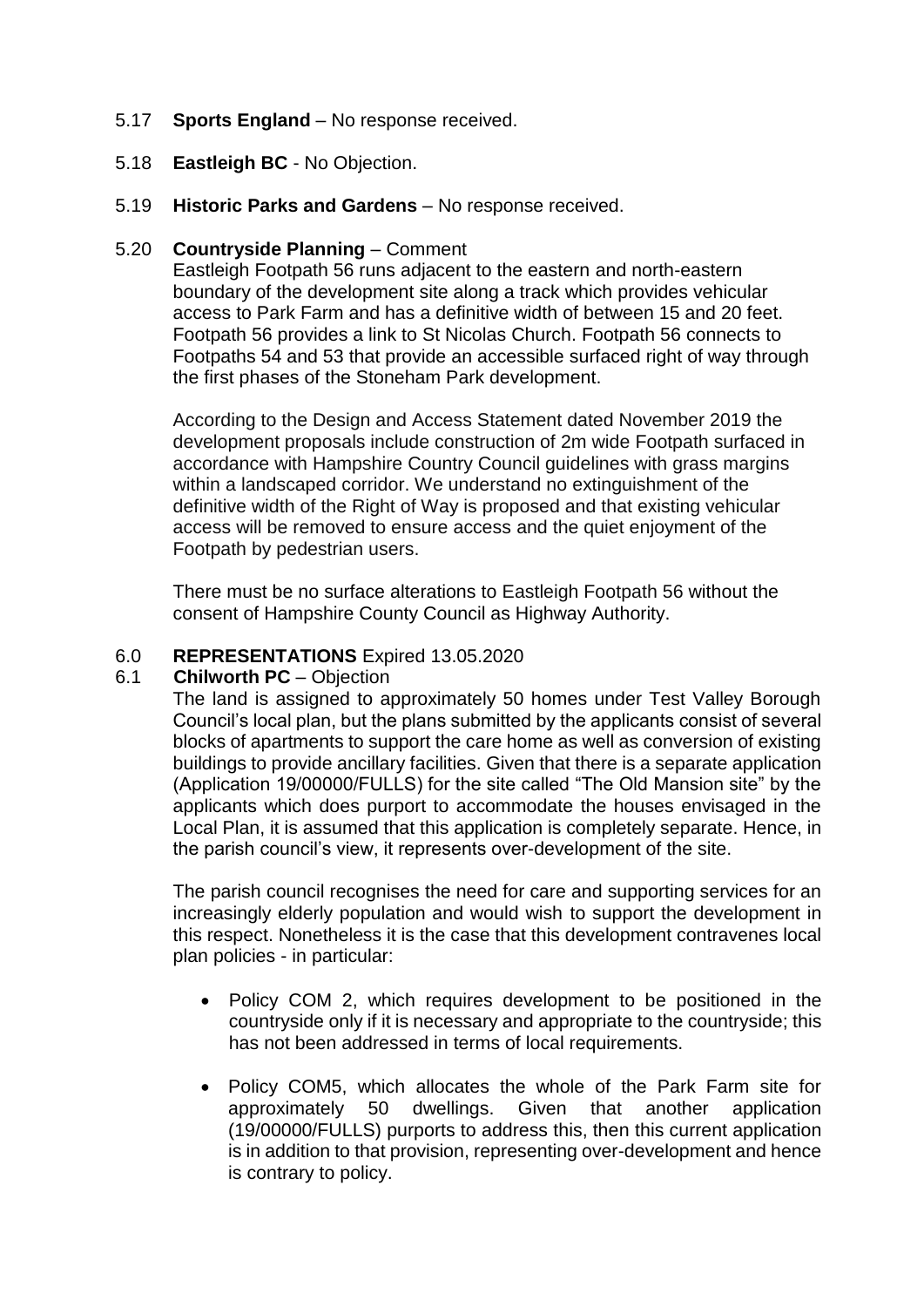- Policy COM 7, which allocates affordable housing, of which there does not appear to be any here.
- The effect of the "4-storey care home," on account of its impact on the Grade II listed church nearby is noted, albeit that this is outside of Chilworth's boundary. The preservation of the listed wall needs to be clearly addressed.

In addition, the parish council notes the objection of the environment agency and is also concerned about the environmental impact of development of this scale (with or without the care home) on the local lakes. The lakes are an important source of recreation for many, including a large, local and active fishing community who purchased the local land around the lake many years ago to preserve it for their sport. The effect of such proposed development, with lighting and noise so close to a tranquil lake, will have an adverse effect for the many who fish the lakes daily and over 24-hour periods.

Thus, the parish council objects to the current application with regard to its contravention of local plan policies and the effect on local lakes including the unacceptable disturbance to lakeside sports.

## 6.2 **Parochial Church Council of North Stoneham and Bassett** - Support

- 1. The existing access road to the church needs upgrading with improved visibility onto Stoneham Lane, this is now very evident since realignment of the Lane. There is more traffic using this route already since the occupation of Stoneham Park has commenced.
- 2. The Full Site Plan 1645549 erroneously shows a flared entry into the Church access Road this is incorrect. Any realignment of the Churchyard wall will require a Diocesan Faculty.
- 3. The present access off Stoneham Way is to be retained and the road, to what is currently Park Farm, used as a Footpath Cycleway. We would suggest that vehicular traffic must be prevented from using this route by kerbs, bollards or similar.
- 4. The gates to the Church Car Park are locked whenever the church is not in use. It is not uncommon for relatives of those interred within the churchyard to visit mid-week. It is essential that sufficient space be generated at this point to enable some car parking/turning.
- 5. The close proximity of the Care Retirement Community close to the church is to be applauded. We would like to be associated with the development of these facilities and perhaps some involvement with the management and running of the Community.
- 6. We applaud the retention of many trees from Shrubbery Pond down to the "Ice House", the creation of an Arboretum and Additional Trees
- 7. The view of the church from the Care Community Building is quoted as partial. We would not be averse to the removal of some trees on the Northern boundary of the Churchyard to enable a better vista when viewed from the Care Community towards the Southeast. We would benefit from a reduced leaf fall in the autumn.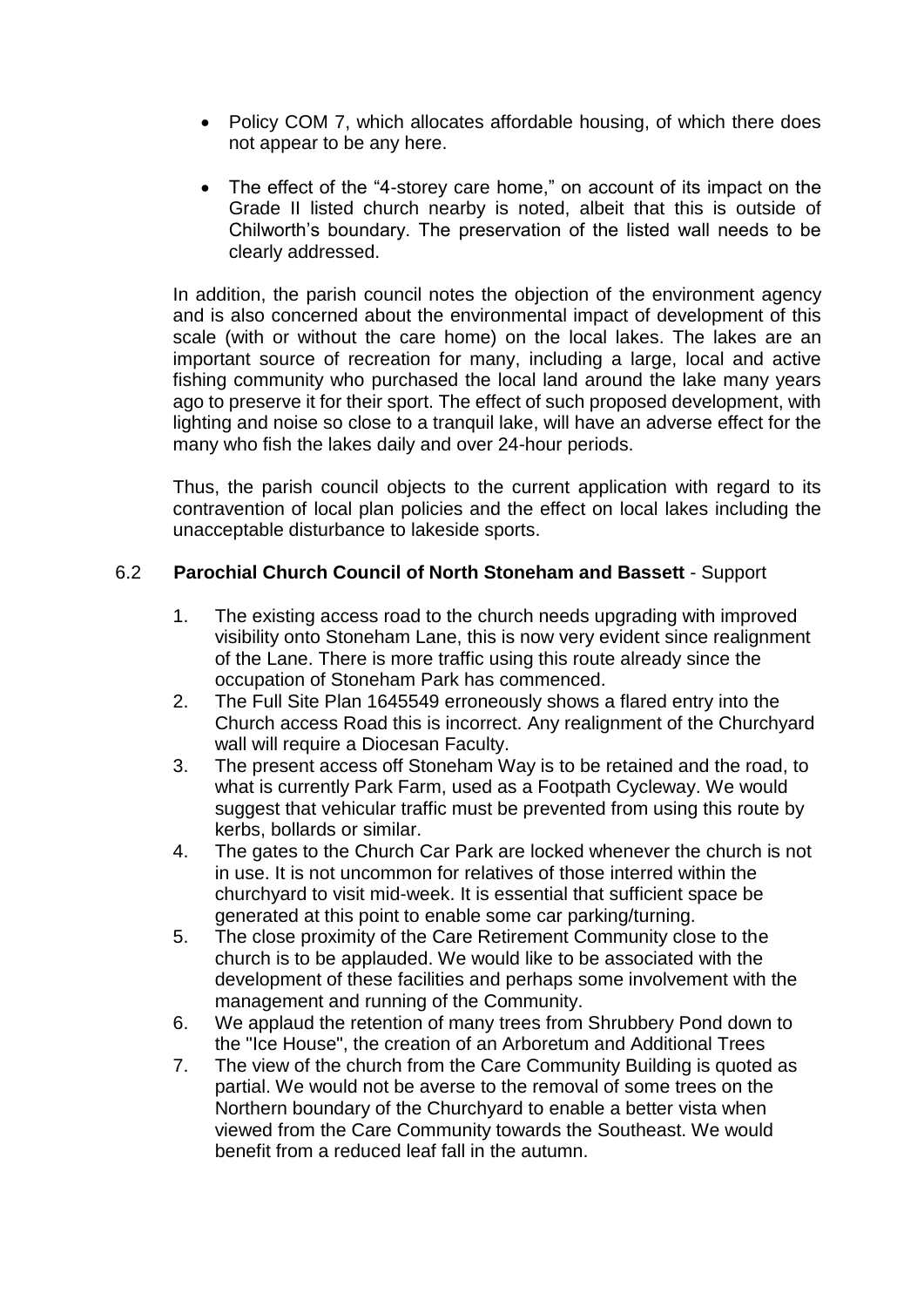8. Similarly, the miscellaneous trees and holly on the brick wall between the "Old" and "New" sections of the churchyard might also considered for removal or reduction in size.

#### Contributions towards St Nicolas

We would also like to submit how, under Section 106 of the Town and Country Planning Act 1990, the developers might further contribute towards the development of St. Nicolas for community use. It remains the only Grade II\* listed building in the Borough of Eastleigh, has many historical attributes, and is well placed for educational use, concerts, the performing arts and local community. The refurbishment of St. Nicolas already well advanced thanks to the Section 106 award associated with the Stoneham Park Development would enable the installation of Underfloor heating and other items not yet in hand.

6.3 **Eastleigh and District Angling Club** – Do not object to the application but have three areas of concern

#### Traffic generation

The traffic from this development will access the already congested Stoneham Lane. This in addition to the traffic generated by the 1,100 homes elsewhere on the North Stoneham development and the proposed development at the Old Mansion site. The access road and surrounding roads need to be improved to take this significantly increased traffic volume.

#### Crime and Community Safety

We have noted the boundary proposals between Stoneham Lakes and the proposed development are insufficient. Stoneham Lakes have deep water close to the margins, steep banks and areas of deep mud. There is an absolute requirement to ensure that the public cannot access the lake thereby reducing the risk of accidents. In addition the lakes and surrounding land are for the enjoyment of the angling club members and their guests. We would want to avoid trespass from the proposed development and the conflict that this would cause.

A fence along the southern border of the proposed development should be of a metal design and a minimum of 1.8m high to prevent trespass. The responsibility for installation and upkeep of the boundary should be with the developer. The club must not be left with any risk for public safety.

#### Flood risk

Park Lake which is to the west and upstream of the proposed development has been designated a Class B reservoir. The inundation area should this occur includes part of the proposed development area. Eastleigh and District Angling club are responsible for the maintenance of the dam as directed by a qualified engineer. The club should not be expected to absorb the increased risk and financial burden relating to park lake and its dam as a result of the development in the inundation area. We expect this to be addressed in detail in the proposal so that the angling club faces no additional costs or risk.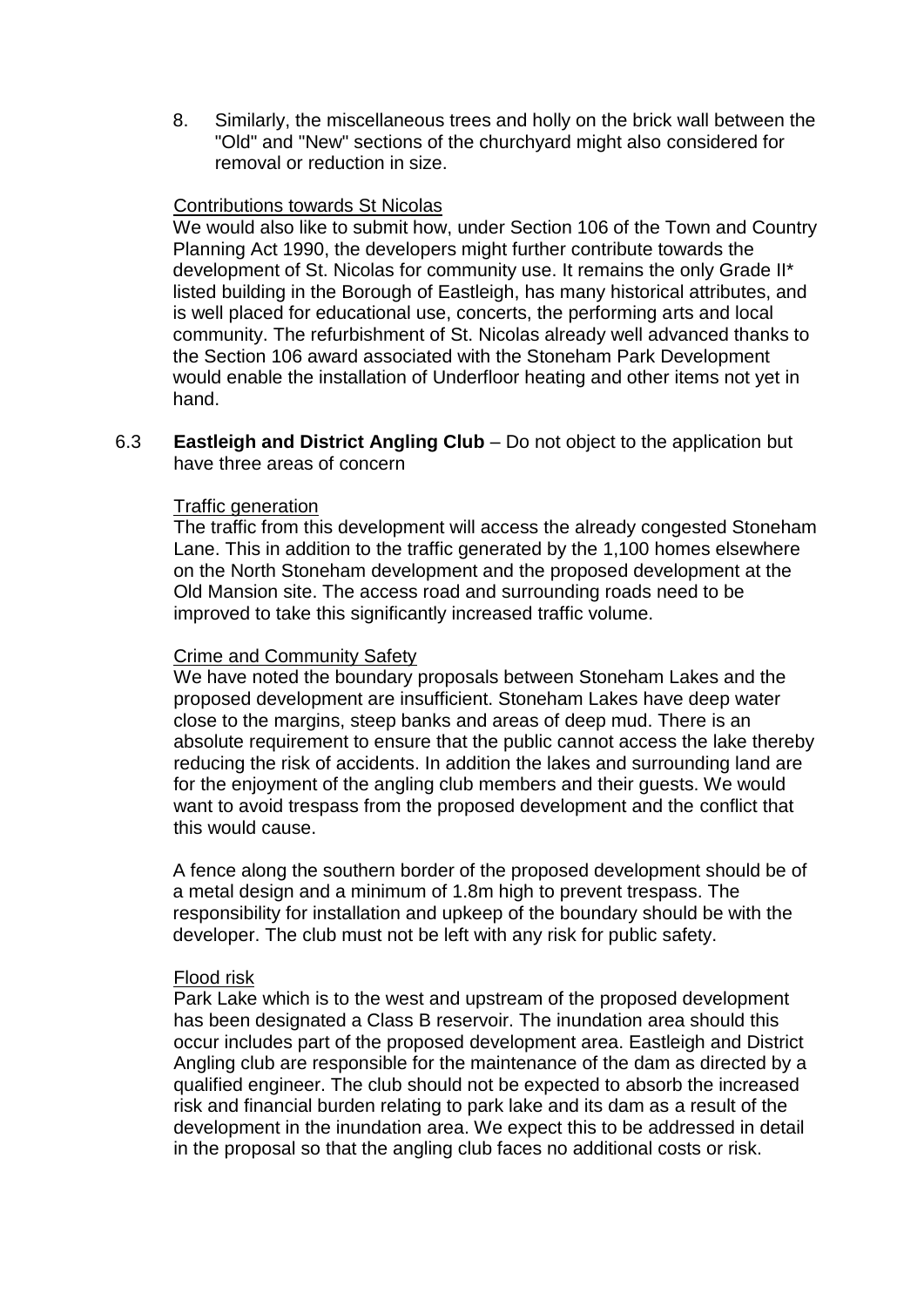# 6.4 **27 Stevens Road, Stoneham Golf Club** – Objection

## Principle of Residential Development

- The proposals fail to comply with Policy COM5 because they are for care homes (Class C2) rather than dwellings (Class C3) as specified within the policy text. Furthermore, the concurrent live application ref. 19/02630/FULLS, also located within the allocation area, is for the erection of 55no. dwellings and therefore, the cumulative quantum of development is far above that allowed through Policy COM5.
- Overall, the principle of the proposed residential development cannot be supported and conflicts with Policy COM5.

# Character and appearance of the area

- It is important to note the site is situated within a 'Pasture and Woodland Associated with Heathlands' landscape character area2. These characteristics include enclosed landscape with pockets of low intensity grazed pasture in a well-wooded setting, and buildings within the landscape are separated by woodland and laid out in a loose-knit fashion3. The accompanying Landscape & Woodland Management Plan (ref. DD240.R03 A) also notes the site displays characteristics of 'parkland'4 depicted by its well-maintained spacious green areas intersected by woodland and loose-form of existing development.
- The submitted Site Plan shows the uniform layout of buildings as well as associated parking and plots. Buildings rise to a maximum of 4no. storeys. Similar to the proposals at the Old Mansion Site, the application proposals do not utilise the entire space allocated for housing noted within Map D of the Local Plan, thus contributing to a higher density of development. The cumulative proposals for the application Old Mansion sites result in the overdevelopment of the Park Farm allocation, thus contributing to the urbanising character and appearance of the area.
- Ultimately, the scheme does not respond positively the identified landscape character and rural appearance of the locale and conflicts with Test Valley Local Plan Policies E1 & E2.
- In order to respond more positively to the character and appearance of the area, it is recommended the quantum and scale of units be reduced in order to create a scheme that has a lower housing-density and can utilise more rural house types (e.g. detached).

Traffic generation

 So far as I can see this application does not particularly reflect the proposal to build 55 dwellings with parking for 149 vehicles (see paragraph 2.7 of the Transport Statement) which are to come and go via the track to the current fishing lakes which emerges onto Highwood Avenue immediately to the north of Block B1. This application envisages a further 142 spaces (though that is acknowledged to be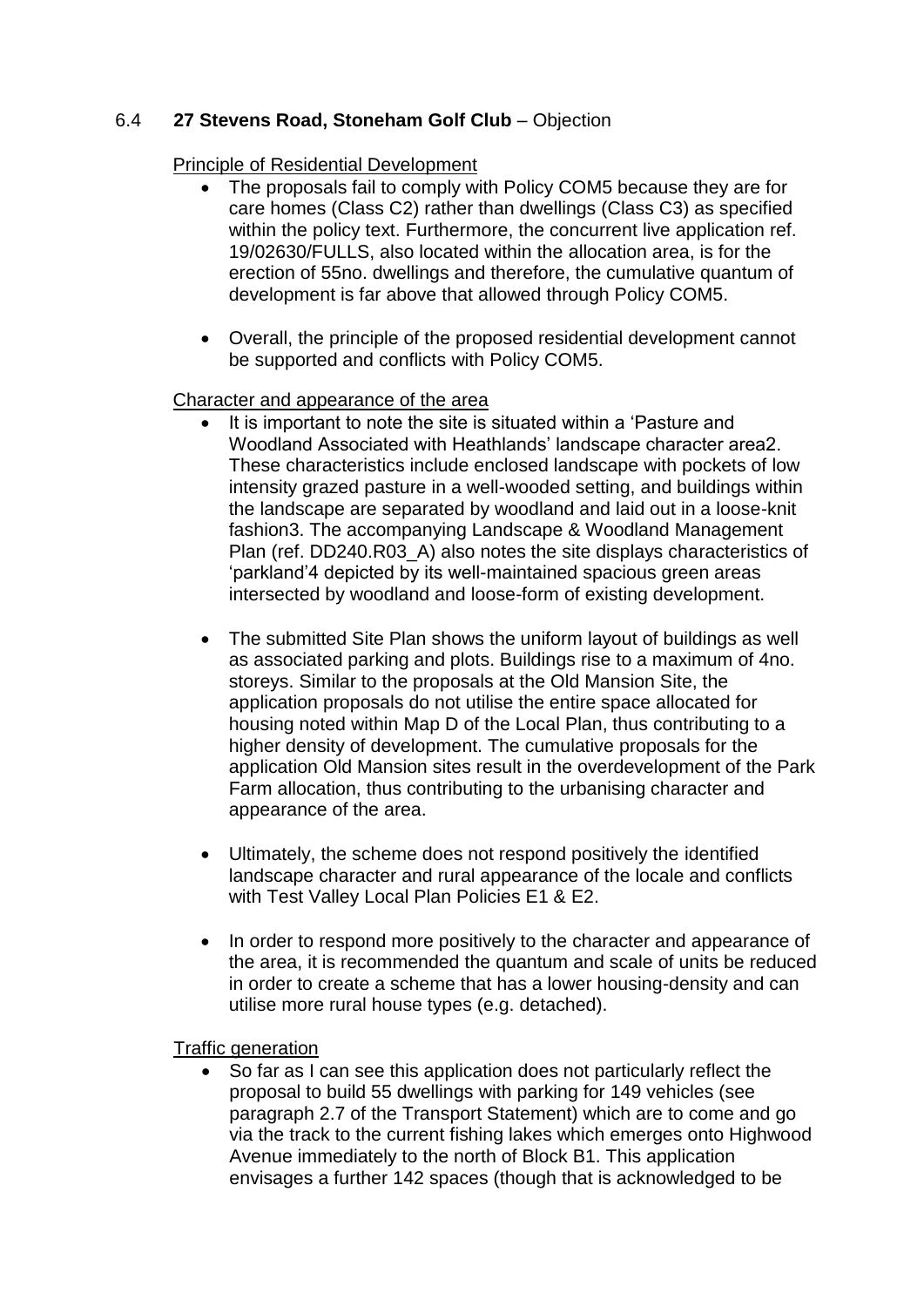below the 167 which parking standards require). Accordingly the combined applications would put a further 250 + vehicles accessing Highwood Avenue by the creation of two busy junctions, with more vehicles accessing on to Stoneham Lane.

- Furthermore the road access for the Care Home will add further traffic onto Stoneham Lane. Immediately to the south of the access there is presently no pavement until Wellington Sports Ground. Such is the concern over safety that the Council already allow the road to be closed when Eastleigh Football Club play at home, yet this application presumably envisages continued vehicular access 24/7 even on match days.
- This additional traffic creates three further problems:
	- (i) At ordinary commuter times there are already significant traffic delays to and from the M27 junction 5 to Chestnut Avenue and Passfield Avenue. The road presently struggles to cope with the volume of traffic and the North Stoneham Park is barely lived in.
	- (ii) A Primary School is being developed at the junction of Stoneham Lane and Highwood Avenue to meet the demand generated by the North Stoneham Park development, this traffic will necessarily be in conflict with children and parents making their way to the new school.
	- (iii) Already Highwood Homes are having to put up "No Through Road" signs on Highwood Avenue as drivers seeking to avoid the delays (see (i) above) are looking for a rat-run to Chestnut Avenue. Highwood Avenue is not yet a through road but it will be.
- In short, road safety is being compromised by overdevelopment.

# 7.0 **POLICY**

7.1 Government Guidance National Planning Policy Framework (NPPF) National Planning Practice Guidance (NPPG)

# 7.2 Test Valley Borough Revised Local Plan (2016)(RLP)

SD1 – Presumption in Favour of Sustainable Development

- COM1 Housing Provision
- COM2 Settlement Hierarchy
- COM5 Residential Development at Park Farm, Stoneham
- COM7 Affordable Housing
- COM15 Infrastructure
- E1 High Quality Development in the Borough
- E2 Protect, Conserve and Enhance the Landscape Character of the Borough
- E5 Biodiversity
- E7 Water Management
- E8 Pollution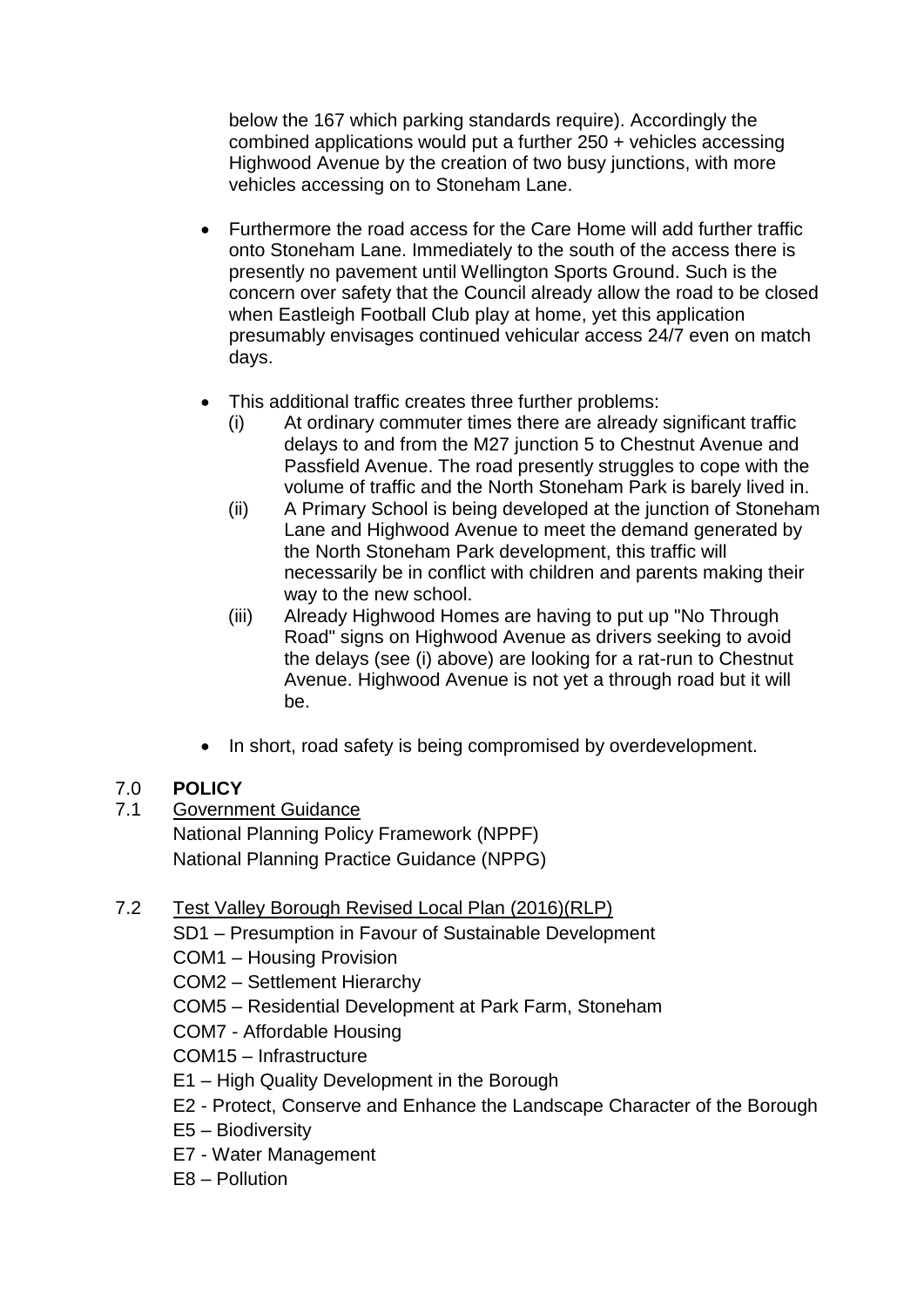E9 – Heritage

- LHW1 Public Open Space
- LHW4 Amenity

LE10 – Retention of Employment Land

LHW4 – Amenity

- T1 Managing Movement
- T2 Parking Standards
- CS1 Community Safety
- ST1 Skills and Training

# 7.3 Supplementary Planning Documents (SPD)

- Affordable housing SPD (March 2008 and draft 2019)
- Infrastructure and developer contributions SPD (February 2009)
- Access plan SPD (September 2015)
- Chilworth village design statement (2005)
- Community infrastructure levy (CIL) charging schedule (January 2016)

# 7.4 Submitted Eastleigh Borough Local Plan 2016- 2036

The 2016-2036 Local Plan was submitted to the Planning Inspectorate on 31st October 2018 and the examination hearings concluded in January 2020. EBC received the Inspector's post-Hearing advice on 1 April 2020. EBC is progressing with modifications to the Local Plan to enable its adoption, anticipated in late 2020/early 2021. Given the status of the Emerging Plan, it is considered that overall moderate weight can be attributed to it. The most relevant policies are:

- S3 location of new housing (including Stoneham Park)
- DM2 environmentally sustainable development
- DM9 nature conservation
- DM23 transport
- DM24 lists Land South of Chestnut Avenue as existing greenfield housing site with planning permission
- DM27 seeks increase in supply of specialist and accessible housing
- in sustainable locations, close to facilities and well-integrated into local community
- DM1 general criteria for new development
- DM12 heritage asset protection

# 8.0 **PLANNING CONSIDERATIONS**

- 8.1 The main planning considerations are:
	- Principle of development
	- Affordable housing
	- Design, layout, and landscape character and strategy
	- Heritage Assets
	- Trees
	- Amenity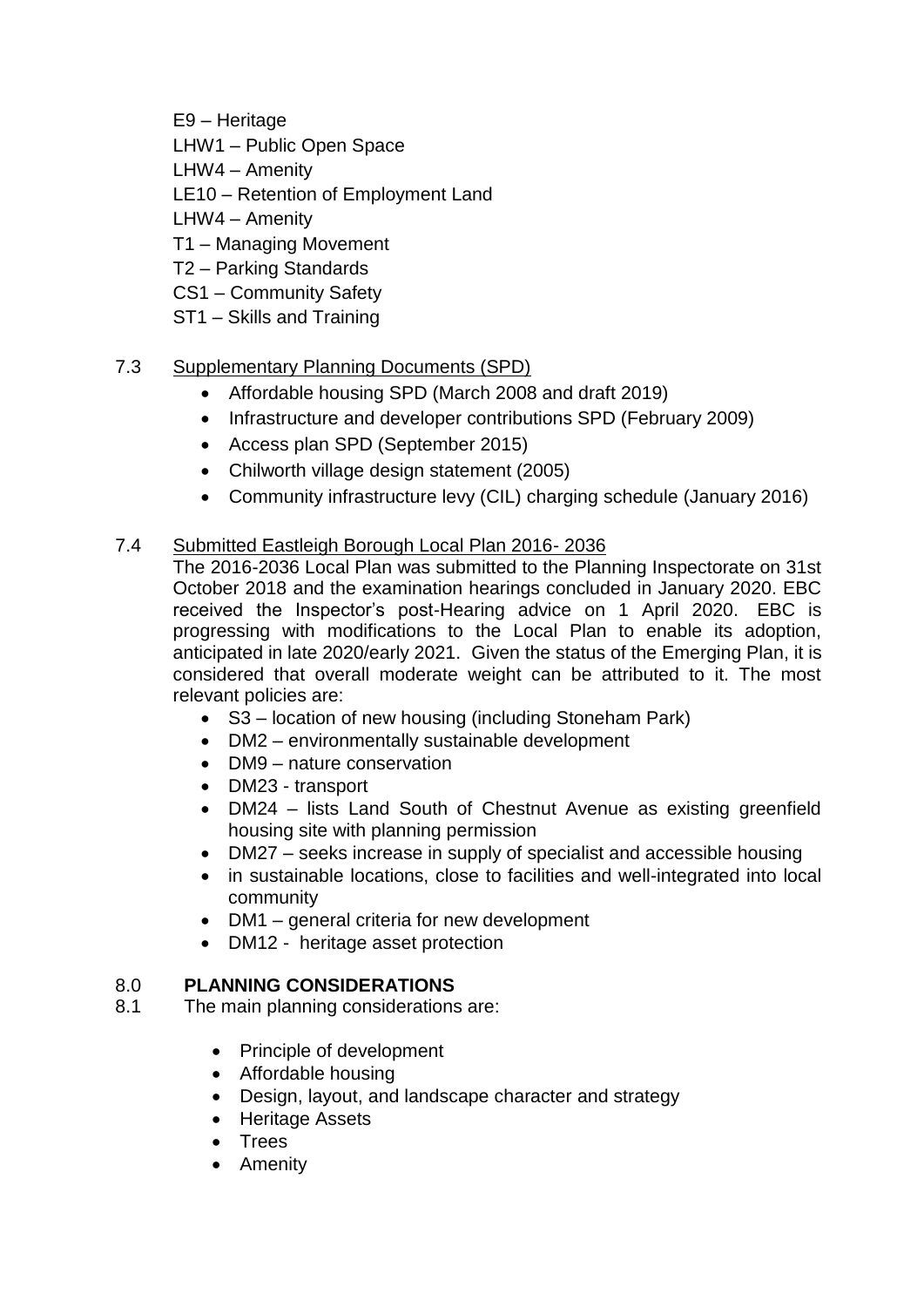- Highway safety and parking provision
- Water management
- Ecology
- Nitrate Neutrality
- Contaminated land
- Minerals
- The planning Balance
- Other matters

# 8.2 **Principle of development**

#### Test Valley Revised Borough Local Plan 2016 COM2

Local Plan Policy COM2 establishes a hierarchy of settlements in the Borough and states that development outside the boundaries of settlements will only be permitted if (a) it is appropriate in the countryside as set out in the local plan policies or (b) it is essential for the proposal to be located in the countryside.

- 8.3 The site is situated in a countryside location as defined by the RLP. With regards to compliance with policy COM2, there are no other policies within the RLP which consider this type of development to be appropriate in the countryside. In addition, there is not considered to be an essential need for the proposals to be located in the countryside. As a result, the proposals are considered to be contrary to policy COM2.
- 8.4 Section 38(6) of the Planning and Compulsory Purchase Act 2004, states that planning applications must be determined in accordance with the development plan unless material considerations indicate otherwise. This is reiterated in paragraph 2, amongst others, of the NPPF, which is itself a material consideration in the assessment of planning applications. In light of the above, it is necessary to consider whether there are any other material considerations that would justify an exception being made to Policy COM2 in this instance.

# 8.5 COM1

Policy COM1 of the TVBRLP sets the minimum housing requirement of 10,584 homes for the Borough between 2011 and 2029. Supporting text contained in Paragraph 5.31 under Policy COM1: Housing Provision 2011- 2029 states that:

*The new homes built over the plan period should provide a mix of sizes and types to meet the demographic changes of the Borough and the results of the Strategic Housing Market Assessment. The SHMA identified a need for a variety of house types. It also identified a number of household groups which may have particular housing needs. This includes: older people…"* 

8.6 Local Plan Paragraph 5.33 provides another reference to housing for older people,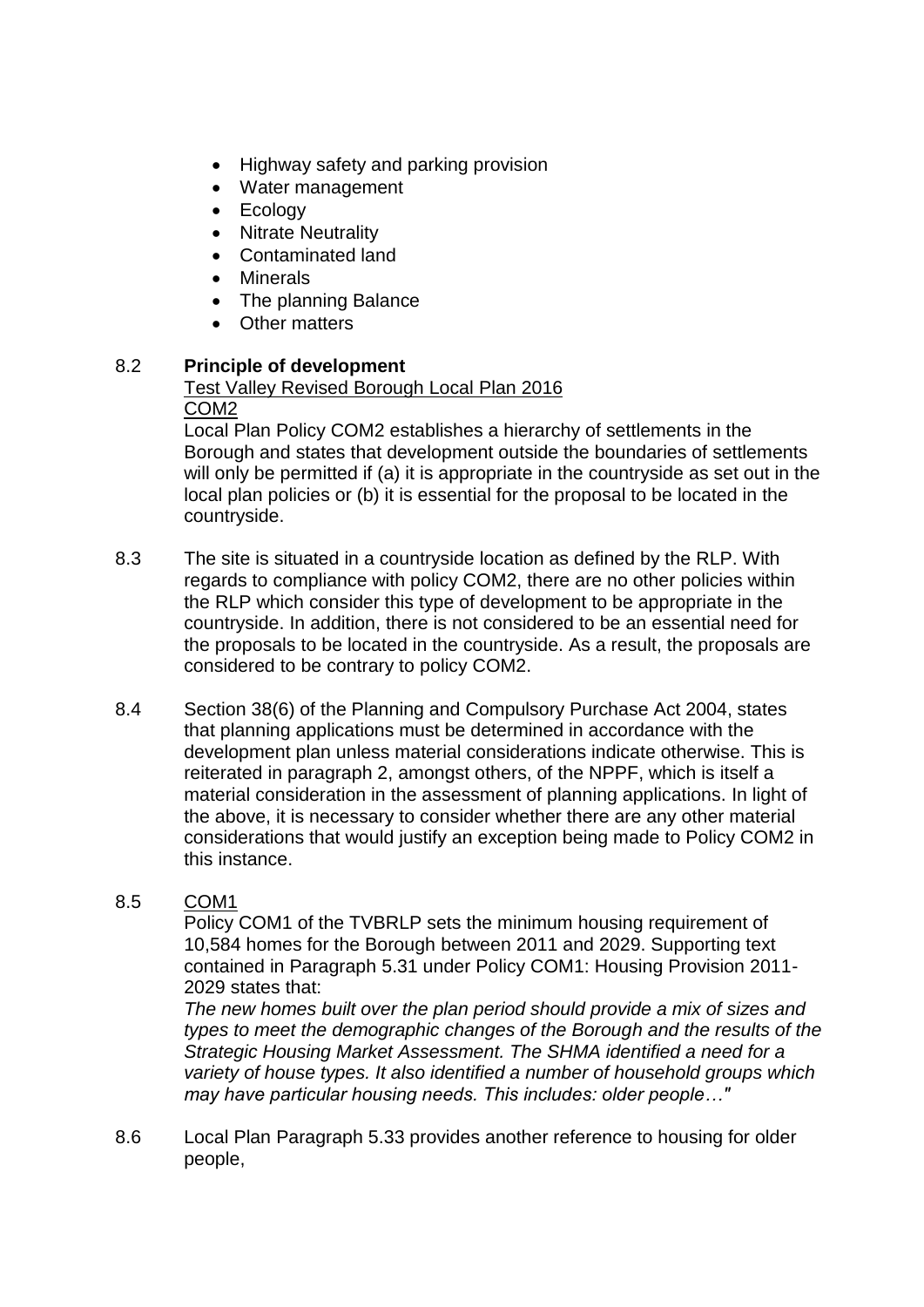*"In common with the rest of the country Test Valley has an increasingly ageing population. To help support older people there will be an increased demand in sheltered, extra care housing and housing specifically designed to meet the needs of older people. The Council will consider proposals positively if they help meet the Council's Housing Strategy aims"* 

## 8.7 Need

The need for specialist accommodation for older people is acute and demonstrable at a local and national level. References to housing for older people in the TVBLP is borne out of the analysis contained in the 2014 SHMA and is made within supporting text only. The Local Plan contains no specific policies relating to the need, quantity, type, or location for specialist C2 accommodation for older people, but nevertheless acknowledges the need to provide specialist accommodation. The Council's 2014 SHMA identifies that there has been an increase in the over 60's bracket of the population since 2001, indicating a strong trend towards an ageing population within the Borough. The SHMA adds that between 2011 and 2021 the population aged between 75 and 84 will increase by nearly 42%, and those aged 85 and over will increase by over 64%, representing the highest rate of change out of all the age bands.

- 8.8 In factoring in the Housing LIN's Strategic Housing for Older People (SHOP) analysis, the SHMA establishes that there is a total local need for 3,373 units of specialist older people's accommodation by 2030. The SHMA outlines that the growing older population will likely lead to some increase in requirements for specialist housing solutions. The analysis in the SHMA suggests "*a 123% growth in older population with dementia, and a 91% increase in the older population with mobility problems. From a planning point of view, some of these people will require specialist housing such as sheltered or extra care provision. Increasing numbers of older people with health problems will also require joint-working between housing and health (Council and NHS). Analysis of Housing LIN data suggests a requirement for around 131 additional housing units each year to be specialist accommodation to meet the needs of the older person population."*
- 8.9 There are only 3 existing retirement villages in the local catchment and only one of which is located within 5 miles. Furthermore, only 2 are 'retirement villages' in the true sense, therefore highlighting the lack of choice currently available to an individual looking to find their home in a community such as the CCRC.

| Home          | Operator               | Accommodation      |                | Distance from |
|---------------|------------------------|--------------------|----------------|---------------|
|               |                        | <b>Total Units</b> | Scheme Type    | Site          |
| Bishopstoke   | Anchor Hanover         | $162*$             | Retirement     | 2.2 miles     |
| Park          |                        |                    | Village        |               |
| Stanbridge    | <b>Audley Villages</b> | 115                | Retirement     | 7.3 miles     |
| Earls         |                        |                    | Village        |               |
| Friary Meadow | Oak Retirement         | 115                | Self-Contained | 8.8 miles     |
|               | Ltd                    |                    |                |               |

\* Bishopstoke Park is now into its final phase, consisting of 53 units, the rest of which has been fully constructed and all units sold.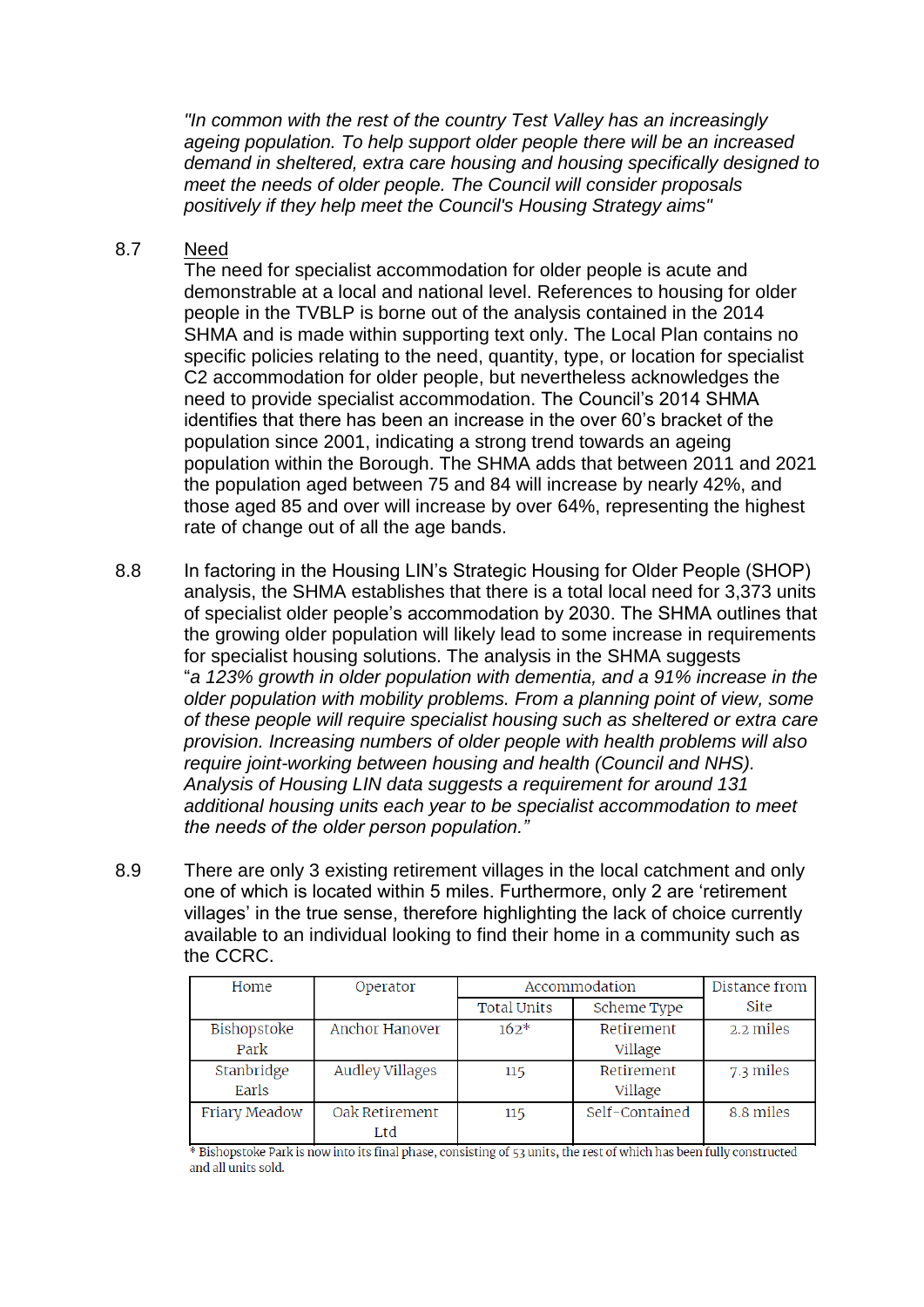Information provided confirms the fact that older people looking to relocate for their retirement lack sufficient options. Within the local catchment, 79 out of 94 (84%) of all retirement schemes and villages do not have on-site care/support.

With the average entrance care user moving just 4.2 miles from their abode to make the important and challenging move into their care home of choice; it makes the localised demand figures imperative.

The figures below evidence the local area having a similar 85 and over demographic to the national average, which, when assessed next to the large population in the local area, further promote the application and the village's importance to the community which it will serve.

Age Profile – percentage of the population aged 85 years old or older (where the national average is 2.4%).

- $2$  miles = 2.4%
- $-3$  miles = 2.6%
- $-4$  miles  $= 2.4\%$
- $-5$  miles = 2.3%
- 8.10 The ten mile catchment demographic is as follows:

| T27 Population profile - 2020 |                   |               |                                 |                      |                                 |
|-------------------------------|-------------------|---------------|---------------------------------|----------------------|---------------------------------|
| Category                      | 10-mile catchment |               | South East                      | England<br>and Wales | England & Wales<br>vs catchment |
| Total population              |                   |               |                                 |                      |                                 |
| All ages                      | 661,327           |               | 9,333,400                       | 60,188,562           | $\sim$                          |
| Elderly population            | No.               | $\frac{N}{2}$ | $\frac{\sigma_{f}}{\sigma_{B}}$ | $\frac{N}{N}$        | Relative diff (%)               |
| Age 65+                       | 130,039           | 19.7          | 20.0                            | 18.9                 | 4%                              |
| Age 75+                       | 66,766            | 10.1          | 9.7                             | 8.9                  | 13%                             |
| Age 85+                       | 19,540            | 3.0           | 2.9                             | 2.6                  | 15%                             |

The submitted information also considers the age demographics over the next 20-30 years; as the elderly population continues to rise, combined with an ever increasing life expectancy, the CCRC at North Stoneham Park will be needed not just in the short term, but for many years to come. The data helps to demonstrate this fact, as the population of over 75s is likely to be over 70% greater in the 10-mile catchment in 20-years' time than that of today. Furthermore, growth rate of the over 75s category is set to be significantly higher in the local catchment than that of the national average, highlighting the benefits of North Stoneham Park as a care village location.

8.11 "Continuing Care Retirement Community" is a generic term originating from the U.S and adopted by UK Central Government. The Department of Health has described CCRC's as "an all-embracing, comprehensive alternative to both sheltered housing and residential care providing for a whole range of needs and individual circumstances". The purpose of a CCRC is to provide extensive, flexible, on-demand care and support in a setting that is secure,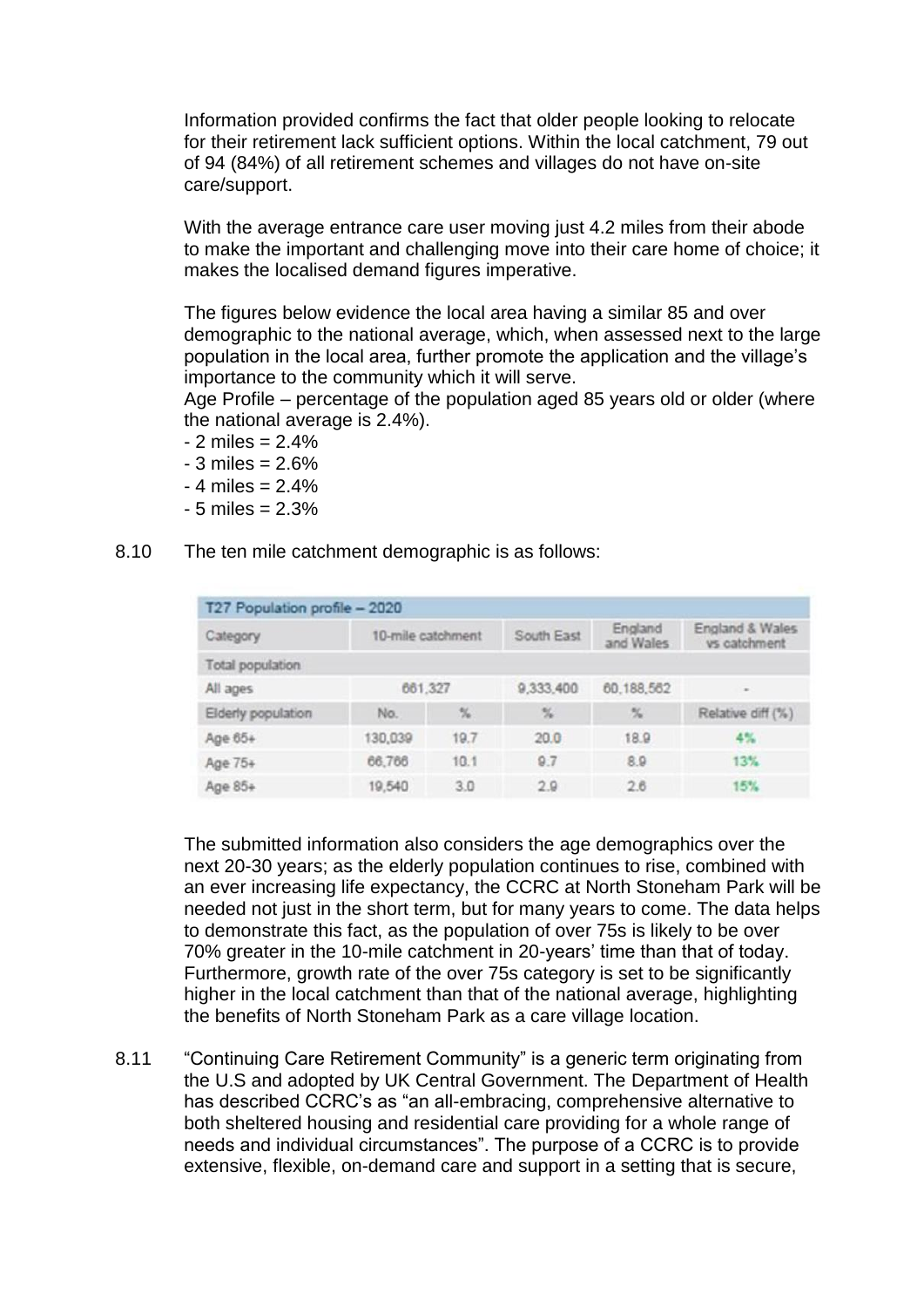attractive, socially stimulating and which enables residents to maintain a degree of independence and generally improve their quality of life.

- 8.12 The submitted information sets out that care options for elderly people in the UK are currently polarised with limited options between institutionalisation in a traditional care home setting where all independence is surrendered or receiving care at home where due to logistics and cost of delivery, services are limited and often result in institutionalisation within one's own home. Examples of the latter are allocated times for getting up and going to bed, mealtimes determined by delivery schedules and social isolation due to restricted mobility and lack of bespoke transportation. The result all too often is older people surviving rather than thriving. Conversely, a CCRC promotes a close sense of community with high levels of social interaction and easy access to social activities and events.
- 8.13 The increasingly higher expectations of older people are driving change in the structure of care provision in the UK. This has given rise to growth in the development of CCRC's that are a response to the limitations of traditional retirement housing which offers little in the way of care and support services which many older people need and as a preferable alternative to more institutional stand-alone residential or nursing care homes. The mix of accommodation and the range of care and support services provided within CCRC's varies from operator to operator. The Cinnamon Retirement Living model is care service driven and concentrates on the provision of a comprehensive range of care and support services including domiciliary, nursing and specialised dementia care. This contrasts with many retirement developers who simply provide accommodation with minimal shared facilities.
- 8.14 The village centre provides a range of extensive communal facilities for all residents including dining, therapy, wellness and exercise, activity, entertainment, recreational and administrative areas designed to support and enhance residents' lives. At the core is a dedicated nursing care centre providing access to 24-hour nursing, respite or convalescent care. The facilities of the village centre are available for use by local community groups, clubs and societies for meetings and functions, which means that residents can easily participate and at the same time provides a valuable resource to local clubs and societies whilst promoting integration of the CCRC with the local community. In addition to care bedrooms for those with high dependency nursing needs which are occupied on a traditional weekly fee basis, accommodation is provided in a range of suites and apartments to provide choice to residents based upon their individual care, support and lifestyle needs including whether living alone or as a couple.
- 8.15 The PPG states that 'the need to provide housing for older people is critical given the projected increase in the number of households aged 65 and over accounts for over half of the new households' and that 'supporting independent living can help to reduce the costs to health and social services, and providing more options for older people to move could also free up houses that are under occupied', (ref: 2a-021-20160401).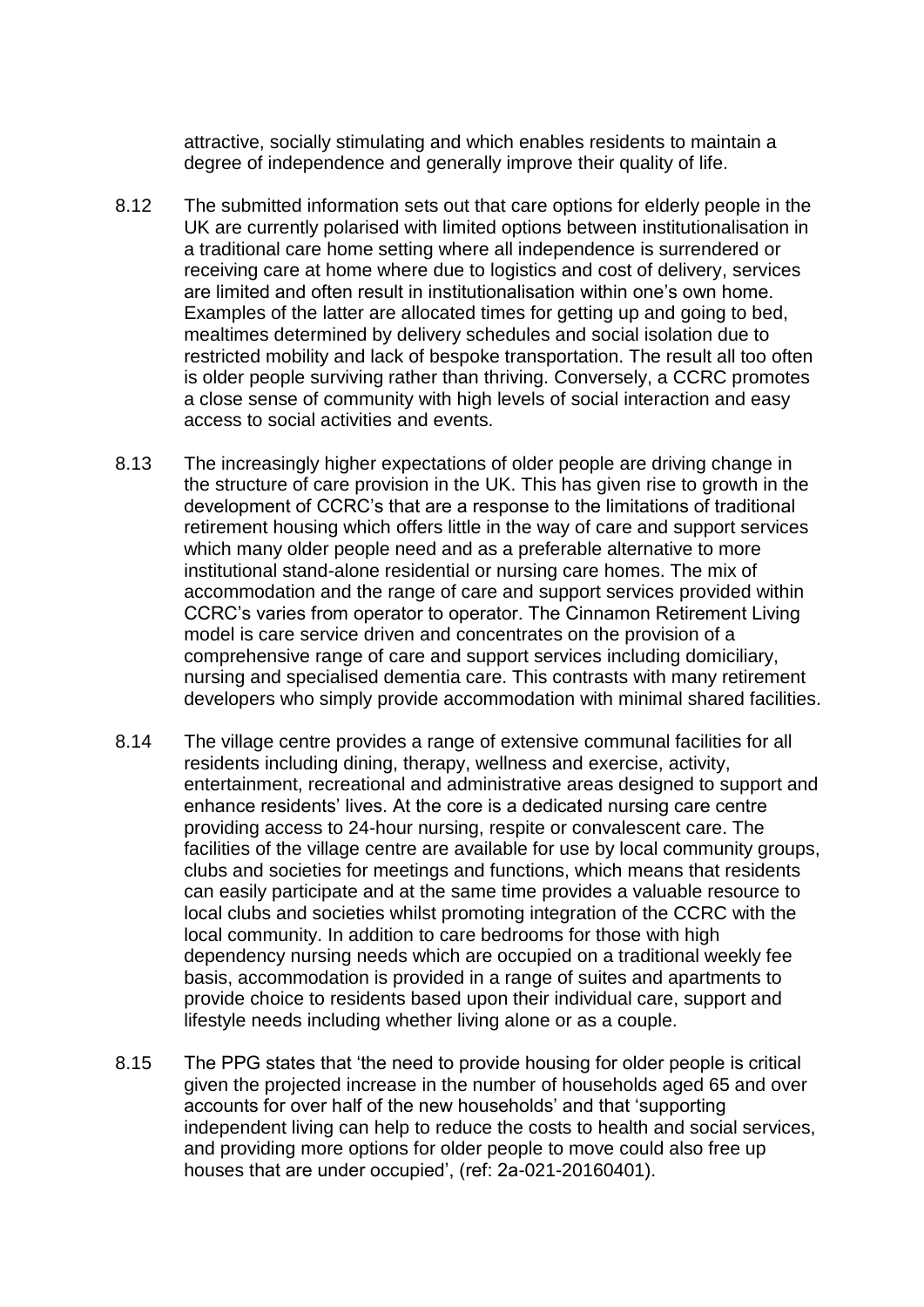- 8.16 The supporting information submitted with the application states that the care village would provide accommodation for older people who have varying requirements for care. The extra care units will be provided on the basis of accommodation with direct access to communal facilities and a 'care package' being required by the occupant and being available on-site. The proposed care home will cater for people in greater need of full time care. The applicant confirms that both the care home and the extra care units would fall into a C2 use class and is willing to enter into a legal agreement which would set down occupation restrictions. In relation to the extra care units, occupation restrictions would be set down by confirming a care package the future occupiers of these units would need to adhere to before moving into the scheme.
- 8.17 The legal agreement would cover the following, general restrictions:
	- Minimum age of residents of 65 years
	- Mandatory care and support package requirement for all residents
	- Not to use or permit the use of the accommodation within Class C3 of the TCP Use Class Order at any time

The agreement of the care package would ensure that the extra care units would remain in a C2 use.

The information submitted by the applicant has demonstrated that there is a need for the proposed use in Test Valley, further information was also provided in respect of a need in Eastleigh BC. It is clear that the proposed development would help in meeting this growing need in the local and wider area as well as help to achieve the aims of both local and national policy in providing housing for groups which have a particular housing need, in this case, for older people.

### 8.18 Contribution To Housing Land Supply

The site is in a sustainable and appropriate location for the provision of a use class C2 retirement community. Paragraph 016a of the NPPG is clear that plan-making authorities should count housing provided for older people against their housing requirement. Within the Test Valley part of the site, proposed Continuing Care Apartments will provide (approximately) 66 units of accommodation. In Eastleigh, there will be (approximately) 25 units. The numbers stated are approximate as in some cases blocks of apartments are located across the borough boundary. Within the Village Care Centre (in Eastleigh), 40 care bed spaces and 42 retirement suites will be provided. A number of residents will be moving into the CCRC from existing local family homes which will be released back into the local market. The proposed CCRC therefore has the potential to make a valuable contribution to the supply of housing in both Boroughs.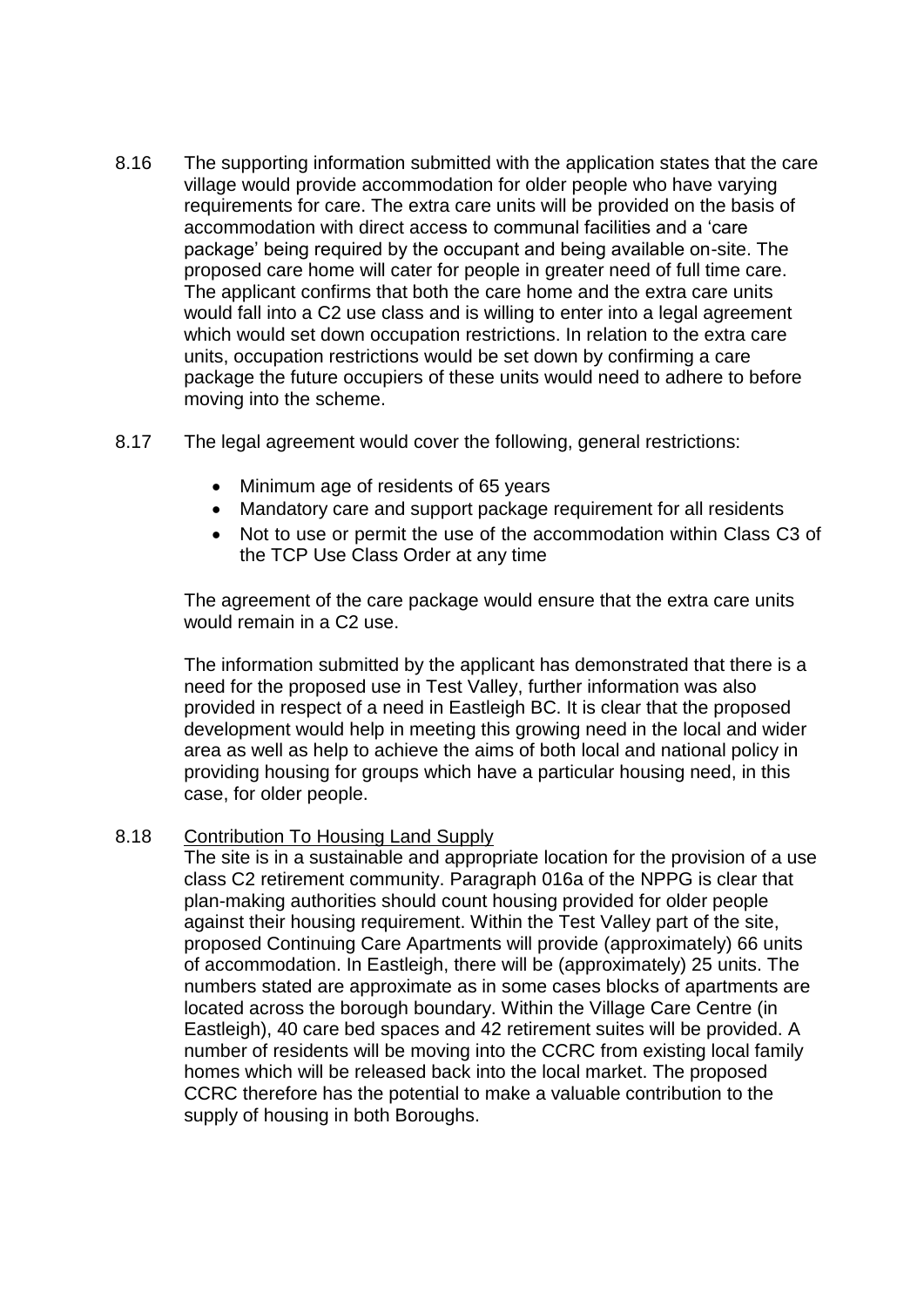8.19 The delivery of 173 units of specialist older persons accommodation would make a significant contribution towards meeting the growing need for this form of accommodation, in accordance with Policy COM1 and guidance within the NPPF. This weighs heavily in favour of the proposals and would, it is considered, justify an exception to Policy COM2 in this instance, subject to consideration of the detailed aspects of the proposals against the other policy guidance within the RLP.

## 8.20 COM5

Further to the above consideration the application site forms part of the 'Park Farm' strategic allocation in the adopted Revised Local Plan under Policy COM5, which plans for residential development to be brought forward alongside residential development at 'Land south of Chestnut Avenue' (now known as North Stoneham Park) subject to a number of criteria. Policy COM5 establishes that the application site is a sustainable location for development, subject to being brought forward in line with North Stoneham Park to the north of the allocation. However the allocation is for residential development and does not distinguish the C2 development proposed in this application.

- 8.21 The submission acknowledges that a C2 use is not what was envisaged by the Policy in terms of the type of dwelling. However, the previous paragraphs demonstrate that the CCRC will make a contribution towards the supply of housing in the Borough and the allocation of this land for housing demonstrates the site is in a sustainable location. Therefore it is considered appropriate to assess the proposals against the site-specific criteria prescribed by Policy COM5.
- 8.22 Policy COM5 Residential Development at Park Farm, Stoneham Test Valley Policy COM5 sets out a series of criteria against which development being brought forward at the site should be assessed.

Policy COM5 text as follows:

*Residential Development at Park Farm, Stoneham A site at Park Farm, Stoneham (see Map D) is allocated for approximately 50 dwellings to come forward alongside residential development of land south of Chestnut Avenue.*

*Development will be permitted subject to the provision of: a) affordable housing provision in accordance with policy COM7; b) public open space provision in accordance with policy LHW1; c) retention and enhancement of the existing wooded boundary to the south and west of the site; d) access to the development via: i) vehicular access via Stoneham Lane; ii) pedestrian and cycle access to Stoneham Lane and the proposed development in Eastleigh;*

*e) off-site improvements to the transport network to manage the impact of additional movements;*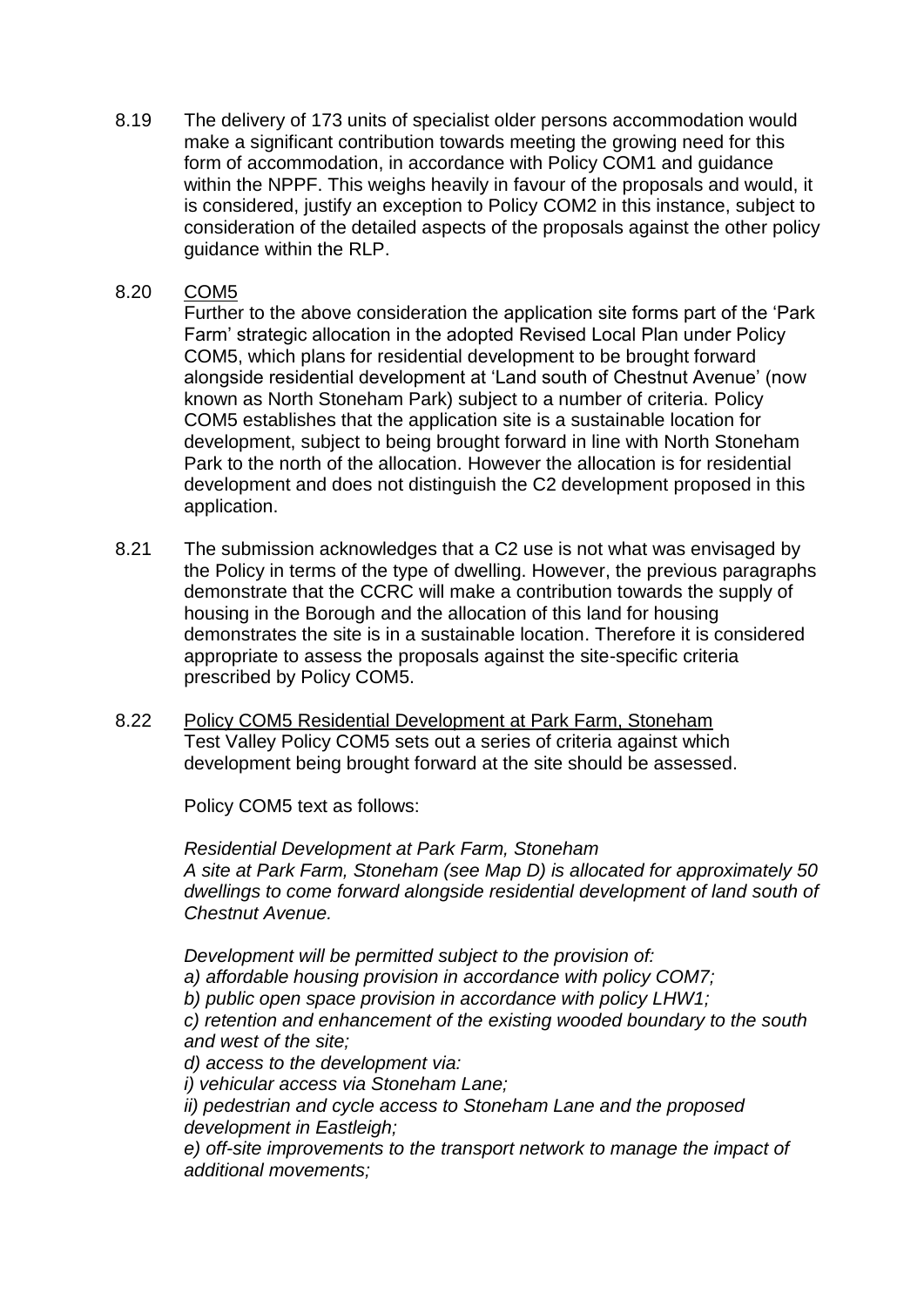*Any future proposal would need to have special regard to the desirability of preserving the listed structure or its setting or any historic feature of interest.*

## 8.23 Delivery Alongside North Stoneham Park

Reference is made in Policy COM5 and at paragraph 5.82 of the local plan to how development at Park Farm is envisaged to come forward in line with development within Eastleigh Borough to the north in order to be considered sustainable. Development at North Stoneham Park, to the north of the site, which is also being delivered by applicants, Highwood Homes, is now well under way. As at the end of October 2019 there are circa 225 residents in occupation at North Stoneham Park, a mix of open market, private rented and affordable (with VIVID as registered provider partner) occupiers. Key supporting infrastructure in the form of new roads and public open space has been delivered alongside the new homes. New highway connections have been made to Stoneham Lane (and Chestnut Avenue to the north), with new junctions, footpaths and cycleway connections installed. Extensive new sports facilities are being or have been constructed within Test Valley borough at Hardmoor Sports Ground and in Eastleigh borough on land south of the M27, Stoneham Lane. Construction of supporting facilities at the new Local Centre including a Community Centre, shops and Primary School has commenced.

### 8.24 Density Of Development Across Park Farm

The development proposed is being brought forward at a density that could be described as higher than the 'approximately 50 dwellings' to which the COM5 allocation relates, considering that the 55 units (Proposed at the Old Mansion Site) within TVBC does not cover the whole extent of the COM5 allocation area. A CCRC development and in particular a CCRC development which the applicant Cinnamon provides includes a range of extensive communal facilities for all residents including dining, therapy, wellness and exercise, activity, entertainment, recreational and administrative areas designed to support and enhance residents' lives. At the core is a dedicated nursing care centre providing access to 24-hour nursing, respite or convalescent care.

8.25 The application sets out that the CCRC's need to be larger in scale than other forms of non-care related retirement housing for two principal reasons. Firstly, due to the economics of affordability. The provision of core communal and care and support services represent what is essentially a substantial fixed cost. The fewer the number of occupants the more costly the service becomes per occupant. Smaller schemes are incapable of sustaining a range of necessary services at an affordable level. Secondly, the social balance of the resident community is optimised on a larger scale, which ensures that activities and social events are viable. In any community not everyone attends everything all the time and people have different interests. Thus scale is important in generating and sustaining a wide range of social opportunities and meaningful levels of social interaction. The design of the scheme is discussed below but it is considered reasonable to suggest that the creation of a community for this age group would result in multiple buildings to create an appropriate environment for future occupants.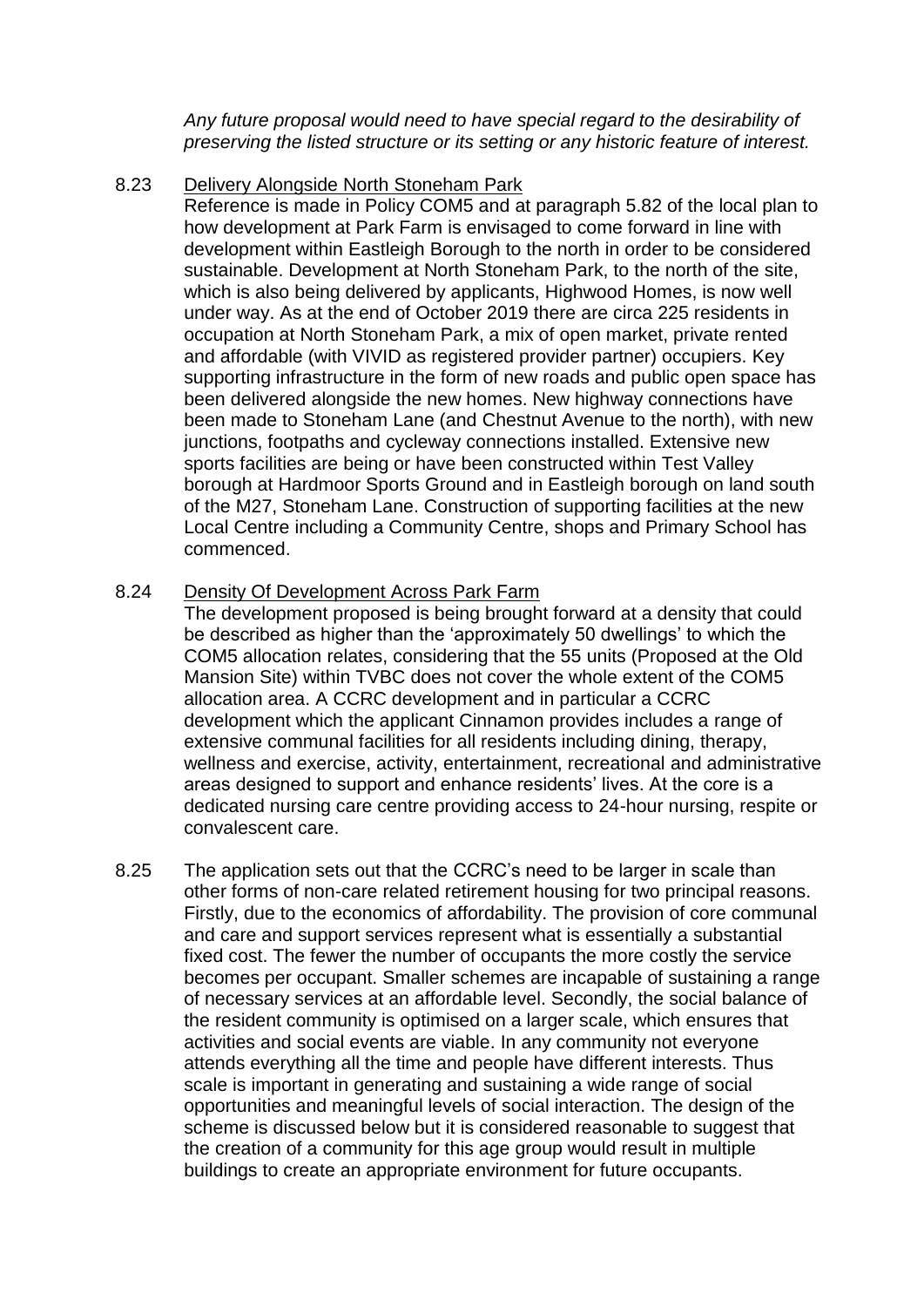# 8.26 Policy COM5 (A) - Affordable Housing Provision In Accordance With Policy COM7

Revised Local Plan Policy COM7 - Affordable Housing requires that on sites of more than 15 dwellings or of 0.5ha or more, an affordable housing requirement of up to 40% of the dwellings will be sought. The proposals will not result in any new 'dwellings' (i.e. a dwelling is a C3 use). The proposed CCRC is a C2 use. Policy COM7 makes no reference to being applicable to C2 development. The Housing officer has confirmed that if the proposal for C2 development affordable housing would not be sought in such circumstances. This is on the understanding that the units were to remain in C2 use in perpetuity which will be secured through a Section 106 legal agreement.

# 8.27 Policy COM5 (B) - Public Open Space And Policy LHW1

The Council policy COM5 references the need for open space consistent with Policy LHW1: Public Open Space in the Revised Local Plan. The proposals however are not appropriate to be assessed in the way Policy LHW1 advocates as the proposed use class C2 floorspace is for occupation by older people. This is confirmed by the Leisure Officer who has provided a response of 'no comment' when consulted on the application.

8.28 Notwithstanding the above, the site is well served by POS, being located adjacent to North Stoneham Park, which provides extensive areas of public open space on the doorstep of future residents of the CCRC. This includes areas for informal recreation and other incidental open space as part of the new Avenue Park. Other open space facilities such as play equipment, extension to the Lakeside Country Park as well as significant upgrades to Sports Facilities, provided for as part of the North Stoneham Park community are all in easy walking distance. The proposals incorporate extensive areas of open and amenity space for use by residents of the CCRC and the public on a permissive basis. These include a new arboretum to the south of the CCRC within woodland that will facilitate public access along the rejuvenated former carriageway that will link the Listed heritage assets of St. Nicolas Church and public footpath with the Listed Walled Garden. Further detail on the landscaping and tree considerations are below.

## 8.29 Policy COM5 (C) - Landscape, Woodland And Ecological Management Plan (LWEMP)

The LWEMP submitted describes the range of existing landscape features and associated habitats found on the site, proposed tree, landscape and biodiversity mitigation linked to the development proposals and the open space strategy along with post construction aftercare and management arrangements to safeguard specific landscape features, habitats and species.

8.30 A detailed Arboricultural Method Statement (AMS) accompanies the application. The Local Authority is also in receipt of ecology and Environmental Impact Assessment and Deacon Design landscaping strategy.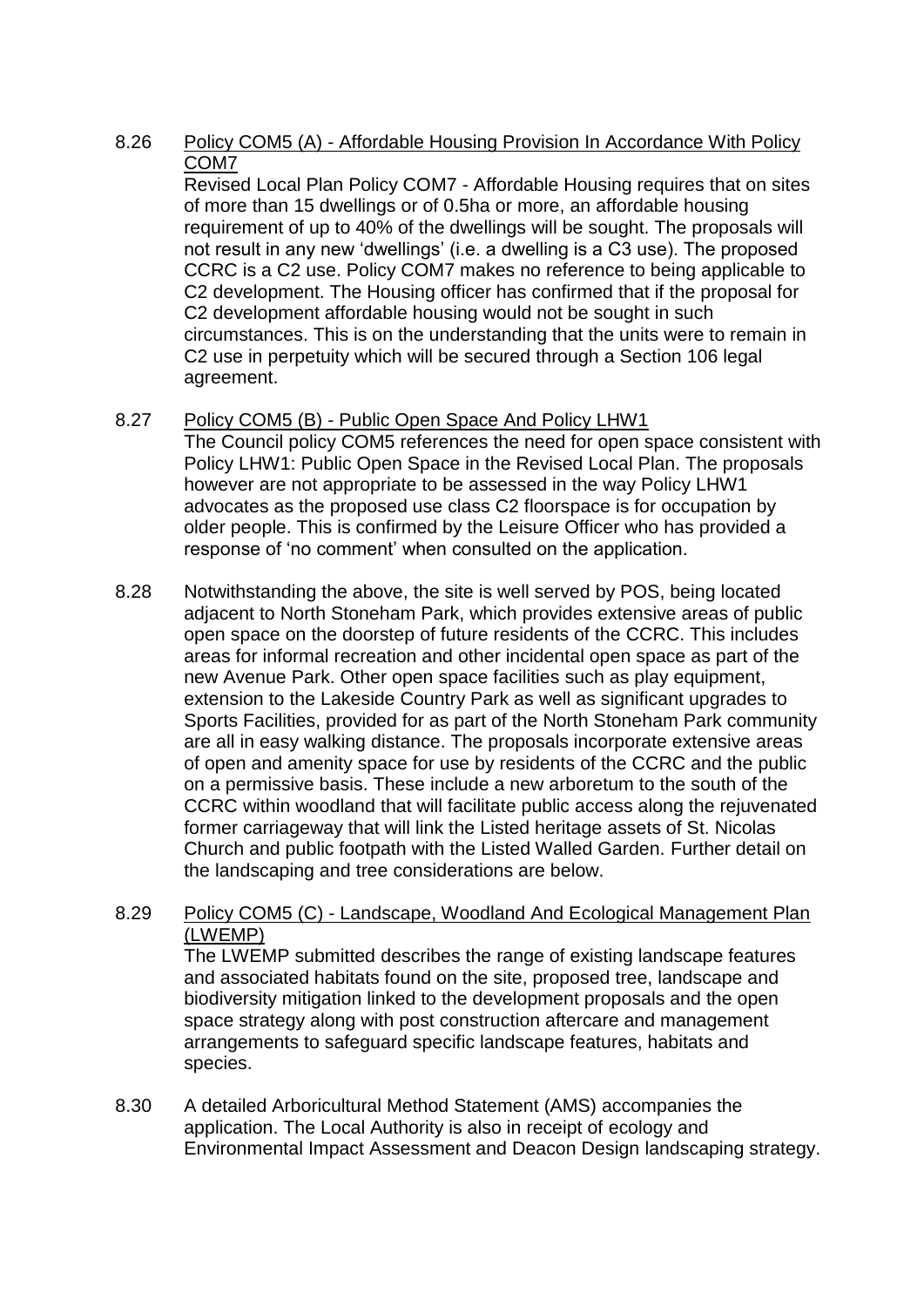- 8.31 134 trees are proposed to be removed from the Woodland to the south of the site to facilitate the planting of a new arboretum in an area where existing trees are compromised due to previous site activities affecting the ground conditions in which they are located.
- 8.32 142 new trees are proposed to be planted within the site to mitigate the loss of the existing trees and enhance the woodland/arboretum environment. The proposed landscaping scheme enhances the proposed layout by providing significant new planting in key areas to bring arboricultural features to highly visible areas of the site. The landscaping scheme includes a feature tree, individual trees, groups of trees, woodland planting and an Arboretum, which is a key benefit of the proposals. The new arboretum will replace trees that are currently under threat. Impacts on trees is further considered below.

#### 8.33 Policy COM5 (D) And (E) – Access And Off-Site Improvements To The Transport Network

The proposals accord with criterion d) of COM5 as access is proposed to the development via Stoneham Lane for vehicles, pedestrians and cycles via approved access arrangements as part of the North Stoneham Park development. Delivery of North Stoneham Park is dependent upon upgrades to the local transport network, many elements of which have been completed and are in operation – e.g. upgrades to junctions in Stoneham Lane, new footpaths, cycleways and internal road connections. The development will connect to and benefit from these improvements.

## 8.34 Policy COM5 – Special Regard To Heritage Assets

Policy COM5 requires that any future proposal would need to have special regard to the desirability of preserving the listed structure (i.e. Walled Garden) or its setting or any historic feature of interest. There are no designated heritage assets present on the site itself, i.e. no listed buildings and the site is not located within a Conservation Area. The western boundary of the site comprises the Grade II Listed Garden Walls referenced in Policy COM5. Other designated assets nearby include the Grade II\* Listed St. Nicolas Church and Grade II Listed Stoneham Rectory.

- 8.35 The site also contains a number of non-designated heritage assets, including the Coach House, Granary, former carriageway, remains of a ha-ha and medieval Park pale and Ice House which have therefore been assessed and considered as development opportunities/constraints by the applicant in formulating the application proposals. The application site has been subject to lengthy discussions between the Conservation Officer, Case Officer and the applicant's specialists to ensure appropriate consideration of the heritage assets. The proposals and topics of discussion have included:
	- Retaining the coach house and granary and incorporating them into the development design
	- Restoring the carriageway
	- Clearing vegetation from the ice house
	- Removal of existing unsightly buildings and open storage areas
	- Layout and appearance of buildings in the park farm area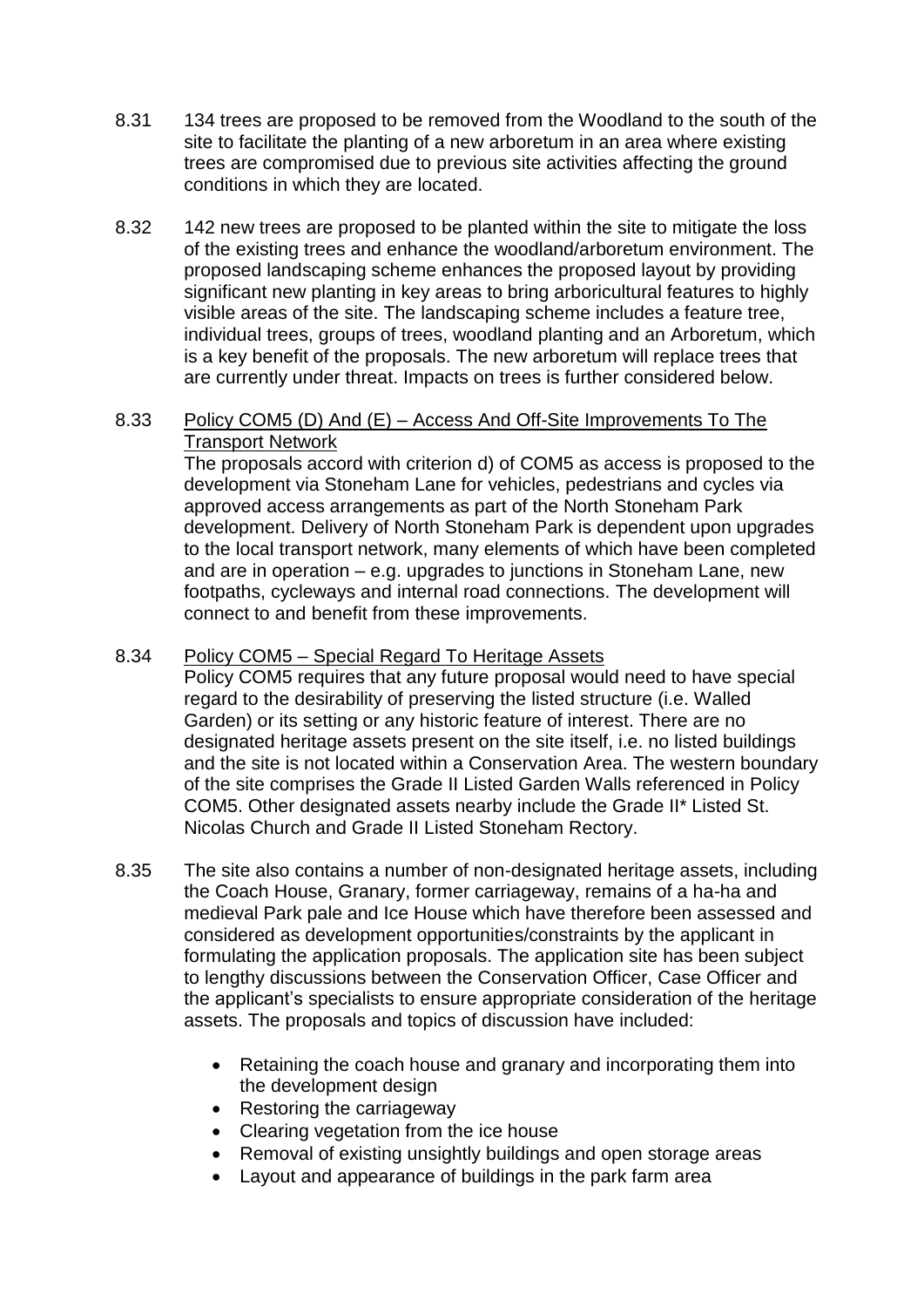- Improving the setting for the listed walled garden
- Respecting the setting of other nearby designated heritage assets
- 8.36 Although the character of the site would become dominated by the modern care home complex the development is considered to have a positive effect on the value of the group of remains related to North Stoneham Park that are within the site and the setting of the Listed Walls and nearby St. Nicolas Church.

#### 8.37 Policy COM5 – Conclusion

It is concluded that the development does not comply with all of the criteria of COM5. However, the application does provide housing for the older generation whilst complying with the site specific criteria which highlights the constraints of the site in terms of trees/landscape, heritage assets, access and POS from the wider North Stoneham development. The compliance with criteria c), d) and e) shows a benefit weighing in favour of the proposed development.

#### 8.38 COM5 – Old Mansion Site

An application is currently under consideration ref: 19/02630/FULLS for 55 dwellings on land to the west of the walled garden which also forms part of the allocation for approximately 50 units across the Stoneham site. This provides an indication that C3 dwellings may be delivered here in accordance with the requirements of policy COM5 in addition to the CCRC housing proposed here.

#### 8.39 Other benefits of the proposals

The information submitted by the applicant would result in other benefits which must be taken into account in the determination of the application. The other benefits provided by the proposals are outlined as follows:

- Location of the site as described above the site is in close proximity to the North Stoneham Park development with bus stops, road network and a new community facilities.
- Benefits to the housing market People moving into a care village will release larger family homes back into the community.
- Creation of a social 'hub' the proposals would create a hub which will fulfil an increasing need for older people living locally to the site, in addition to those living within the care village.
- $\bullet$  Impacts on the wider community Wider community benefits include faster discharges from hospital and benefits to families in relieving them of the pressure to care.
- Social Inclusion It is widely recognised that older age groups with reduced mobility increasingly suffer from social exclusion. Care villages can offer opportunities for both companionship and social interaction which can occur both formally within organised clubs or activities and informally within communal areas. This can have consequent benefits to health, well-being, and quality of life.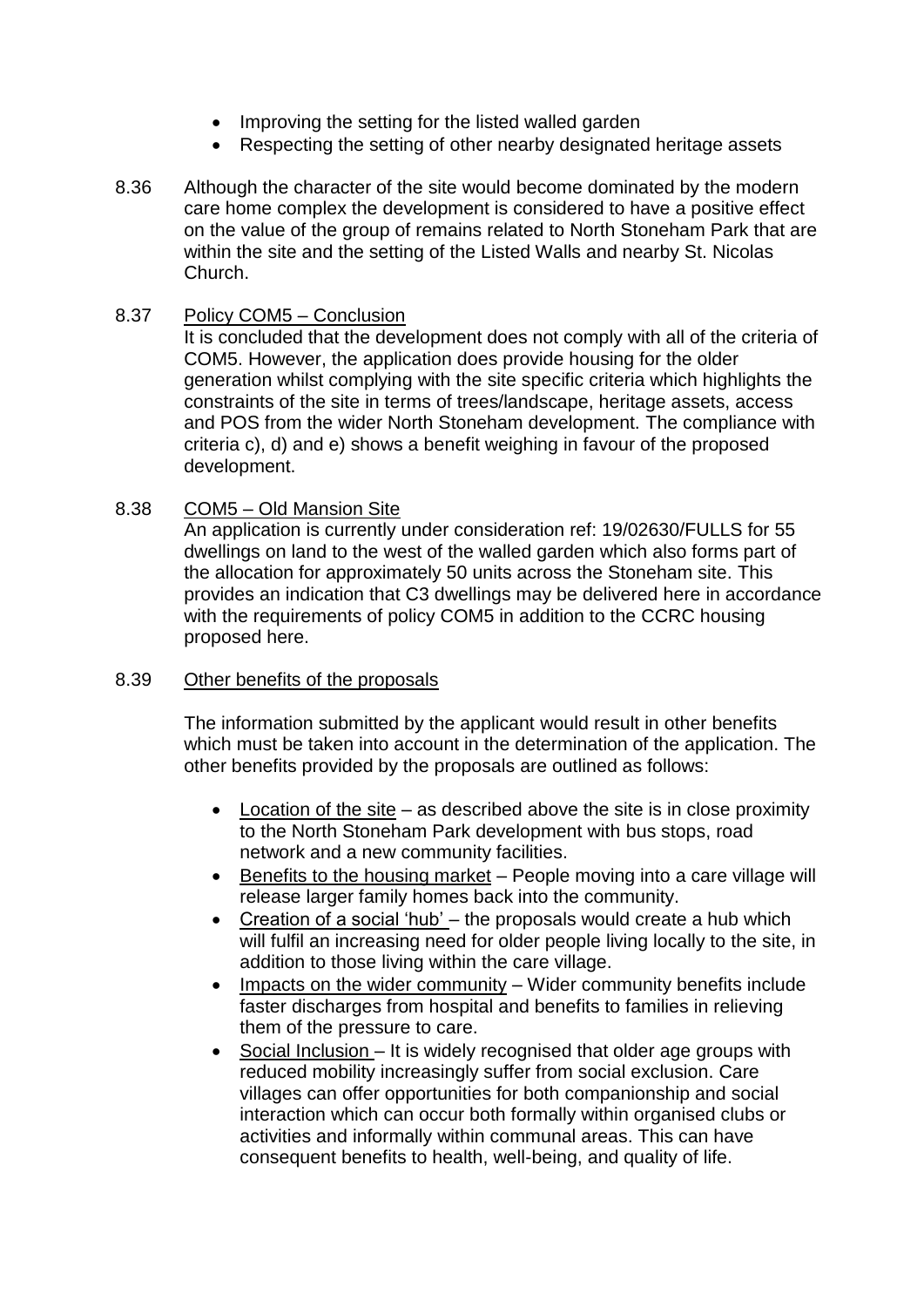- 8.40 These benefits must weigh in favour of the proposed development.
- 8.41 "Loss of" Housing

Paragraph 5.34 of the TVBLP indicates that existing housing stock needs to be retained and that where a proposal would result in an impact on this, the Council would need to be satisfied that the loss of the dwellings is justified. In this case, the development would result in the loss of four units of accommodation within the existing Coach House. The case officer has visited these units and noted that these dwellings are currently of very poor quality and in bad state of repair. The proposal includes the conversion of the existing Coach House which would offer significant benefits that will arise from the number of new units and the specialised nature of the accommodation proposed to replace them.

### 8.42 "Loss of" Employment

TVBLP Policy LE10 has relevance in this case as the established use for most of the site (within Test Valley) is employment. Criteria a) of the policy seeks to protect employment land from redevelopment unless the land is no longer required to meet the economic development needs of the area. In this regard, the employment uses at Park Farm are no longer required by virtue of the allocation for non-employment uses under Policy COM5. It is anticipated in any event that the proposed village will create up to 130 new jobs covering a broad spectrum of employment opportunities.

8.43 In terms of criterion b) of Policy LE10, whilst the site has recently been cleared of much of the open storage, materials and workshop operations, it is the case that these have been a detrimental influence upon the character and appearance of the area over several years. Criterion c) of Policy LE10 is not relevant. Overall there will be a significant net benefit in terms of employment and local amenity arising from the development.

### 8.44 **Affordable Housing**

Consideration must be given to the requirement for and delivery of affordable housing provision associated with the proposed development. Policy COM7 of the RLP relates to the provision of affordable housing and states that on sites with a net gain of 15 units or more, the Council will seek 40% affordable housing provision. However, based on the C2 use of the proposed development, there would be no affordable housing requirement in this instance and the Housing Officer has raised no objection to the proposals on these grounds.

### 8.45 **Design, layout, and landscape character and strategy** Existing site context

The site lies to the north of Junction 5 of the M27 motorway and is on the boundary of both Eastleigh and Test Valley Borough Council administrative area. It is found between Southampton to the south and Eastleigh to the north. The site lies to the west of Stoneham Lane which links to Chestnut Avenue to the north. The site forms part of a wider site which has the benefit of an outline planning consent, known as Land south of Chestnut Avenue North Stoneham Park (Ref. O/15/76023). The outline consent land comprises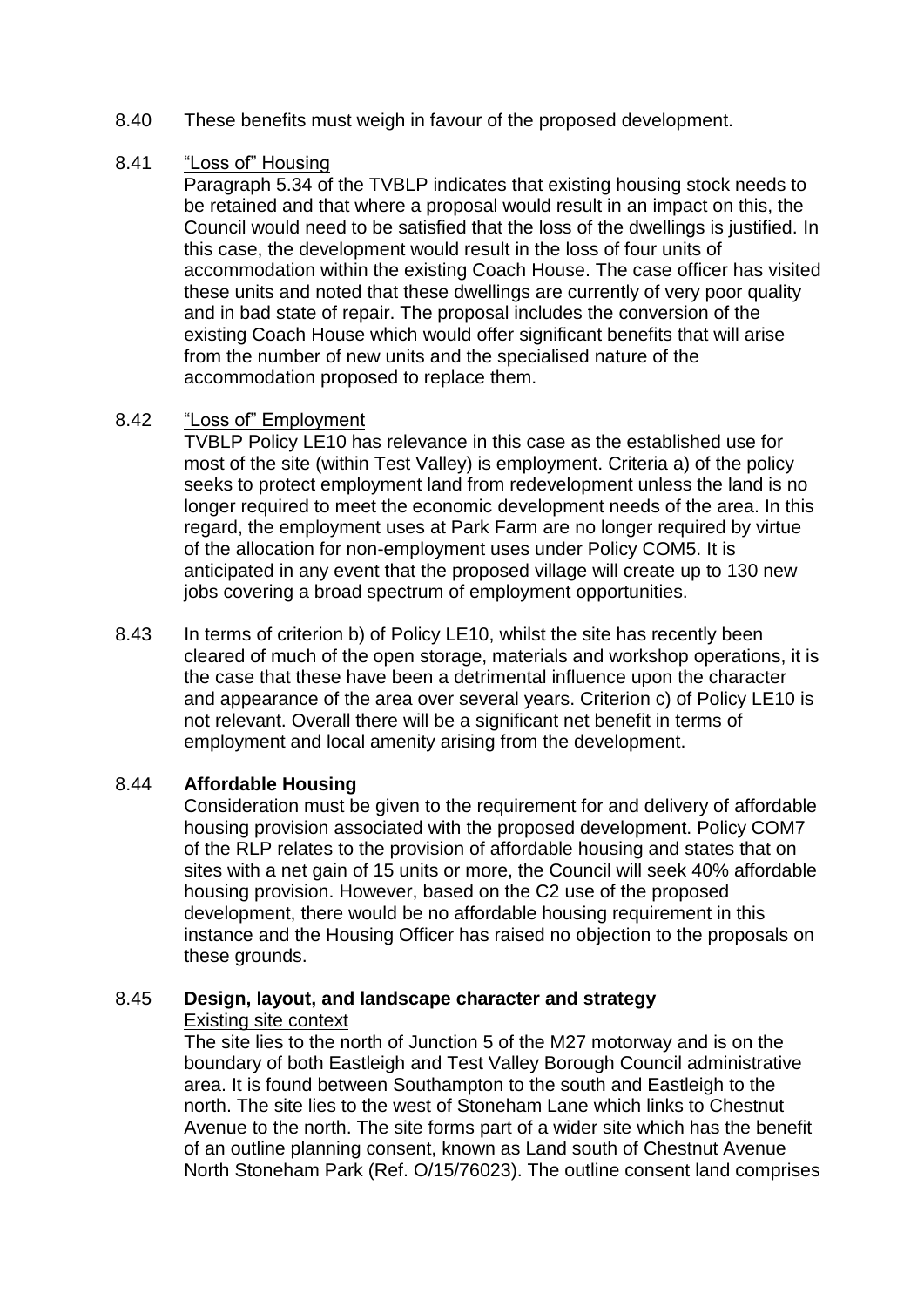3 parcels, A – Land south of Chestnut Avenue; B - Lower Hardmoor, and C - Land south of M27. The application site is located at the southern end of parcel A, but incorporates further land to the west forming part of Park Farm. Park Farm to the west of the site (and whose land is partially within the site) includes a number of buildings and structures that were formerly used in association with the main site including an orchard, walled garden and coach house. The coach house is located within the application site and will be retained. The walled garden forms the western boundary of the application site and will not be accessible from the site. To the south the site is the listed church of St Nicolas. A Tree Preservation Order (TPO) covers the site. This order protects specific trees, groups of trees or woodlands in the interests of amenity.

8.46 North Stoneham Park is a historic park registered on the Hampshire Historic Parks and Gardens list. Historic maps and documents indicate that the original North Stoneham House was situated immediately west or north west of the Church of St.Nicolas, with at least two contemporary depictions suggesting that the avenue of trees was originally aligned on the mansion's principal elevation. No comments have been received from the Historic parks and Gardens trust. The mansion may have been located within an area around the church identified by the Hampshire HER as an Area of High Archaeological Potential. It was demolished in the early 19th century and a new structure built some 400 metres further west in 1818. The Park was dismantled during the early part of the 20th century and disposed of piecemeal, such that it has lost much of its historic character and the majority of its buildings. Park Farm included the walled garden and the former coach house / stable block, although the Coach House is now converted for use as a domestic residence. The walled garden, which is situated west of Park Farm, is in private ownership. The eastern arm of the enclosure wall can be observed from the trackway leading from the Stoneham Lane along the southern edge of the main development site.

### 8.47 Design and layout

Amended plans have been received following concern from TVBC officers about the relationship between the central two/three storey blocks and the heritage assets - The Coach House and Listed Wall. The aesthetic applied to the main body of the village apartments was also of concern lacking the level of detailing required to provide high quality development adjacent heritage assets.

### 8.48 *Scale and Massing of buildings*

Two new drawings were prepared (drawing no' PL026 & PL027) which are sections through the site demonstrating the relationship between the proposed buildings and the existing heritage assets. These show the levels the buildings are proposed to sit at relative to the heights of the relevant heritage assets, and assist with ensuring the proposals are appropriate in terms of the impacts from the scale and massing of the proposed blocks required to accommodate a community care village. Block A3 has been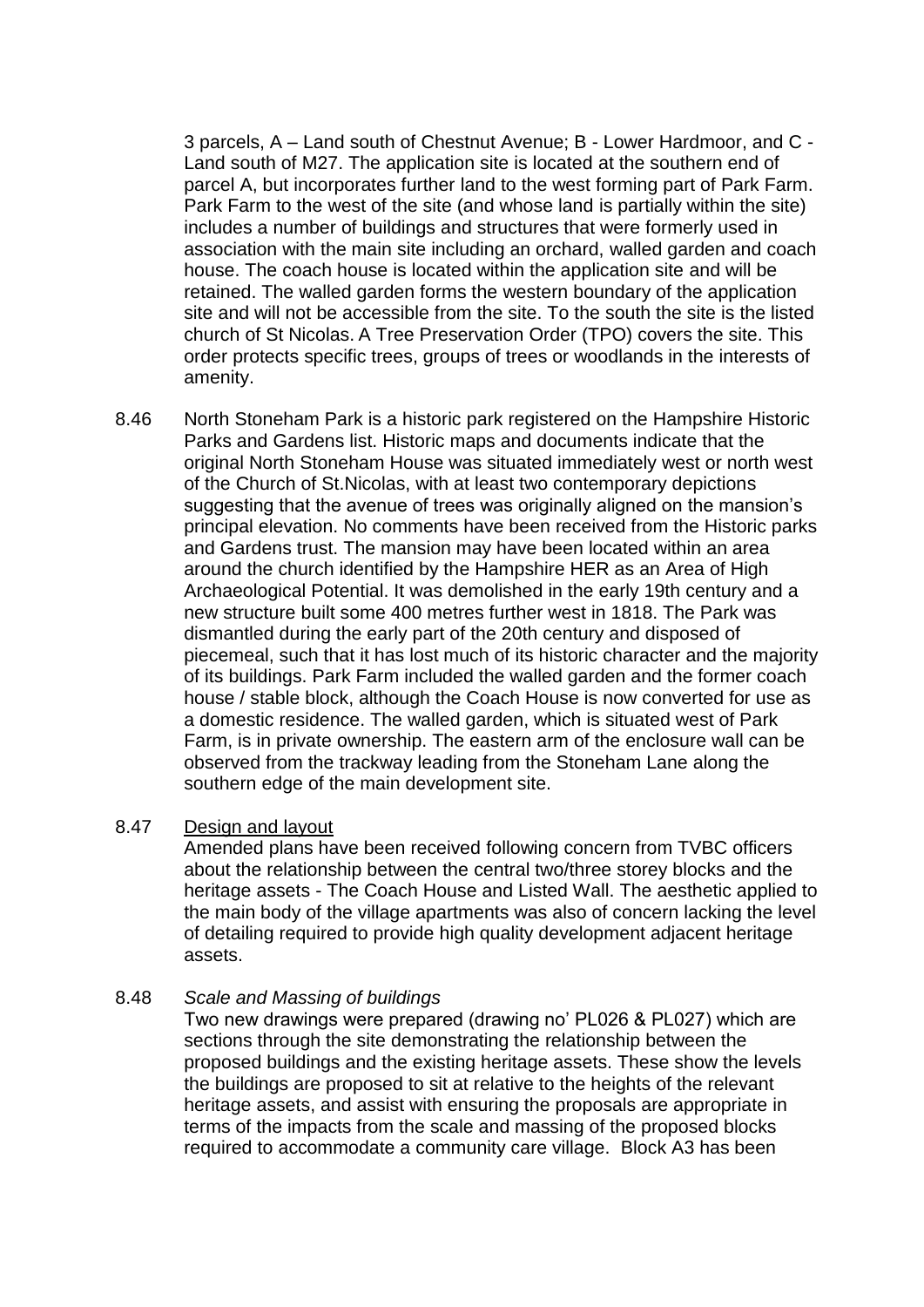'flipped' to further improve the relationship with The Coach House, drawings PL026A and PL027A are submitted with this amendment to assist. They both illustrate the new elevation treatment, as described below, which improves the juxtaposition further still.

#### 8.49 *Design and materials*

TVBC Officers were concerned about the lack of justification in the adoption of a 'rural' aesthetic in the central area of the site. The previously proposed buildings were described as 'retaining a sense of farm outbuildings' but the large two/three-storey blocks do not achieve this. Comments were made in respect of the design not being of the quality required on a site in the setting of a number of heritage assets.

- 8.50 Whilst the actual land was once a farm yard, the former buildings were, in the main, somewhat lowly timber constructions. Officers were concerned that the proposal had not been executed as well as it might. Initially the applicants suggested:
	- To develop the present aesthetic, but in so doing to drop the roof line significantly, or
	- To adopt a wholly different aesthetic. In which respect it was considered that a more 'contemporary' approach might be more appropriate.

The first approach would mean significant loss of accommodation, which would make the village potentially nonviable. As such in collaboration with officers a contemporary aesthetic was developed based on a flat roofed solution. The flat roof immediately takes away a considerable amount of overall building height. This would be significant in so far as the relationship with the Coach House and the listed wall, but also reduces their visibility from locations outside of the site. Illustrative views provided with the initial application, demonstrated that the three storey buildings would tend to be mostly obscured from view by the outer blocks and the Coach House. This effect is more noticeable by the omission of the pitched roofs behind. The material palette is changed also, from a red brick and tile appearance to adoption of the same primary materials as the remainder of the development of buff/yellow brick, with slate. The site is thus unified by the common palette, making the transition between the various elements less prominent. Other materials include white render and white cladding panels, white PVC windows, black painted balustrades and black PVC rainwater goods.

8.51 The outer blocks (A1, A2 and B1) remain as submitted to ensure a suitable relationship with the new development which is the subject of this application and the existing recently built properties at North Stoneham Park to the north. As submitted these units use gable ends limited architectural detailing, chimney stacks and limited tile hanging at two storey height to create a satisfactory transition between existing and proposed development.

#### 8.52 *Layout*

The layout submitted has provided for appropriate separation between the units whilst creating parking areas and landscaped walkways around the site.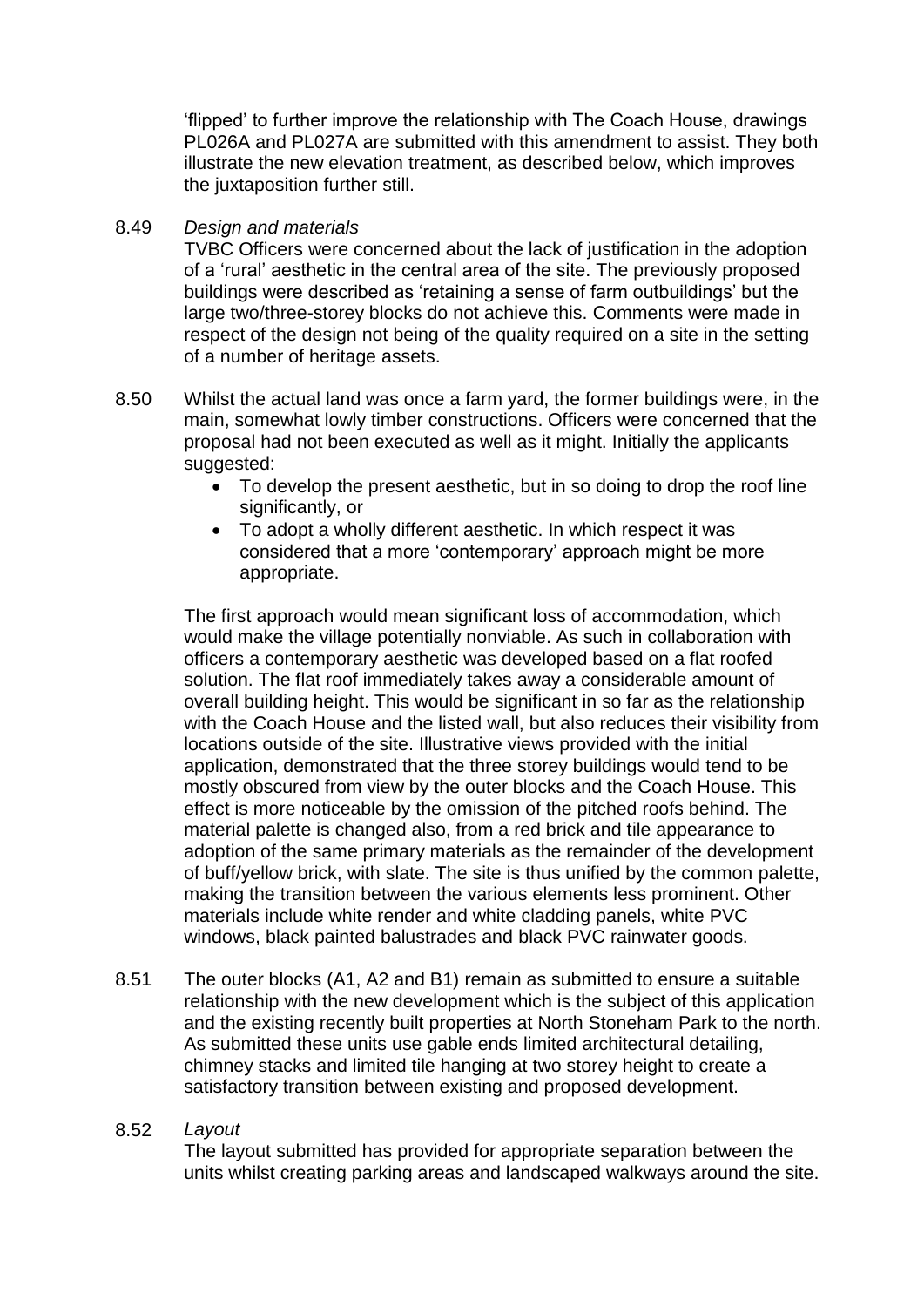The 'flipping' of Block A3 which has been submitted as an amendment has improved the separation distance from the Coach House, and consolidated the car parking into a single courtyard between Blocks A3 and B2. Decanting the car parking from between A1 and A3 has turned this space into a pedestrian-only zone, and a more rational connection between the link to the Public Right of way and the entrance to the wellness centre.

## 8.53 Mansion Building (EBC)

The mansion building is the principal detailed element of the care village scheme which is the subject of this application at EBC. Parking and servicing is provided to the rear of the care home, enabling the large "landmark" building to be designed with dual principal outlooks to the north (across the new park) and to the east (facing towards the newly diverted Stoneham Lane). The Georgian style building is primarily 3 storey, but extends to a further floor at the southern end, utilising the change in levels on the site. Plans have been amended to reduce the scale and improve the roof form of this south-western corner, mindful of the proximity to St Nicolas Church and the views from Stoneham Lane. The building's footprint is effectively a quadrangle, with a private enclosed courtyard and formal sensory garden, suitable for residents with dementia.

#### 8.54 The landscape strategy

A landscape strategy plan has been provided focusing on 4 different areas of the site including the landmark building frontage (Within Eastleigh BC boundaries), parking courts and entrance thresholds, communal gardens and walkways, sensory courtyard (within Eastleigh BC boundaries) and a Woodland walk / arboretum.

- 8.55 The proposals put forward for the care village would considerably change the character of the site, however this would change in the context with the wider Stoneham development whilst having regard for the previous historic uses at the site. The submitted strategy sets out the vision for how the development would look and how the design for the care home tries to integrate within the parkland setting and the existing woodland. A range of ornamental and native trees have been proposed which would provide a good pallet and range of species. Through condition a detailed soft landscaping plan is required identifying species, sizes, no's, locations and density/percentage mixes for hedgerows. A hard landscaping plan is also required detailing materials proposed together with tree pit details to be submitted for trees to be planted in hard landscaped areas.
- 8.56 A detailed Landscape and Woodland Management Plan has been submitted within the application setting out how the landscaping of the site would be managed and monitored and the ongoing maintenance for the site. As this is a care facility, it is essential that this is covered from the initial outset as it will be down to a management company and not residents to ensure that the site is managed appropriately. This is included in the 106 agreement. With regard to the protection of trees and the arboricultural method statement this is further considered later in the report.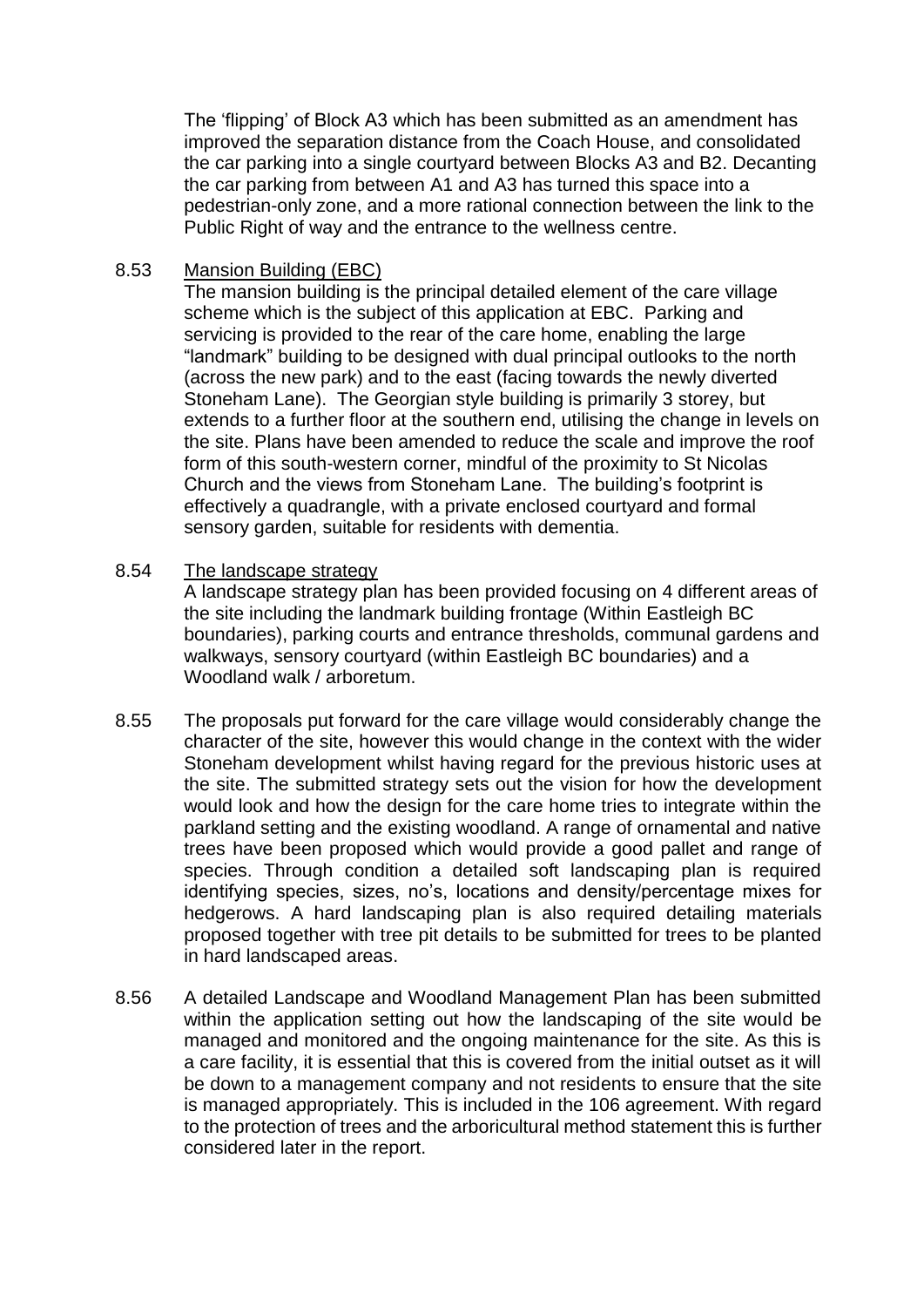8.57 It is considered that a development of the scale and density proposed can be accommodated on the site without there being any resultant adverse harm on the character and appearance of the surrounding area. The development would be visible from Stoneham Lane and newly constructed roads at North Stoneham Park. The landmark care home building (EBC) delivers the deliberate objective of restoring such a building to the landscape, reflecting the site's history, and as such would have a clear, but positive impact. However, due to the topography of the site this would be in keeping with the scale of surrounded development. There is also considered to be adequate space within the site to provide for sufficient landscaping to enable the development to further integrate within the surrounding area. As a result, it is considered that the proposals would comply with policy E1 of the RLP to provide high quality development in the Borough.

### 8.58 **Heritage**

There are significant conservation considerations in respect of any development on this site. The walled garden is listed and therefore a designated heritage asset, and the coach house at Park Farm is considered to be a non-designated heritage asset. Other heritage assets outside the Borough boundary, but whose significance could be affected by development on this site, include North Stoneham parish church. The potential for impact on the significance of the heritage assets is great, and any proposals should be informed by an understanding of this significance, as required by Policy E9 of the Local Plan and the advice in the NPPF.

## 8.59 *Policy E9: Heritage*

*Development and/or works affecting a heritage asset will be permitted provided that:*

- *a) it would make a positive contribution to sustaining or enhancing the significance of the heritage asset taking account of its character, appearance and setting; and*
- *b) the significance of the heritage asset has informed the proposal through an assessment proportionate to its importance.*

*Development which will result in the substantial harm to or loss of the significance of a designated heritage asset will not be permitted unless:*

- *c) it is outweighed by the substantial benefit to the public of bringing the site back into use; or*
- *d) the nature of the heritage asset prevents all reasonable use; and*
- *e) its conservation cannot be achieved by either a viable alternative use, support from public ownership or funding from other sources; and*
- *f) the harm or loss is outweighed by the benefit of bringing the site back into use.*

*Development which will lead to less than substantial harm to the significance of a designated heritage asset will be considered against the public benefit of the proposal, including securing a viable use.*

*The merits of a development affecting an undesignated heritage asset will be balanced against the scale of the harm or loss, either directly or indirectly, to the significance of that heritage asset.*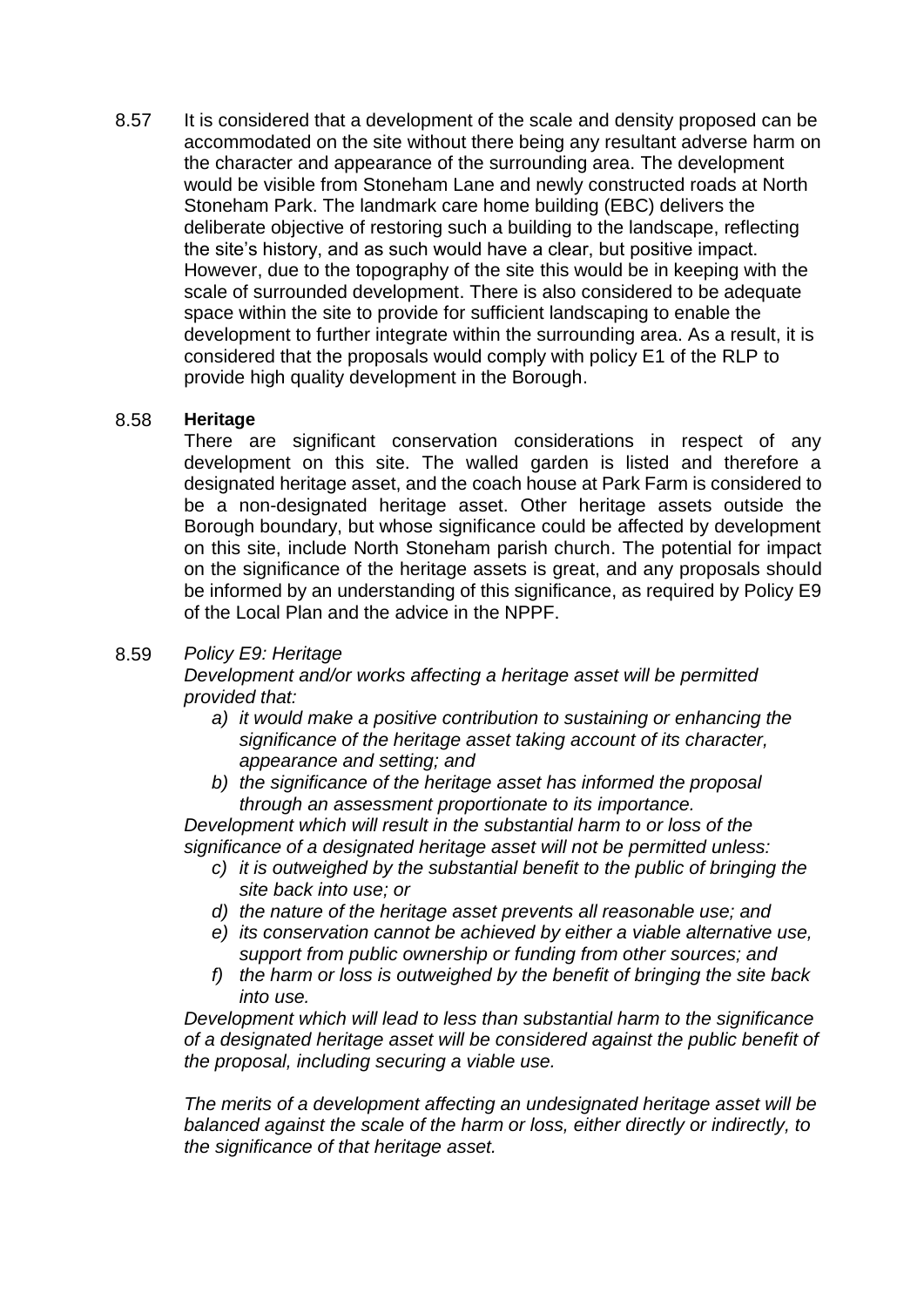*The Council will only permit the loss of the whole or part of a heritage asset where it can be demonstrated that the new development will proceed after the loss has occurred.*

8.60 Contained as technical appendices within the Environmental Statement Addendum are reports which consider the key heritage and archaeological constraints which are present at the site and surrounding area. The proposed development has been designed so as it respects and in a number of instances enhances the heritage interest of the site.

#### 8.61 Retaining the coach house and granary and incorporating them into the development design

It is proposed to internally sub-divide the Coach House but externally retain its Neo-Classical appearance. The southern end of the building would be utilised as part of a Wellness Centre, with a single storey extension on its south side housing a swimming pool. The northern part of the building will be converted into two residential flats. In order to achieve this, all current interiors, consisting of modern partitions and fittings would be removed, including the floors. The historic character of the building's exterior would be respected, and the proposals remove elements that are unsympathetic to the original form of the building. External windows of an unsympathetic character would be removed and replaced with multi-pane sashes and doors in keeping with the building's early-19th century period character. This includes full height windows positioned within the arched former entrances on the east and north elevations.

8.62 The modern extension on the first floor of the north-south range would be removed and replaced, on the east side, with a pitched roof containing a firstfloor attic space with dormer windows. The modern extension on the west side would also be removed with a new entrance created. This and an existing entrance would be framed with Classical porticos. On the west side, an attic extension would also be removed with the form of the original roof becoming the dominant feature. These modifications would strip the building back to its original form and any new additions, such as the porticos and windows, are designed to respect the Neo-Classical style of the building. The prominence of the building's external elevations in relation to the original design of the park is also respected in the proposals. Views to the east-facing elevation are retained across the open ground to the east of the building and would be available from the former carriageway route running along the site's eastern boundary and the road entrance to the North Stoneham development form Stoneham Lane. In addition, the entrance to the Care Village will follow the original approach to the coach house from the north, with the building's north facing elevation a prominent feature on entry to the complex. It is considered appropriate to secure a condition for the agreement of a suitable brick/mortar match for the work to the coach house to ensure high quality sympathetic additions are made.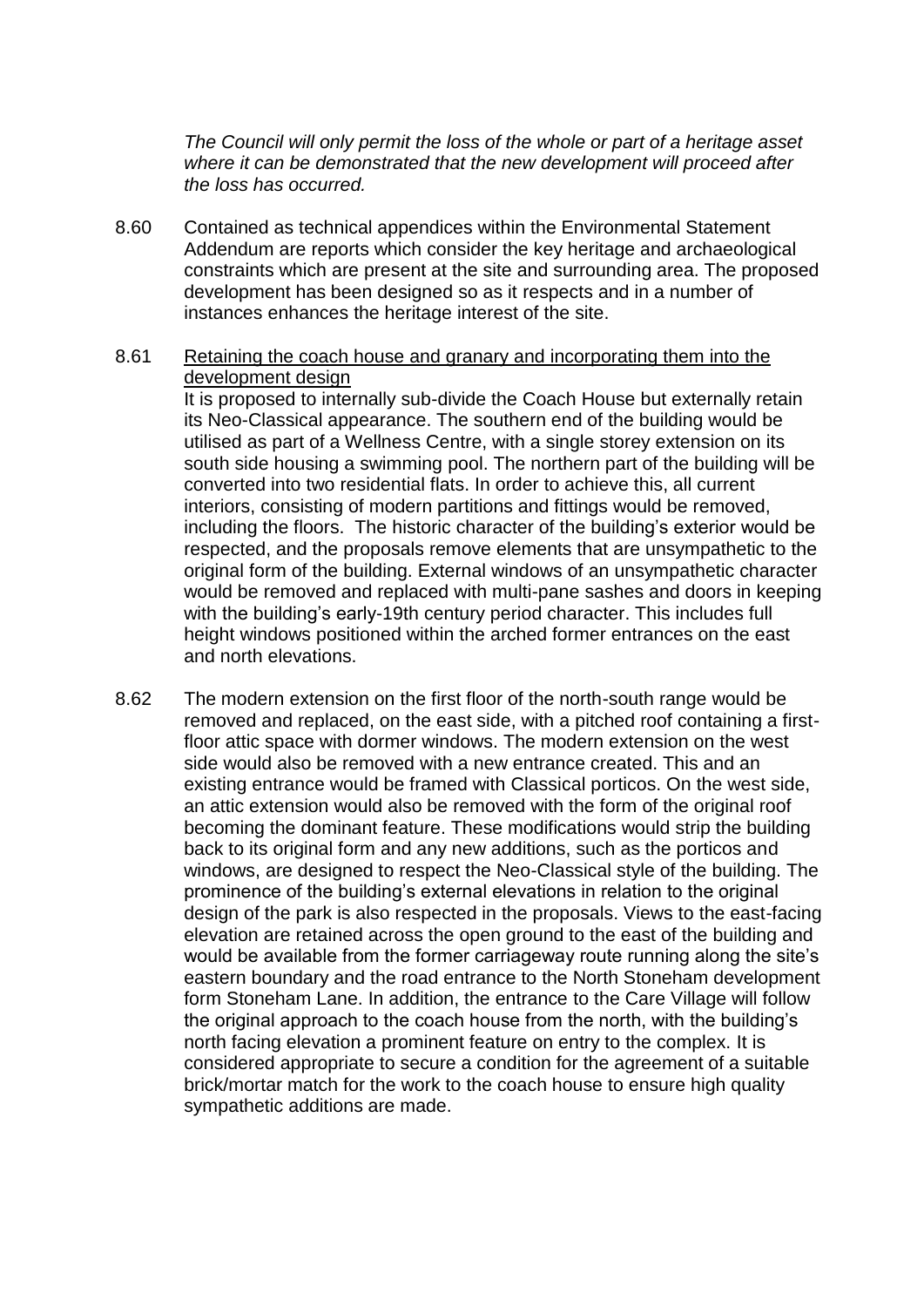8.63 It is proposed to utilise the Granary as a bin storage unit with minimal modification to its structure. The granary will be subject to minor renovations but no substantial change with its reuse as a storage facility. Whilst this would not be used to store grain, the reuse as storage building reflects the historic purpose of the building. As such, given the lack of substantial modifications and a general increase in the building's state of upkeep the development would ensure it retained and maintained.

## 8.64 Restoring the carriageway

A walking route is proposed through woodland across the southern part of the site. The main artery of this route will utilise the existing former carriageway which runs from east to west through the woodland, which will be cleared of vegetation in order to facilitate this use. The removal of the damaging vegetation, revealing of the form of the structure and it being brought back into re-use would greatly enhance its historic interest, allowing for a much fuller understanding of how the feature was utilised as part of the estate than is possible at present. This will serve to re-introduce an aspect of the historic layout of the 19th century park, which has since been lost.

### 8.65 Clearing vegetation from the ice house

Development would result in the clearance of vegetation and dumped material from the remains of the ice house. This would allow for the feature to be seen and appreciated from the reinstated carriageway. The removal of damaging vegetation and clearance of dumped material would allow for the form of the structure to be appreciated, and in term its historic interest, to be better experienced than it is at present.

### 8.66 Construction of a landmark building (EBC)

The landmark Village Care Centre building will be constructed in an area in which evidence broadly suggests was the location of the Old Stoneham Mansion of the 17th, 18th centuries and early 19th centuries. The building will emulate the former mansion in its large form, Georgian, Neo-Classical architecture, materials and prominence in views from the north, through Avenue Park. This is sited in the Eastleigh Borough Boundary.

### 8.67 Improving the setting for the listed walled garden

The Park Farm area is designed to reflect the setting of the Walled Kitchen Gardens which are located to the immediate west of the site. A central eastwest axis is proposed which will be aligned on the east entrance to the walled garden. This will reflect the historic arrangement at Park Farm, as illustrated on historic maps. In addition, a 6m wide protection area is proposed which will serve to protect the wall by separating it from the development and the impacts of construction and will allow for the wall to retain its visual prominence following development. A surfaced footpath will traverse this area. It is anticipated that the wall itself would be cleared of vegetation and subject to repairs as a Section 106 obligation attached to outline planning permission O/15/76023 which requires payment for its restoration. Assurance that the wall will be protected during construction is encompassed within the construction management plan condition.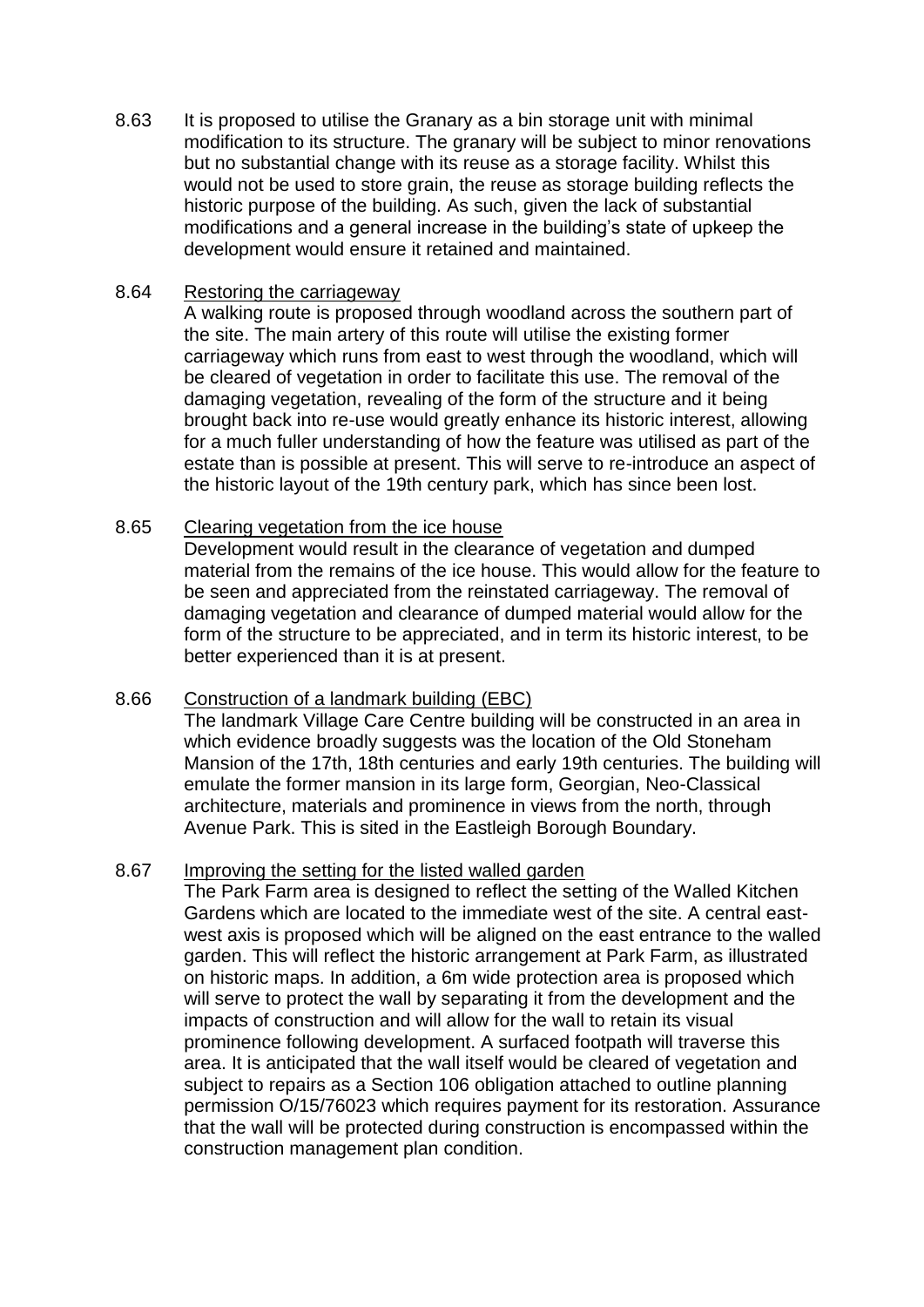- 8.68 Respecting the setting of other nearby designated heritage assets Situated beyond the site, the aspects of St. Nicolas Church's setting that makes the greatest contribution to its value, the church yard, the approach to the Church from the north and Stoneham Lane would be unaffected by the proposed development. Likewise, the development would have no effect on the related building at The Old Rectory. Within the site, the aspects of the site that contribute to the value of the church would be unaffected by the proposed development. The park boundary on the site's southern boundary would be unchanged and would continue to represent an element of the church's setting that contributes to its value.
- 8.69 The historic view to the Church from Avenue Park to the north would still be available, although, as previously identified, this view is screened by trees to the north of the churchyard. Following development this would continue to be the case, as the trees (which are only partially in the site boundary) would remain, and the Village care Centre building would be located sufficiently far to the west to enable an open view, across grassed land to the east of the building, between Avenue Park and the trees to the north of the Church. The retention of this view would reflect this possible historic view corridor. Considering the lack of change to any aspect of the church's setting that contributes to its value, it is considered that the completed development would result in no magnitude of change.

### 8.70 Archaeology

The Heritage Statement discusses in some detail the archaeological potential and implication of the development at the site which is summarised in paragraph 5.6. "In terms of the sites archaeological potential, it is considered that whilst the open paddock to the east of Park Farm is the area most likely to contain archaeological remains a trial trench evaluation did not identify any significant remains this area and is considered to have low potential to contain remains dating from the prehistoric, Roman or medieval periods. The southern end of the space was found to have been subject to modern disturbance and, although no definite remains were identified, it is speculated that the source of this disturbance may have been the demolition of the Old Stoneham Mansion which, based on previously assessed documentary evidence is speculated to have stood in this location. Given the archaeological and documentary evidence it is considered that there is a moderate potential for remains of low significance related to the former Old Stoneham Mansion to be present in this part of the site…".

8.71 Para 4.149 in discussing the possible origin of the disturbance at the suggested location of the Old Stoneham Mansion site states, "Remains related to the mansion, whilst providing evidence to its original location would serve to further an understanding of the site's history, would , as remains related to demolition or foundations, be of limited archaeological interest". Whilst accepting that it is of limited archaeological interest, little is known about the Old Stoneham Mansion, its location, character, or layout and even the relatively limited archaeological interest would none the less merit some level of archaeological recording during development, the site of the main care home being acknowledged to be located approximately where the Old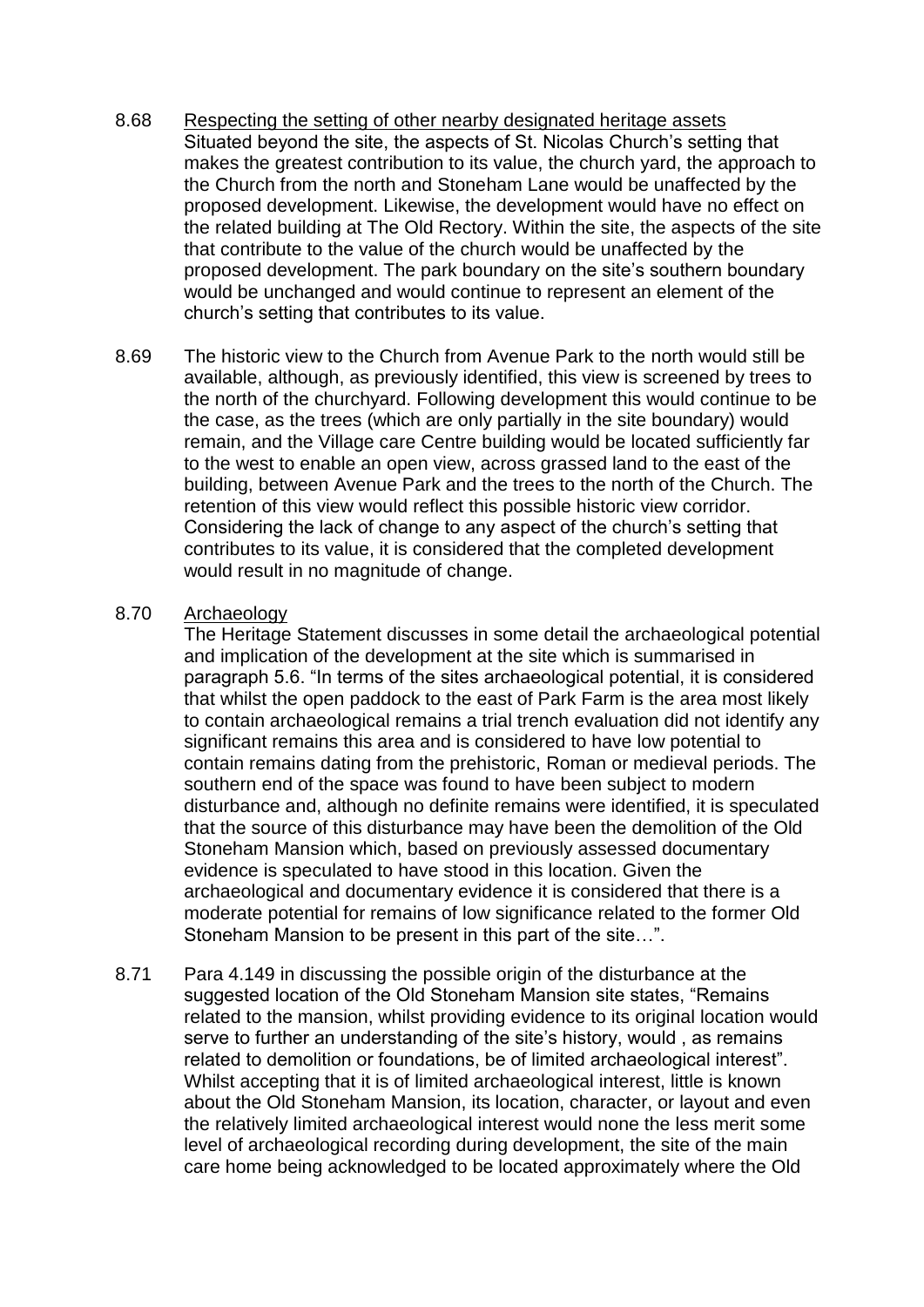Stoneham Mansion house stood. (para 6.102 of the pre application discussion submitted). Para 4.7.74 "The landmark village care centre building will be constructed in an area which evidence broadly suggests was the location of the Old Stoneham Mansion". The site of the Old Mansion will be impacted by (para 4.7.79) topsoil stripping, remodelling (level change) and foundations. A large fragment of building masonry was found in this location in trench 74 suggesting that building debris will shed light on the character of the Old Stoneham Mansion. Para 4.125 "Also of interest is the potential for archaeological remains related to the Old Stoneham Mansion". However no articulation of the archaeological potential or research agenda for the site is set out in the document and consequently no mitigation or recording strategy is offered either.

- 8.72 Para 4.129 identifies that there was an initial geophysical survey in part to seek to identify the location of the Old Stoneham Mansion, but para 4.130 states that the results were largely corrupted and obscured by magnetic debris and para 4.133 suggests that the geophysical survey was "relatively ineffective".
- 8.73 Although para 5.6 indicates a low potential for Roman and prehistoric remains, in fact the trail trenching did find a pit of Roman date (trench 80) at the northern end of the paddock adjacent to an area of pits late Iron Age date (and of medieval date perhaps suggesting the putative deserted medieval settlement postulated in this vicinity) and archaeological evidence of an Iron Age roundhouse suggesting prehistoric settlement immediately across the track and so adjacent to the paddock. (these were investigated when the access road was built – para 4.139) (para 4.136) This suggests some archaeological potential in the north part of the paddocks for medieval, prehistoric and Roman remains – the trenching being only a small sample the presence even of a single Roman pit should not be dismissed without the context of the wider archaeology. Para 4.146 "…. It is considered that the greatest potential for unrecorded remains within the site is in the open grassed paddocks to the east of Park Farm". Para 4.147 suggest that there is a low archaeological potential for remains of prehistoric or Roman date but acknowledges that discrete features might be encountered. Para 4.148 indicates that there is some potential for unrecorded remains in the area postulated as the site of the medieval village, but again suggesting such remains are not likely to be substantive.
- 8.74 Para 4.125 also states "To a lesser degree the extant buildings within the site possess a limited degree of archaeological interest". Para 4.7.91 states "the limited degree of heritage value retained in the few preserved internal features of the buildings (the coach house) would be lost". Taken together these suggest that some degree of archaeological building recording is merited. The external appearance of the coach house will be retained and the development will tend to seek to reinforce the setting of the buildings and the use of carriageway, neoclassical appearance of the care buildings etc,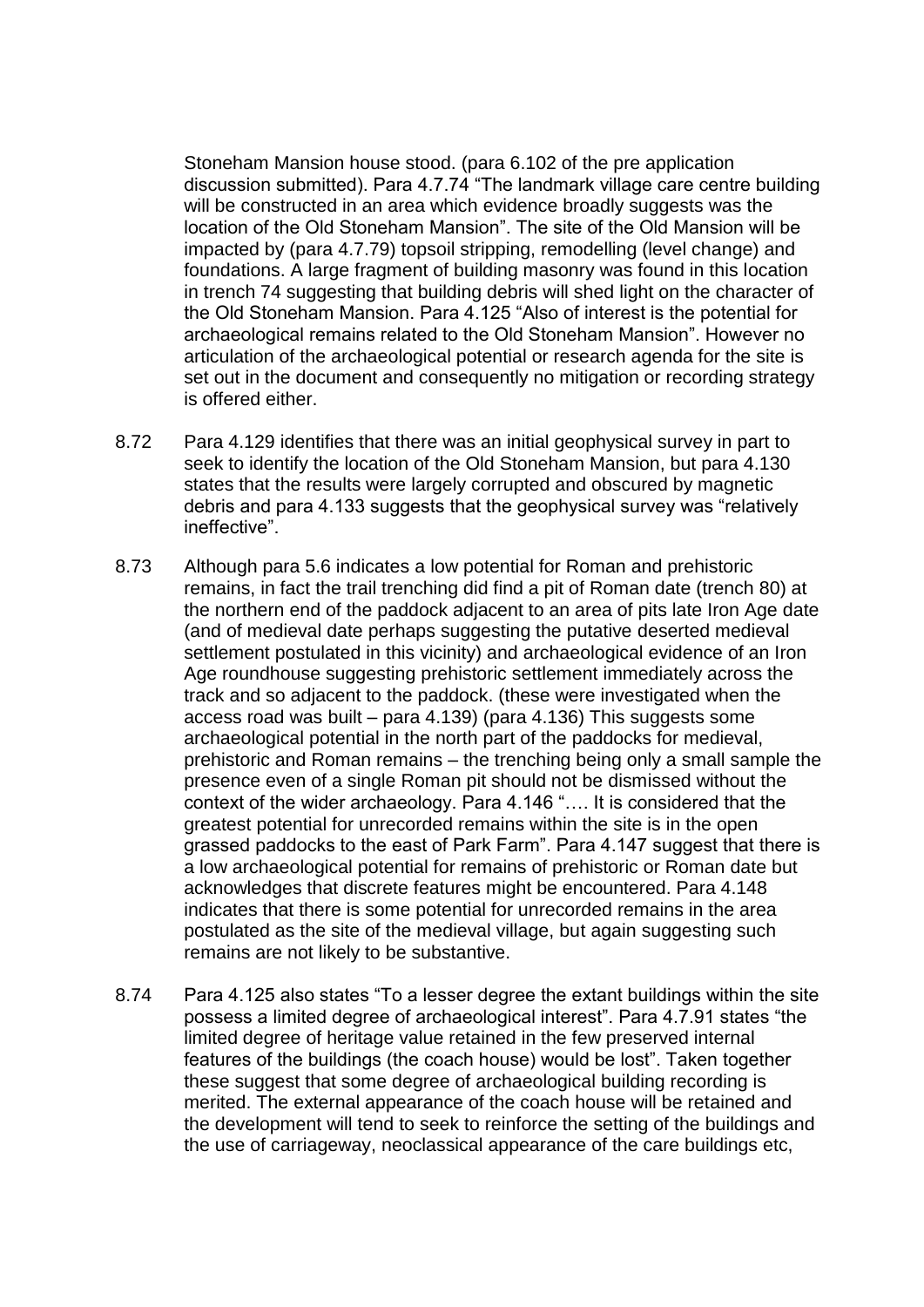but whilst this mitigating ambition of setting and appearance is welcomed the County Archaeologist advises that the internal loss of historic features in the coach house should be recorded in order to ensure the understanding of the internal layout character and function of the coach house is not lost finally when the interior is fully reorganised.

- 8.75 Although the archaeological potential of the site, in particular the paddocks to the east of Park Farm, has been noted, albeit low; and the impact of development is acknowledged, no mitigation strategy by archaeological recording to offset these impacts is set out in the Environmental Statement or the Heritage Statement.
- 8.76 In light of the Heritage Statement and the historic environment chapter of the Environmental Statement the County Archaeologist recommends that an archaeological condition is attached to any planning permission which might be issued to secure archaeological recording where the impact effects the acknowledged archaeological potential. The archaeological potential is to encounter remains during the extensive groundworks in this area that will reveal the location, layout and character of the Old Stoneham Mansion. In additional there is some archaeological potential related to the putative deserted medieval settlement closer to the church, and the potential that the prehistoric settlement encountered marginally to the north might spread south into the paddock and that the Roman pit in trench 80 might suggest perhaps suggest marginal shift of settlement southwards through time.
- 8.77 The archaeological mitigation strategy is set out in a written scheme of investigation (WSI) submitted with this application to address the provisions secured by an archaeological condition. As such the County Archaeologist has endorsed the WSI, and suggested an archaeological condition making reference to securing the archaeological provisions set out in that document (edp 1574-r009a dated April 2020).

#### 8.78 **Heritage Conclusions**

The development would retain and improve the setting of key non-designated heritage assets and of the group of assets in general, chiefly by removing derelict buildings, disused spaces, invasive vegetation and dumped materials from their setting. It would reinstate an aspect of the 19th century park in the wooded area, respect the layout and appearance of the former service area at Park Farm, the aspects of the settings of its remaining historic buildings that contribute to their values and pay homage to the 17th and 18th century estate in the form of the landmark building. Although the character of the site will become dominated by the modern care home complex, given the respect shown to the underlying historic environment the development is considered to have a positive effect on the value of the group of remains related to North Stoneham Park that are within the site and the setting of the Listed Walls and nearby St. Nicolas Church. The development is considered to comply with policy E9 which ensures the development sustains and enhances the significance of the heritage assets.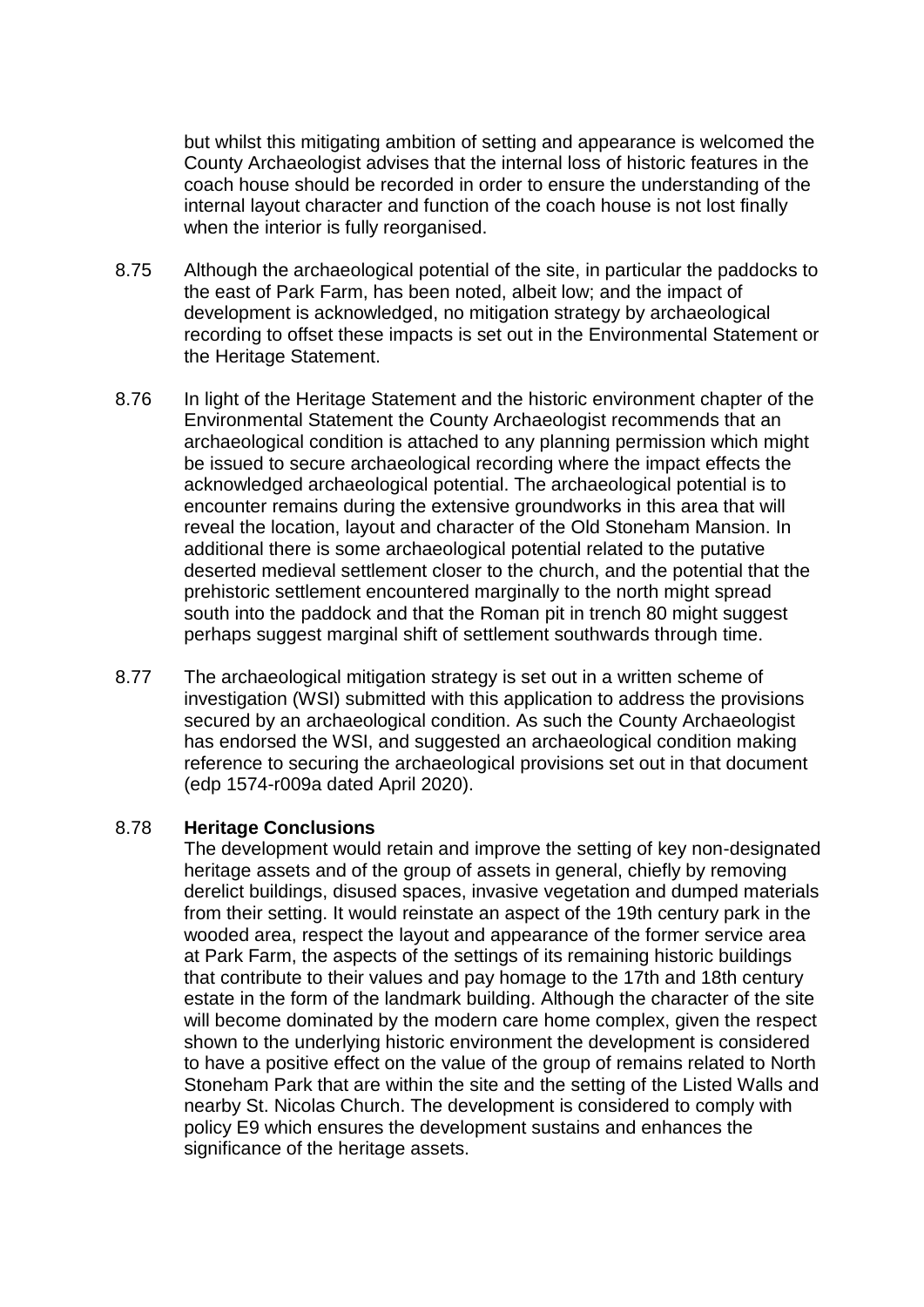## 8.79 **Trees**

Virtually the whole site is included within an extensive TPO that includes large areas of surrounding land. This TPO was drawn up by the County Council some years ago and covers land to both sides of the Borough boundary. The TPO, so far as it affects the site is of two parts, to the north and Park Farm. The buildings from walled garden east to the driveway and beyond is subject to an Area order, land to the south is subject to a Woodland designation. The subtleties are that the "area" protects all trees present at the time, the order was made in the 1950's, while the "woodland" protects all those trees present at that time and their progeny.

- 8.80 Trees on site follow the format of the TPO with a distinct area of woodland running as a swath around the southern margin of the site while individual trees exist scattered throughout the area of existing buildings around Park Farm. The Tree Officer advises that few if any of the trees present are of any significant individual merit.
- 8.81 Explained in the AMS part of the woodland management plan removal of polluted soil and incorporation of new arboretum is proposed by way of mitigation / enhancement. Set out at para 6.12 of the report - due to the amount of soil remediation work required, demolition work and change in natural forces on trees to the south of the site it was felt that these trees would be vulnerable if retained as part of any new development. The trees within the group/woodland are mainly Common Sycamore and have grown to be very tall and slender. Consideration was given to removing just the edge of the group/woodland, but due to the way these trees have grown, this would leave them liable to failure. These trees all coexist and rely on the protection of their neighbour. To remove a few would leave the remaining trees vulnerable to failure. It should be noted that Tree G82.1 has failed since the tree survey was carried out and this will now lead to the potential failure of other trees. The proposed landscaping scheme, provides an extensive scheme of new tree planting to support the removal of the trees. 142 new trees are proposed to be planted within the site to mitigate the loss of the existing trees and enhance the woodland/arboretum environment.
- 8.82 The proposal requires the removal of the greater majority of individual trees to find the space for the comprehensive redevelopment of the buildings at Park Farm and field to the east. The Tree Officer has confirmed that none of the trees proposed to be removed is individually of the age, stature and condition to warrant objection, subject to appropriate replacement planting.
- 8.83 A significantly greater number of new trees are proposed to be planted than are to be lost. These are scattered between and around the proposed new buildings, access routes and parking courts. The Tree Officer is content that this is an acceptable solution to tree replacement here. Appropriate design efforts must be expended to ensure that all proposed planting will be viable;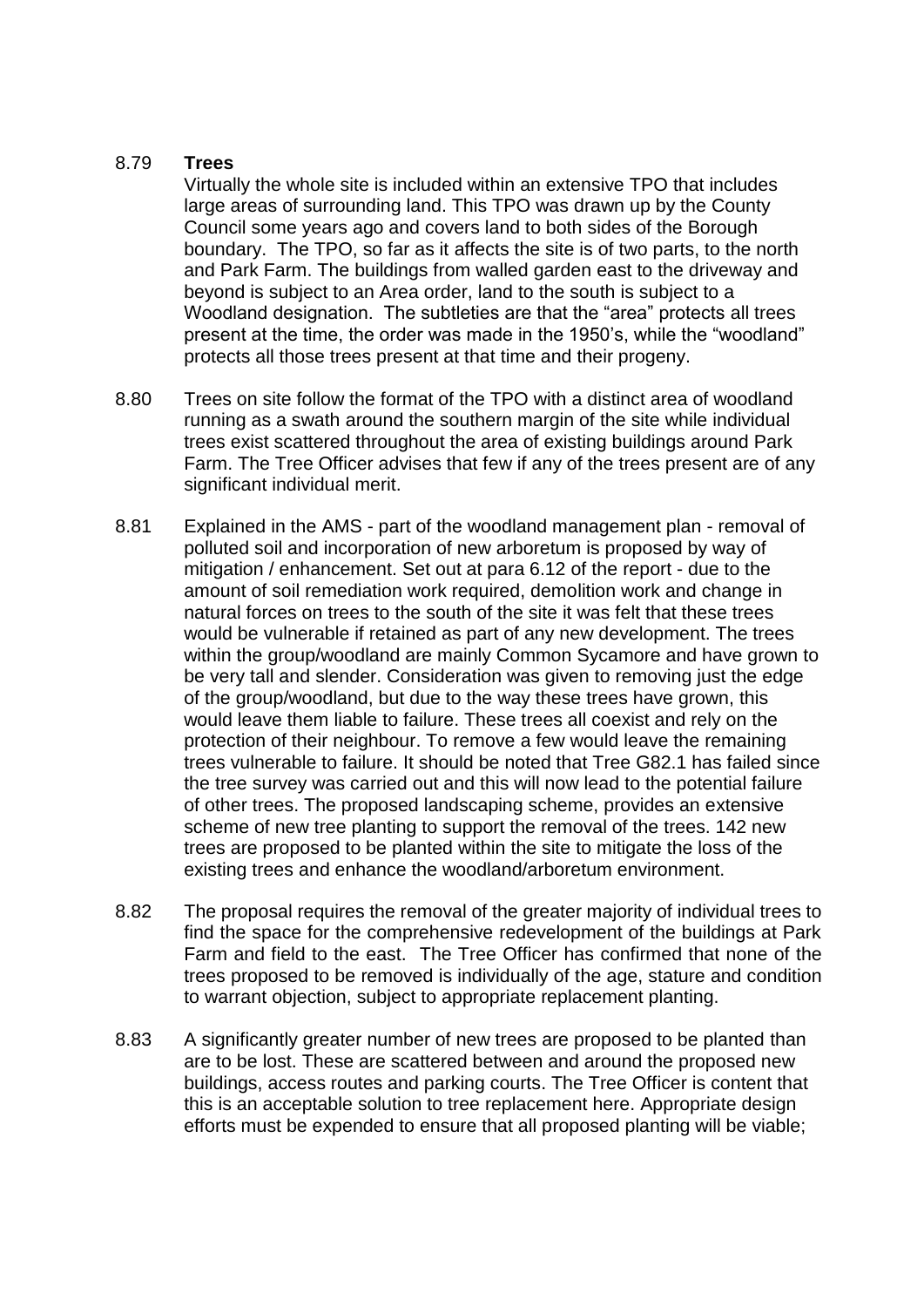that the trees will not only survive but that they have the space to thrive through to maturity. Through appropriate condition the applicant will need to supply details that clearly demonstrate that drains, soakaways, services and street lighting has been designed in the knowledge of the proposed tree planting plan, this infrastructure has been designed to be at a satisfactory separation or that appropriate protection / root barriers have been designed into the project; similarly for kerbs and hard surfaces near to proposed trees.

- 8.84 Substantial work is proposed, felling and replanting within the woodland area. Current tree stock here, which has been gradually thinned out over recent years, is predominantly Ash and Sycamore of poor form; remaining Ash will be lost shortly to Ash Dieback Disease, the condition of the Sycamore does not lend itself to long-term retention to any meaningful degree. The trees within this area, proposed for removal, are not appropriate specimens for long term retention in conjunction with the development as proposed.
- 8.85 It is acknowledged that the felling and restocking of much of the area will change the character and appearance of the site, removing much of the maturity it currently affords. However, the Tree Officer has no objection to the proposal subject to appropriate conditions given that the replacement planting and inclusion of arboretum planting will, in the medium to long term, provide for a better future woodland. It is considered that the development can be provided in accordance with policy E2 which seeks to Protect, Conserve and Enhance the Landscape Character of the Borough.

### 8.86 **Amenity**

#### Existing neighbours

The closest residential properties are located approx. 80m away from the proposed development site as such it is not considered that there would be any significant impacts arising from the proposed development on the amenities of existing neighbouring properties in accordance with policy LHW1 of the Revised Borough Local Plan 2016.

#### 8.87 Future occupiers

The proposed developments in TVBC are in 8 separate blocks in addition to the coach house and wellness centre, spread across Park Farm. This results in some mutual overlooking and overshadowing through the day between blocks but it is considered that separation distances between the buildings of approx. 8m at the narrowest point and approx. 20m at the widest point together with the variation in depths of the elevations and the heights of the buildings results in an acceptable level of amenity in terms of overlooking, overshadowing and loss of daylight in the creation of this village community. In accordance with policy LHW1 of the Revised Borough Local Plan 2016.

#### 8.88 Noise

#### *Transportation noise*

The WYG Environmental Statement Addendum states that the site is characterised by noise arising from the motorways, to which in addition,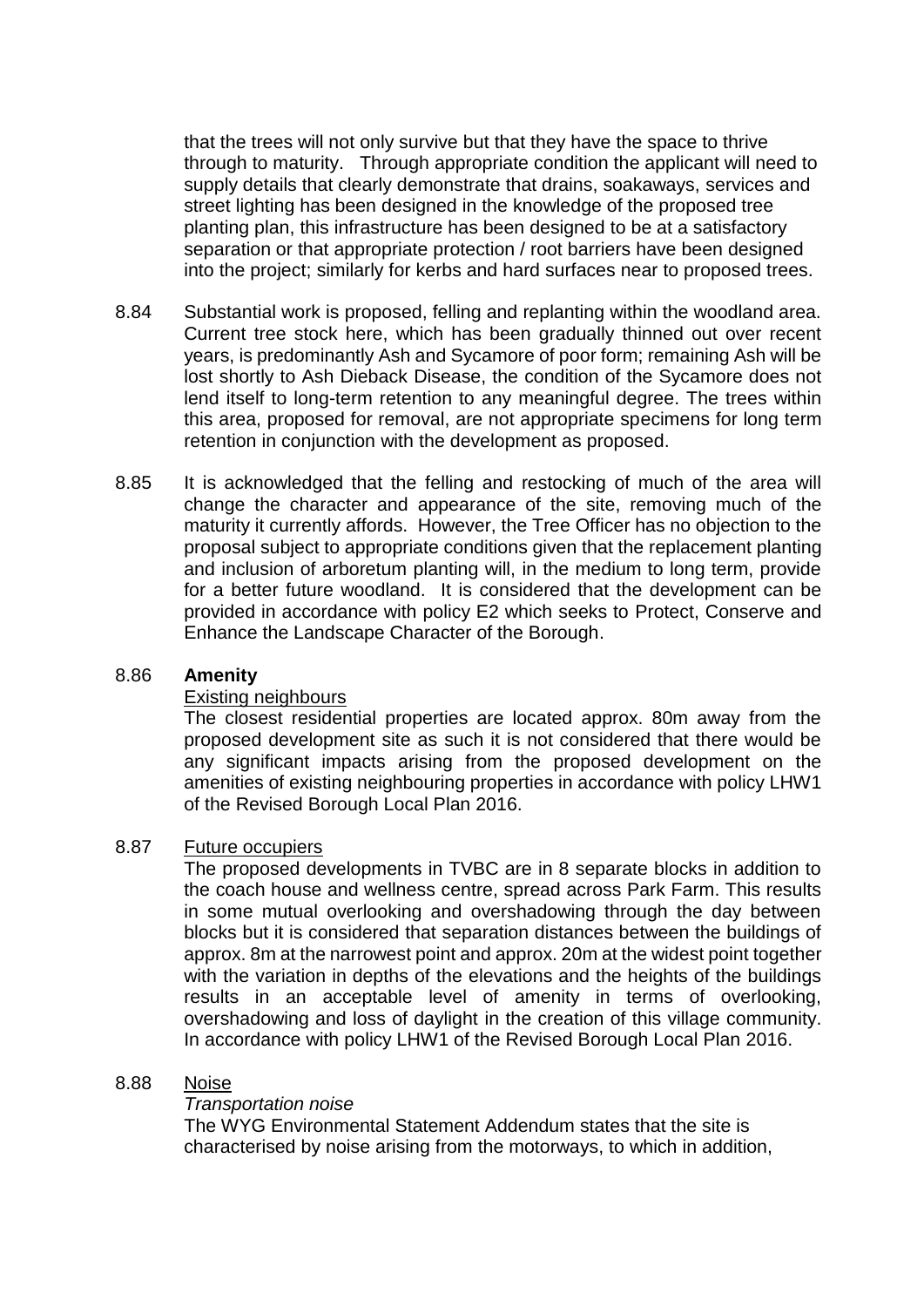noise will be added from the increased future use of Highwood Avenue serving associated developments in the area. Windows will be openable at the resident's discretion and may as a result be subject to higher noise levels. However, ventilators will be provided to reduce external noise break-in to within the BS8233:2014 levels. Should residents wish to open windows, the ventilators will also provide an alternate means of ventilation for peak times of the day when noise levels may be higher, and residents may not wish to be subject to higher noise levels. Detailed glazing and ventilator specifications would be determined and submitted to the Local Authorities for approval, to ensure acceptable sound levels are achieved. Final comments on the wording of these conditions will be in the update paper.

#### 8.89 *Fixed Plant noise*

The Environmental Protection Officer has highlighted that the development will require fixed plant and machinery in certain areas and it is agreed that as per 4.6.20 of the addendum that domestic boilers and kitchen extracts are not of concern, but a plant for example, associated with the swimming pool may be. Table 4.6.4 proposes noise limits for the cumulative impact of all such plant at any receptor position; these based upon a BS4142 rating equating to the representative background levels. The officer confirms this approach is acceptable in achieving this standard and that this could be secured by condition.

#### 8.90 *Other noise and odour issues*

It is clear from parts of the submitted documents that a number of activities are proposed which could impact upon amenity. These include: gym and studio referred to on page 15 of the D&A which may generate noise from amplified music and the use of fitness equipment; swimming pool that may generate noise from amplified music; restaurant and kitchen which may generate cooking odours; nail salon that may generate solvent odours. Noise levels in the external amenity areas are expected to be between 50-55 dB LAeq,T, which is between the lower and upper guideline levels of BS8233:2014. Final comments are awaited from the Environmental Health Officer in this respect. Furthermore the noise assessment acknowledges noise from communal areas and confirms that the, glazing and means of ventilation for these spaces will be designed to limit noise breakout to the existing and future noise sensitive receptors. This will be subject to further information via condition.

### 8.91 *Exterior lighting*

Concern is raised in a representation about exterior lighting and the impacts on the neighbouring angling lake. It is considered appropriate to apply a condition ensuring this detail is provided in accordance with the Lighting Assessment (WYG, 4 Nov 2019, Ref A11493 Rev2) to ensure limited impacts not only on the users of the angling lake but also in respect of local ecology which is discussed below.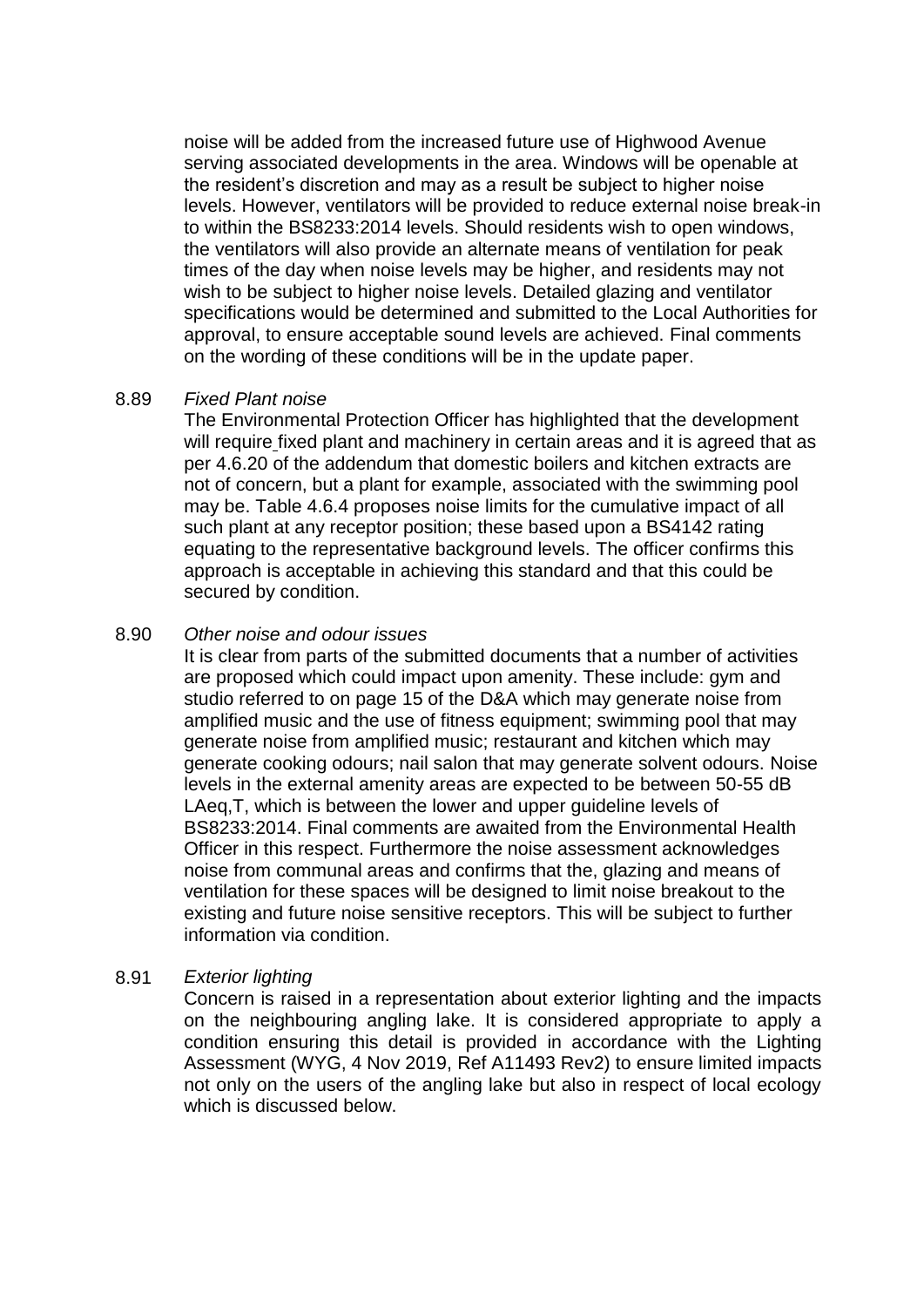## 8.92 **Highways**

## Impact on the highway network

The EBC outline planning permission which included the care home in principle provided for comprehensive highway works and sustainable transport measures for the whole of the North Stoneham Park development and these are in the process of being delivered. In terms of this current application, the assessment relates to any additional traffic and highway impacts above those anticipated in the 2016 decision. There would be an anticipated 21 vehicles in the AM peak and 12 for the PM peak for the care village relative to the previously assessed scenario, and this is less than for general housing and not significant or a risk to highway safety. Care village transport, including mini-buses and cars, for residents would be available and for staff and visitors to the care home secure cycle parking and a network of new cycleways associated with the wider development are provided. There is also access to the nearby church and local centre via footways suitable for wheelchair use.

# 8.93 Internal tracking

The roads and footways relating to this application are not being offered for adoption by the developer. As such, HCC highways do not object to the proposals. Whilst there is no objection comments have been made in respect of two way tracking for a private car and a refuse vehicle which has not been provided. This information has been requested and the detail and response will be included in the update paper. It should be noted that the tracking into the site for refuse vehicles is considered adequate for TVBCs waste and recycling officer as detailed below.

### 8.94 Refuse

The Waste and Recycling Officer has advised that the swept Path Analysis/Vehicle Tracking exercise clearly demonstrates that access onto and around the site is adequate. In total 4 bins stores will serve the 42 retirement suites and 91 retirement apartments. Access is good and the collection vehicle will be able to position itself close to the bin stores.

### 8.95 Parking provision

The scheme proposes 142 parking spaces, there being 78 within the village apartments area, 49 within the southern car park, and 15 on the Landmark Building frontage. In addition, provision is made for overflow car parking on the lawned area east of the southern car park, which would be available on the odd occasion when 'events' are held, and is capable of accommodating a further 20 cars. Car parking management is also subject to conditions and there is S106 funding within EBC already in place for road traffic orders to address impacts from Eastleigh Football Club on match days. The quantum of spaces has been based upon the operators past experience of operating 7 similar care villages.

8.96 The submitted information details that spaces are allocated to apartment occupiers who own a car on a nil cost license basis at a maximum of 1 allocated space per apartment. When allocated, the space is marked with the occupier's name and reserved for their sole use and a parking permit issued for display. Occupiers who do not own a car may not apply for a license.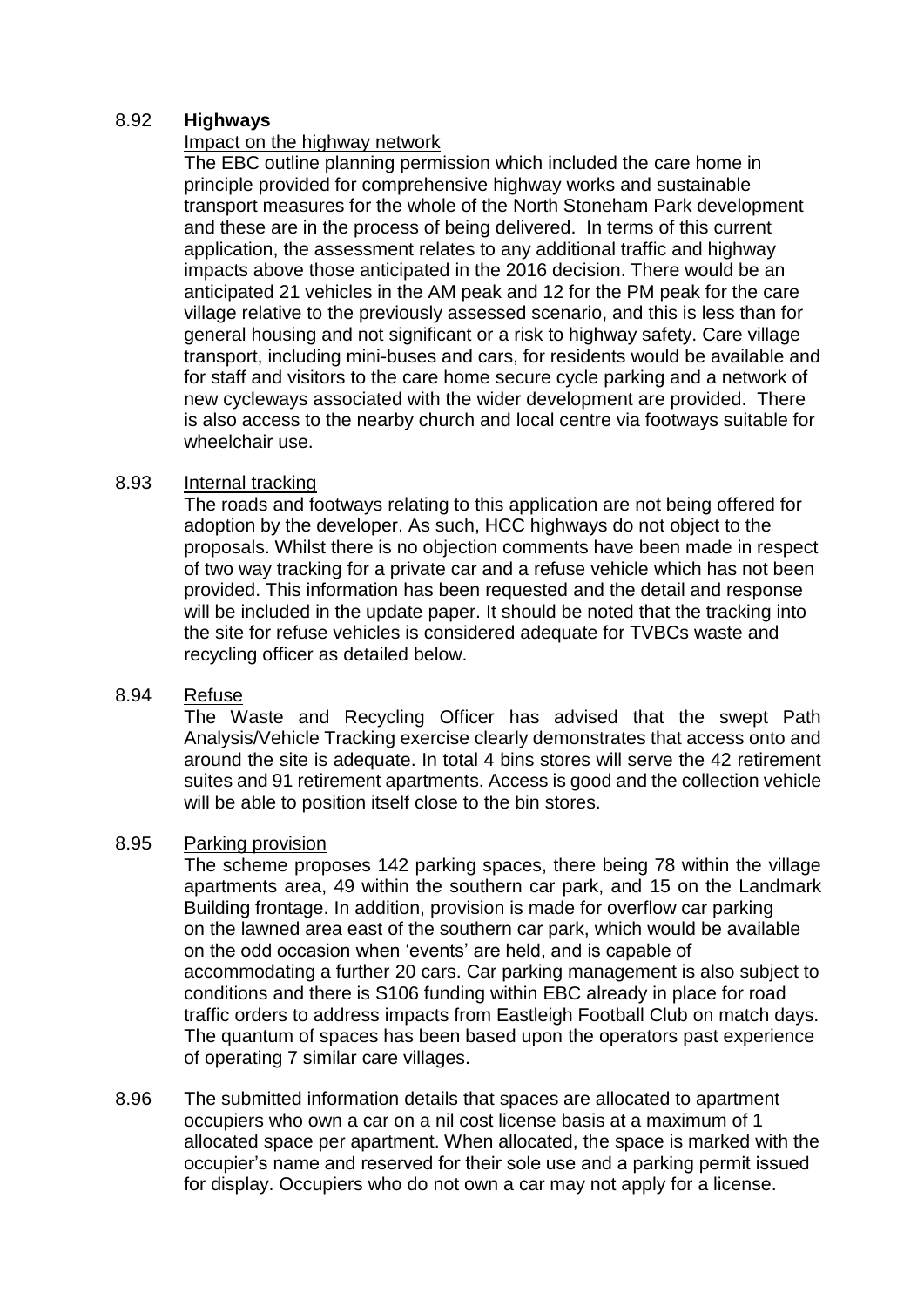Where license holders cease to own a car, the license terminates, and the space reverts to the pool of unallocated spaces for staff and visitor use. The operators experience is that a 1:1 ratio of apartments to spaces allows adequate parking for visitors as firstly not all apartment owners drive or own cars and secondly the turnover of properties creates a natural void element as properties remain vacant pending resale.

- 8.97 Parking for the Village Care Centre building (EBC) covers a wider user pool. Suite occupiers seldom own cars and from experience a ratio of from 1:8 to 1:10 is appropriate. Care home residents never own cars and so the predominant users are staff and visitors and a limited number of external visitors to the Spa. Based upon the care home size and shift patterns staff parking at 30 spaces is considered adequate whilst visitor spaces for the Village Centre and Spa require a further 16 spaces. Staff are directed where to and not to park and staff permits are issued to those staff who drive to work so that staff cars are readily identifiable. At busy times where larger numbers of visitors are expected, such as open days or other events at the Village, the operator uses members of the maintenance team to manage parking, using wayfinding signage and directing visitors as appropriate. At these time the overflow car park comes into use so that residents are not inconvenienced. Noting the potential problem of unauthorised parking on Eastleigh FC match days which is particular to Stoneham, the operator will manage that with staff members manning the two entrance points at designated times to ensure that entrance to the Village is restricted to residents, staff and bona-fide visitors. As the roadways within the development are unadopted / private, this makes management of access and control of traffic and parking much easier. In light of the information presented it is considered that the development provides for ample parking across the site to accommodate the requirements of the future residents.
- 8.98 Provision for secure cycle parking will be available by way of Sheffield hoops located for visitors alongside all entries to the VCC and wellness centre, and entry to the three storey blocks. The applicant advises that residents tend not to use cycles, but provision will made available for those who may require in the future.

#### 8.99 Public Right of Way

Eastleigh Footpath 56 runs adjacent to the eastern and north-eastern boundary of the development site along a track which provides vehicular access to Park Farm and has a definitive width of between 15 and 20 feet. Footpath 56 provides a link to St Nicolas Church. Footpath 56 connects to Footpaths 54 and 53 that provide an accessible surfaced right of way through the first phases of the Stoneham Park development. The Public Right of Way which circumvents the site from the south east corner to the northern part of the site would remain but would be narrowed as its vehicular use would cease. These works would require separate consent from the Highways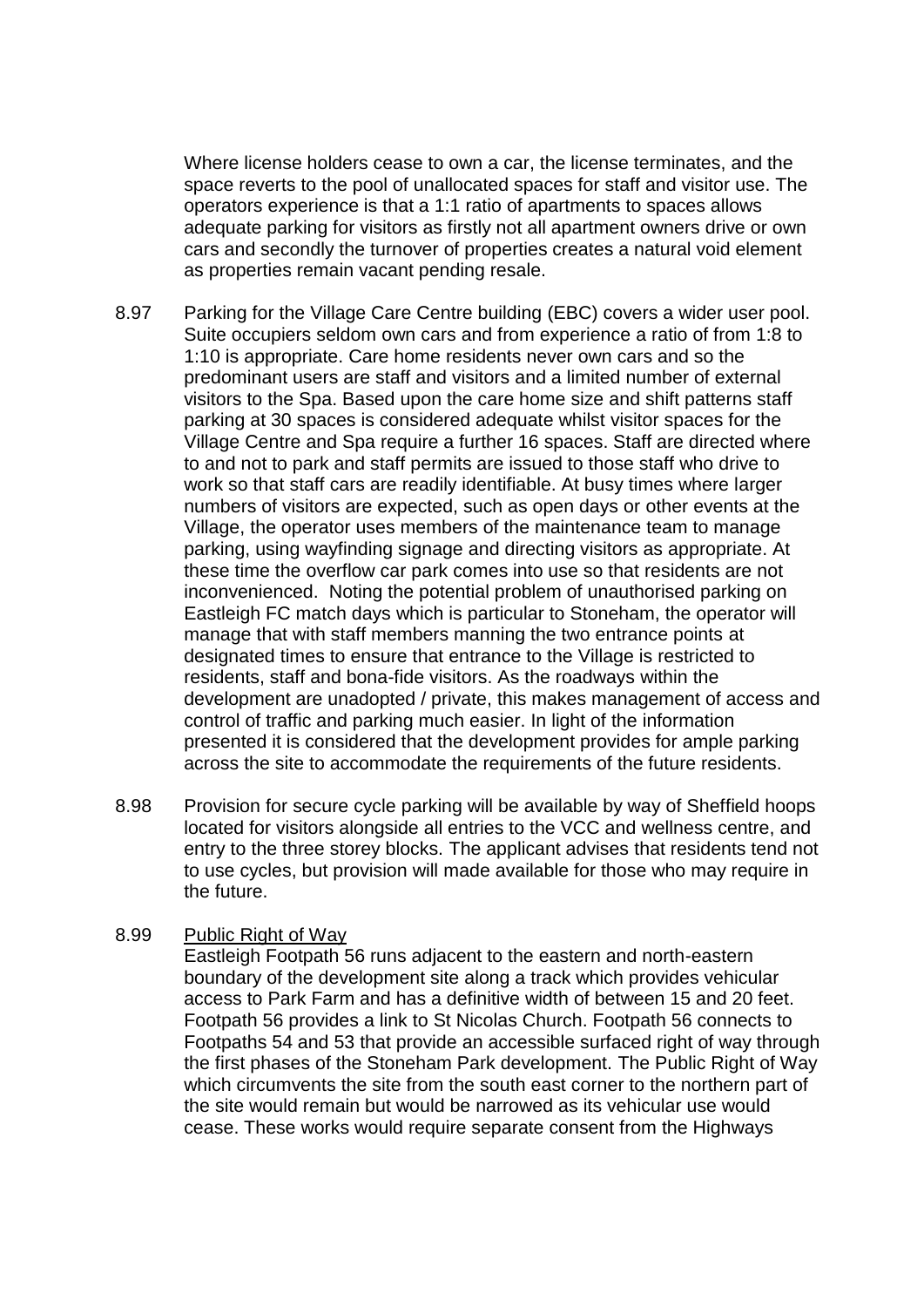Authority. It is considered appropriate to add a condition to the approval for full details and the method of construction of works to Footpath 56, including materials and finishes, to provide a means of access to the development site from Stoneham Lane. Subject to this condition it is considered that the development can be provided in accordance with relevant policy in the Revised Borough Local Plan 2016.

#### 8.100 **Ecology**

### Bats

The ecologist had initial concerns in this respect but is now satisfied the concerns and comments regarding bats have been addressed. The typos in the bat report have been clarified and the ecologist is satisfied that the correct features have been assessed. WYG have confirmed the woodland to the south of the development is to be retained baring minimal targeted thinning and management, where required, and therefore there is an adequate number of suitable trees to support the proposed enhancements of bat and bird boxes. As above, WYG have also clarified the woodland to the south of the development is to be retained and therefore these trees were not assessed and they have confirmed that all trees at risk of impact as a result of the proposed development have been assessed within the development site boundary and found no trees were suitable to support roosting bats. WYG have confirmed there will be no loss of foraging habitat within the woodland and therefore impacts to bats with respect to this are not anticipated. The ecologist remains satisfied with the mitigation proposals regarding the confirmed bat roosts within buildings TN4 and TN8 and these will need to be implemented during works unless a licence granted by Natural England states otherwise. It is considered appropriate to condition works to confirmed bat roosts in TN4 and TN8 shall take place in accordance with Section 5.3 Outline Mitigation Strategy of the Bat Report (WYG, 2018). Other conditions required are in relation to the details contained within the CEMP of the location of enhancement features for bats and details of the lighting strategy to be contained within the CEMP.

### 8.101 Great Crested Newts

It has been confirmed the employed ecologists will perform an update to the Habitat Suitability Index assessment in order to ascertain whether any significant change in condition has taken place within the waterbodies identified within 500m of the development site in as much as they could have become suitable to support GCN. A condition is required to ensure an updated SV is conducted to assess the ponds suitability.

### 8.102 Reptiles

The Assessment has been amended to include further information on WYG's assessment for reptiles. They confirm suitable reptile habitat likely to be impacted within the development site is restricted to small isolated pockets which they have recommended is cleared under supervision at an appropriate time of year and that reptiles would be displaced towards the retained area of woodland to the south of the development site which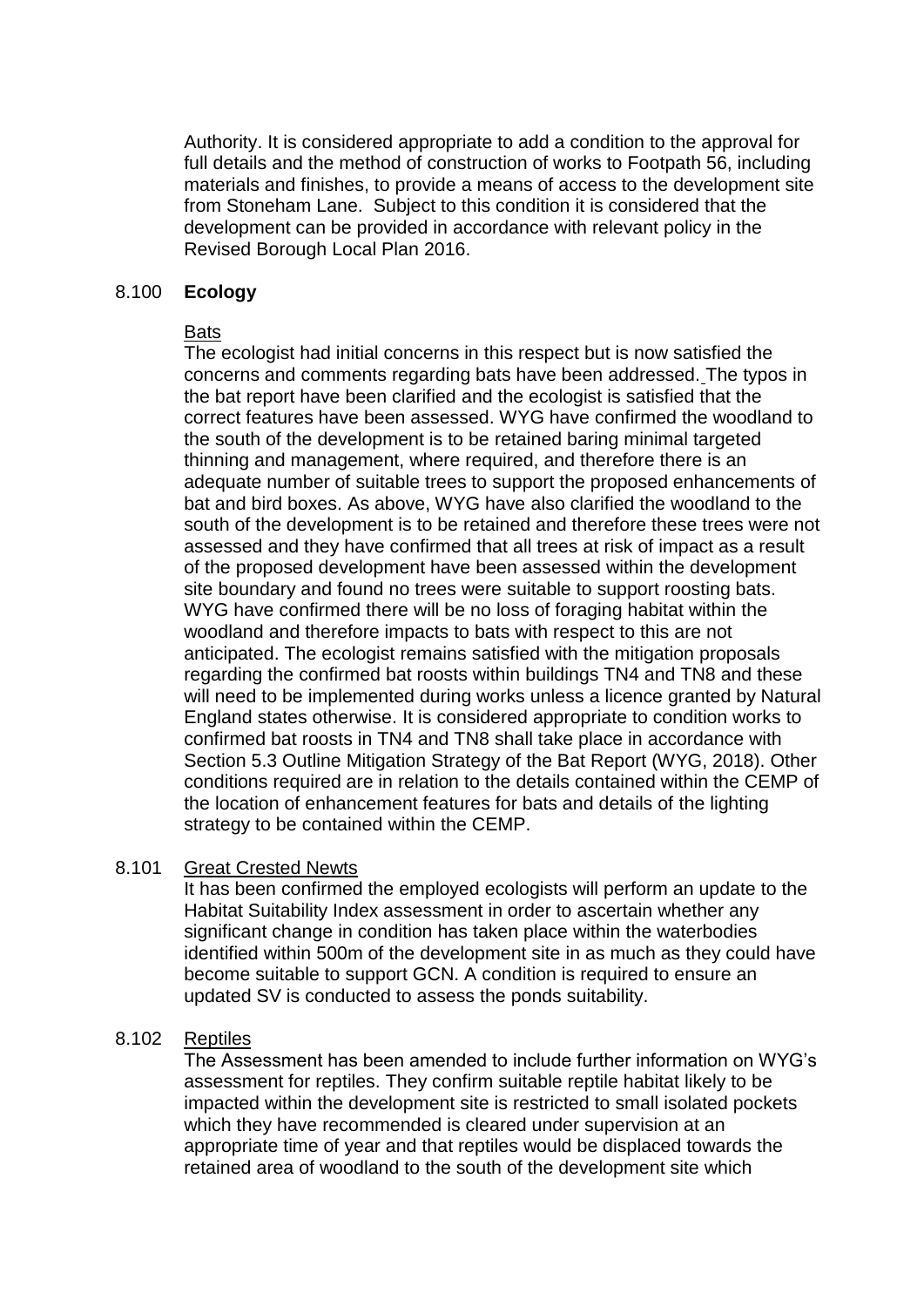contains a series of glades providing suitable habitat for reptiles for hibernation, foraging and basking. Proposed landscaping plans also include the addition of rough grassland and herbaceous planting which when established, will provide further reptile habitat.

#### 8.103 Badgers

It is considered appropriate to apply a condition ensuring that a preconstruction survey of badgers will be undertaken prior to works.

#### 8.104 Otter

The Ecologists original comment was concerning potential impacts to otter during the construction and operational phase of the development as there is possibility, they might commute between Monks Brook and the two ponds which WYG state are stocked with fish. These ponds are less than 500m to the west on Monks Brook which is more than within the distance an otter would travel over ground for foraging opportunities. My concerns are regarding the increase in vehicular traffic and whether there is an increased risk of vehicular collisions with otter and an increase in human traffic causing disturbance.

- 8.105 On advice from the HCC Ecologist it considered appropriate to apply a condition for a Construction Environmental Management Plan (CEMP), incorporating measures outlined in the Ecological Appraisal Report (WYG, 2018) to avoid impacts on protected and notable species and habitats, including but not limited to, all mentioned above.
- 8.106 In light of above considerations the County Ecologist is satisfied that the concerns raised previously have been addressed and it is considered that the developments can be provided in accordance with policy E5 subject to appropriate conditions.

### 8.107 **Nitrate Neutrality**

The River Test and its major tributaries flow into the Solent. The Solent region is one of the most important for wildlife in the United Kingdom. There are currently high levels of nitrogen and phosphorus input into this water environment and there is evidence to suggest that this is having a detrimental impact on the biodiversity of this area. Housing and other certain types of development are currently contributing negatively towards this issue and there is evidence that further development, without mitigation, would exacerbate this impact.

The Solent region consists of the following Special Areas of Conservation (SAC) and Special Protection Areas (SPA):

- Chichester and Langstone Harbours SPA
- Portsmouth Harbour SPA
- Solent and Southampton Water SPA
- Isle of Wight Lagoons SPA
- Solent Maritime SAC
- Solent and Dorset Coast SPA (Proposed)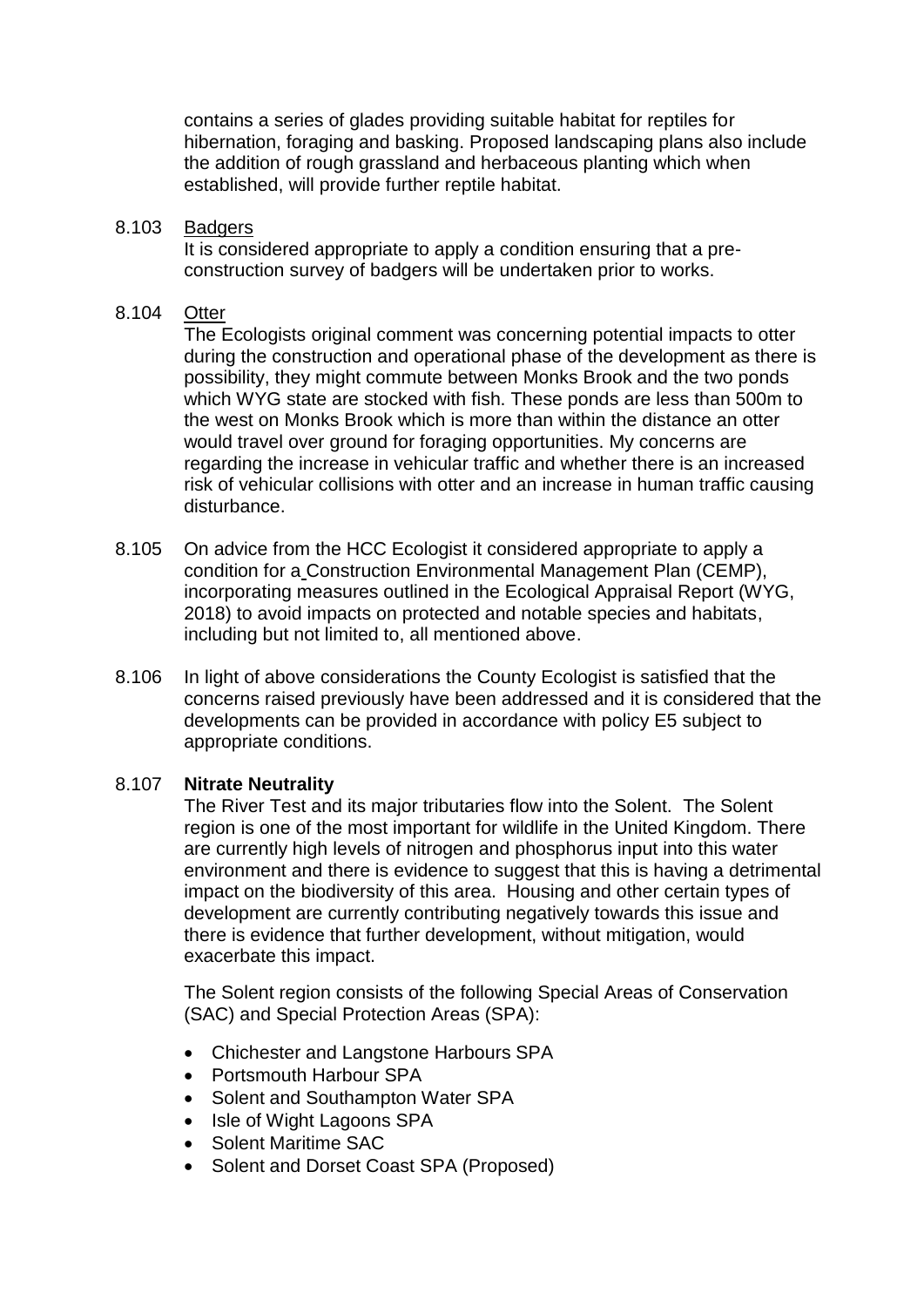- 8.108 These sites are protected by National and European Law which requires the Council to undertake a formal assessment of the implications of any new plans or projects that may be capable of affecting the designated interest features of European Sites before deciding whether to grant planning permission for new residential development. This formal assessment is known as an Appropriate Assessment and considers the potential adverse effects of a plan or project (in combination with other plans or projects) on Special Areas of Conservation and Special Protection Areas. The European Court of Justice recently determined a case related to considering water quality in Appropriate Assessments. The impact of the case law is that any development which could result in a decrease in water quality would cause a likely significant effect on the Solent's European sites.
- 8.109 In the context of planning, the impact comes from population increase and the resultant increase in effluent. Proposed developments for new housing, hotels and care homes (as well as other forms of overnight accommodation) are being affected by the issue as a result. Given the nature of this application the applicant was invited to provide an assessment.
- 8.110 WYG were appointed by Highwood to calculate the change in nutrient outputs from existing to future use as associated with the proposed development of the site. The site comprises an industrial yard, an existing dwelling (the coach house) and an improved grassland field used for horse grazing.
- 8.111 The assumptions used in this assessment are as follows:
	- 110 litres of waste water will be generated per person per day;
	- Waste water will be treated at Chickenhall Wastewater Treatment Works (WWTW);

The previous use of the site comprises existing urban area (1.42 ha) and lowland grazing (1.37 ha), the unmanaged woodland south of the site has been excluded from the calculations in accordance with Natural England guidance;

- The future area of urban land will be 2.79 ha.
- 8.112 Natural England's guidance states that areas not in agricultural use should be excluded from the calculations. In this case, none of the site is in current agricultural use, however the combination of woodland and grassland on site still contributes to nitrogen runoff (for example through atmospheric nitrogen deposition). According to Natural England, the 5.0 kg/TN/ha/yr figure for open space is the lowest applicable value (and includes atmospheric deposition). Therefore this has been used for the pre-development land use nitrogen value. Natural England have confirmed that this is appropriate and will be reflected in Version 3 of their calculator when it is published.
- 8.113 There is no Total Nitrogen (TN) discharge consent limit at Chickenhall WWTW. Natural England (2019) advise that where there is no discharge consent limit for TN, that best available evidence is used to determine a suitable discharge concentration to use in the calculator. It then advises that a precautionary value of 27.0 mg/l is applied. According to Natural England,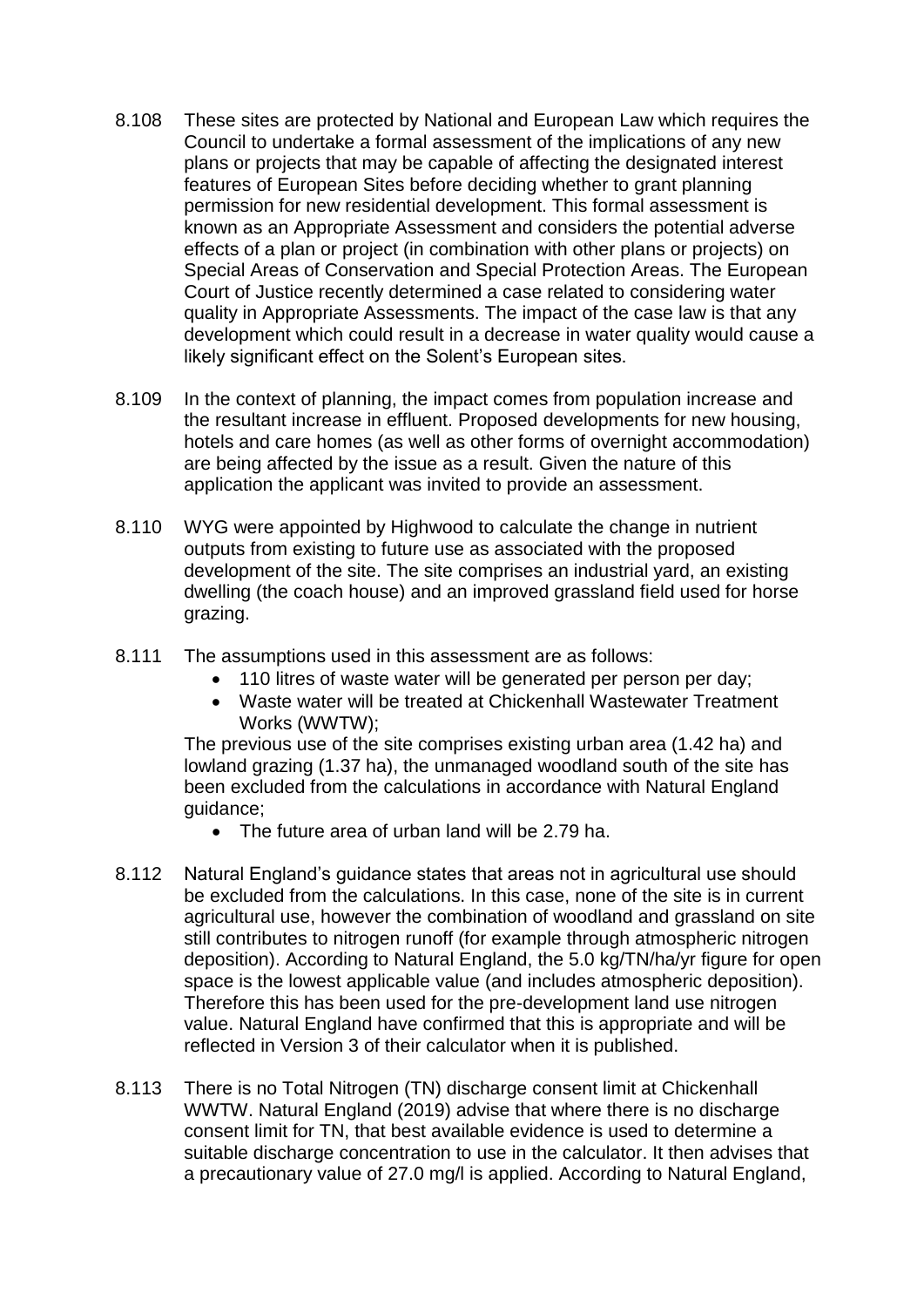this value can be reduced by 2.0 mg/l to account for existing background nitrogen levels in drinking water supplied to new dwellings. This gives an output concentration of 25 mg/l which has been used in this calculation.

- 8.114 The proposed development is a care village and as such the average 2.4 persons per dwelling figure used in Natural England's calculator is not appropriate. Occupancy figures have been provided by Cinnamon Retirement Living based on detailed occupation analysis across seven existing care villages. These figures give occupancy rates for each of the three dwelling types (extra care suites, care-assisted living apartments and care home beds). The figures also take into account the number of vacant units (net voids) in a calendar year in order to calculated accurate population figures. This calculation takes into account that at a certain number of units are expected to be vacant at any one time (due to deaths) and will be undergoing a process of renovation before being available for occupation again. The expected population calculations are given and conclude a total population of 232 across the three unit types.
- 8.115 The calculations show that, in the absence of mitigation, the development would result in an increase in nitrogen load of 303.937 Kg/TN/yr. It is therefore considered that the development would have the potential to result in Likely Significant Effects (LSE) on the Solent European Sites. To avoid an adverse effect, it is proposed that an area of land adjacent to the River Itchen east of the Chickenhall WWTW is removed from agricultural use. This will result in a net reduction in Total Nitrogen within the River Itchen and subsequently the Solent. The mitigation area comprises 9.03 ha of land which is currently in dairy production (it is used to grow silage for dairy cattle with a fertiliser application rate of 220 kg/ha of nitrate and 180 kg/ha of potash). The existing nitrogen output for this land is 326.886 Kg/TN/yr (36.2 Kg/TN/ha/yr x 9.03 ha). Once taken out of agricultural use the output will be 45.15 Kg/TN/yr (5.0 Kg/TN/ha/yr x 9.03 ha). This results in a reduction of 281.736 Kg/TN/yr which is sufficient to offset the 281.581 Kg/TN/yr produced as a result of the development. Therefore with the application of mitigation there will be no impact on the integrity of any of the Solent European sites as a result of nitrogen discharge.
- 8.116 Natural England have confirmed in writing that that this approach is acceptable in principle. Queries were raised in initial consultation with Natural England in respect of the silage used to feed dairy cows and a N figure for the current load has used that for dairy agricultural land. Evidence of this was required to ensure that the removal of the land from agriculture will result in a reduction in dairy production within the catchment. A further query was raised in respect of the information on occupancy rates for care facilities. Regarding evidence for supporting the use of the occupancy figures provided.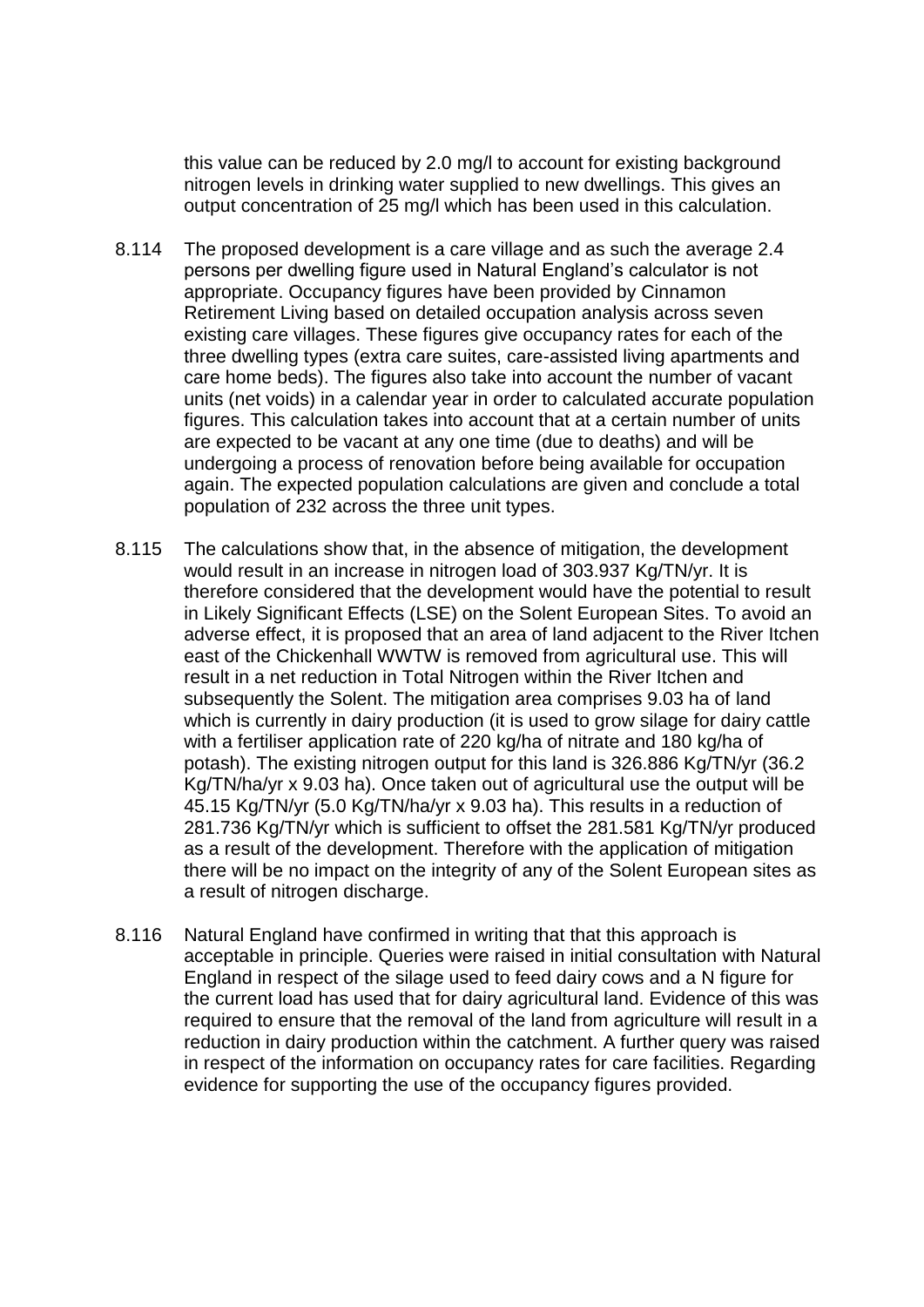- 8.117 In response the applicants have provided additional information on the estimated population of the development and implications for resultant nitrate balancing requirements. The tables submitted are calculated on the occupancy information provided by Cinnamon Retirement Living. The figures are based on analysis of seven existing care villages. The submitted figures in the latest Nitrate Balancing Assessment is based on the first year following full occupation. This is very much the highest level of population and not a realistic average over time. It should be noted that in providing the nitrate mitigation the applicant is being asked to provide mitigation for 80 years. The applicant has sought confirmation from Director of Sales, Marketing & Development at Cinnamon that our explanation and figures are correct. He has confirmed that position and also made reference to a Knight Frank report on care homes which confirms that the average care home occupancy is lower than the figure used. Thus adding further to the robustness of the submitted figures.
- 8.118 In respect of how the existing farm operates at the agricultural land in question the landowners' agent, Chris Coxon of Tiller Farm Consultancy Ltd has provided a summary of data which sets out the level of fertilizer applied to the fields in question for the past recorded year, 2019. It is understood that each year is comparable (we also know from the landowners that the use has not changed in the past 10 years). This shows that two types of fertiliser has been applied to the fields, bagged nitrogen fertiliser and farmyard manure. The rate of nitrogen application from both bagged and manure sources is comparable between the fields which are used to grow dairy cattle forage and the arable fields. This supports the assessment of the current land use as dairy.

Furthermore, the notes also confirm that the source of the farmyard manure is the dairy herd at Stoke Park Farm, which is where the outputs (silage) from the grass fields are returned (to feed the dairy cattle over winter). Therefore it is clear that dairy is the correct land use to apply to these fields.

8.119 In light of the agreement to the principles of the proposals and the responses to the queries raised an HRA has been completed and final comments from Natural England are awaited.

### 8.120 **Water Management**

### Surface Water Drainage Strategy

Hampshire County Council as Lead Local Flood Authority has provided comments in relation to the above application in our role as statutory consultee on surface water drainage for major developments. The County Council has reviewed the following documents relating to the above application:

- Flood risk assessment incorporating surface and foul drainage strategy; Project No. 14-159; dated: November 2019.
- Main Investigation Report; Reference: 17624/MIR Rev 1.01\_R27; dated: June 2019.
- Ccrc surface water drainage layout; Drawing No: 14-159-1310; Rev: A; dated: Nov 2019.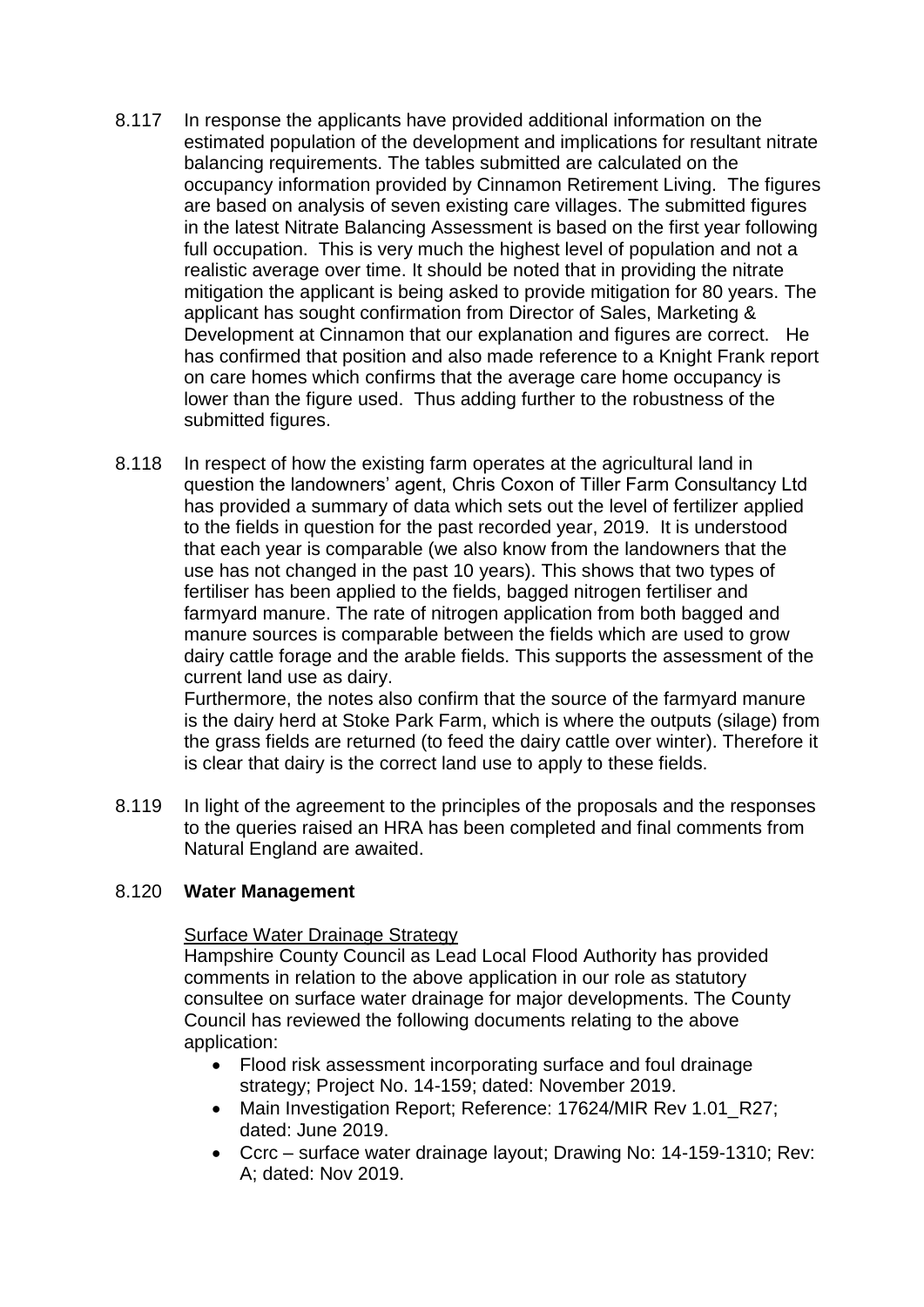The information submitted by the applicant in support of this planning application indicates that surface water runoff from the application site will be managed through permeable paving and two infiltration ponds. This is acceptable since the infiltration testing and groundwater monitoring showed that at the proposed depths and locations infiltration is feasible. The Environment Agency's updated flood map for surface water shows an overland surface water flow path crossing the site during rainfall events with a 1 in 1000-year annual probability of occurrence, with surface water being stored on site before it flows away. Therefore, the applicant should demonstrate that the proposal will make room for the current surface water flowing through the application and will not increase flood risk on or offsite. This should include management of exceedance flows including areas of the site that will be allowed to flood and conveyance of flood waters. Subject to an appropriately worded condition securing this it is considered that the development can be provided in accordance with policy E7 in respect of surface water drainage.

#### 8.121 Flood risk

The EA have concerns in relation to potential impact on the existing culvert. The FRA needs to assess any impact on the culvert that runs through the proposed development plot. This should include the distance between the proposed development (the car park) and the culvert and any loading/structural impact on the culvert through construction/development. The applicant has responded to the outstanding concerns confirming that the distances between the proposed carpark and existing culvert have no to minimal impact on the existing structure. Furthermore, as stated within the submitted Technical Note Reference : 14-159-32 CCRC, the structural stability and any work affecting or in the close vicinity of the culvert will be reviewed, designed and assessed with the approval of the EA under the Ordinary Watercourse Consent application. Final comments in response to this are awaited from the EA and an update will be provided within the update paper.

8.122 Eastleigh and District Angling Club own Park Lake which has been designated a Class B reservoir. The inundation area should this occur includes part of the proposed development area. Eastleigh and District Angling club are responsible for the maintenance of the dam as directed by a qualified engineer. The club has commented that they should not be expected to absorb the increased risk and financial burden relating to park lake and its dam as a result of the development in the inundation area. The Case Officer contacted the EA in respect of this concern. The application site is located in Flood Zone 1. The EA have confirmed that the reservoir mapping is being done nationally, however, although Stoneham Park Pond is in the programme, unfortunately, it has not yet been mapped. The EA mapping team have advised that it is likely to be available early next year. As such the LPA do not currently have any data to suggest that this is a matter for consideration with this application. Furthermore the lake is well-managed and risk of failure and flooding is considered to be low.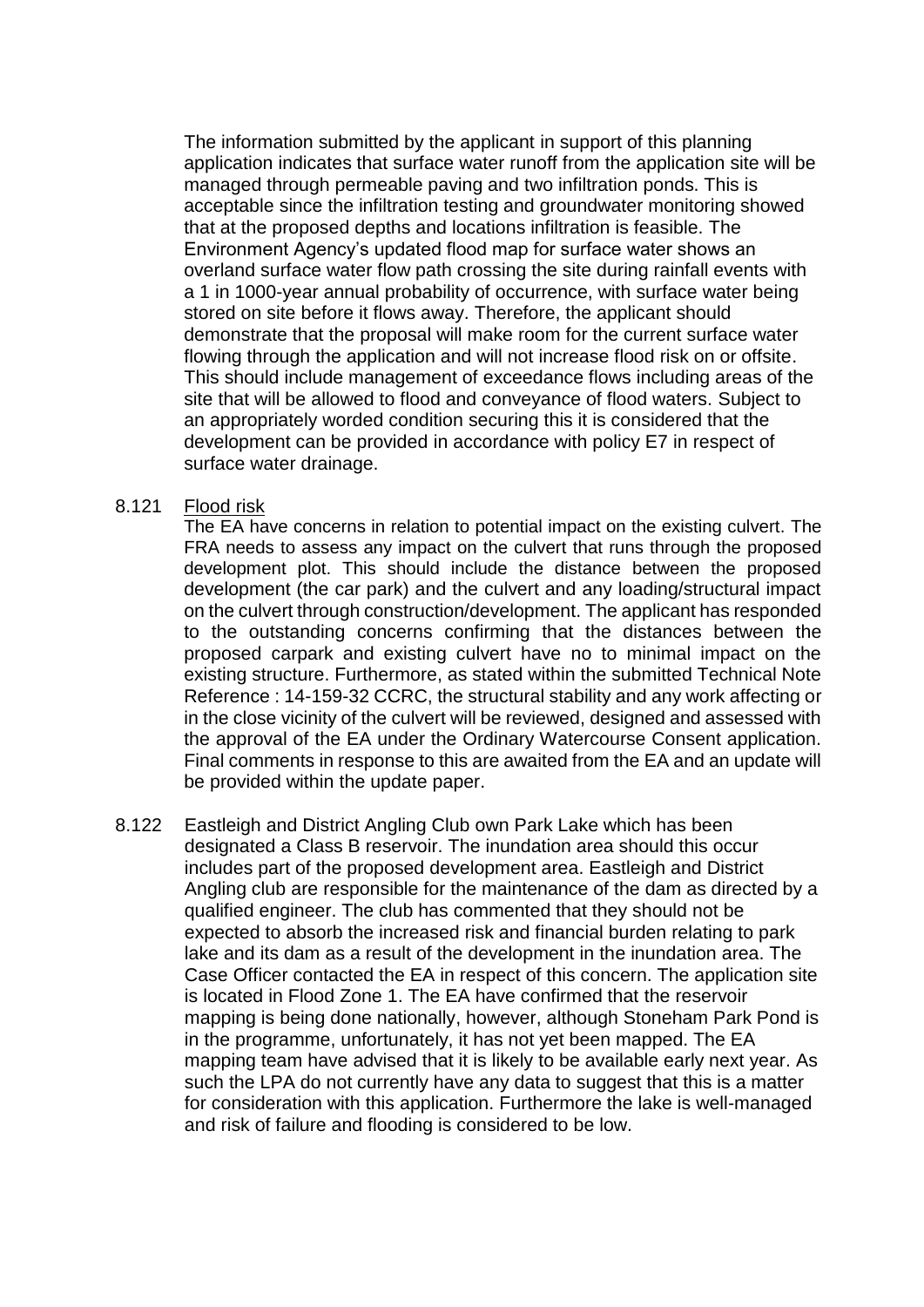## 8.123 **Contaminated land**

Due to the current and previous uses at the site, there is potential for some contamination to be present. The Environmental Health Officer has reviewed the Environmental Statement dated November 2019 and would suggest the standard Contaminated land condition. Information has been provided with regards to the ground conditions but to ensure the LPA has the information provided to us in an appropriate format to the appropriate standard the condition is suggested. Subject to this condition it is considered that the development can be provided in accordance with policy E8 which considers pollution.

## 8.124 **Minerals**

The proposed development lies within the mineral and waste consultation area (MWCA) – Minerals section. This area is informed by the mineral safeguarding area (MSA) as defined through *Policy 15: Safeguarding – mineral resources* of the adopted Hampshire Minerals and Waste Plan (2013) (HMWP) and indicates where viable, safeguarded mineral resources are likely to be present. The purpose of this policy is to protect potentially economically viable mineral resource deposits from needless and unnecessary sterilisation. The policy seeks to encourage the recovery, where possible, of potential viable mineral resources prior to development, this concept is known as prior-extraction.

- 8.125 Prior-extraction offers potential opportunities to reuse recovered minerals within the development itself or upcycle them to nearby aggregate recycling facilities. This in turn has strong potential to reduce the amount of waste generated through excavation on site as well as reducing the need for imported construction material.
- 8.126 The County Council as the MPA take this opportunity to acknowledge the Mineral Assessment Note, as produced by WYG, dated October 2019 that has been uploaded in support of the planning application. The Note makes reference to a previous Minerals Assessment Report produced for the development site (Eastleigh BC ref O/15/76023) immediately north of the application site, and reports that the Assessment Report covers the area of the site within Eastleigh Borough Council's administrative boundary.
- 8.127 Following review of the data presented within the Mineral Assessment Note and the included Soils Limited Site Investigation Report, the County Council agree with the conclusions of the Note, that incidental extraction would be the most appropriate mineral safeguarding action for this site. With regard to this, further information pertaining to incidental extraction and the County Council's associated requests are outlined below. As the MPA we would like to encourage full consideration of the opportunities for mineral extraction prior and as part of the proposed development. Particular opportunities may lie in the recovery of mineral deposits uncovered during the preparation and construction phases of the project, for example through the excavation of footings or trenches for buildings, roads, landscaping and utility infrastructure associated with the development.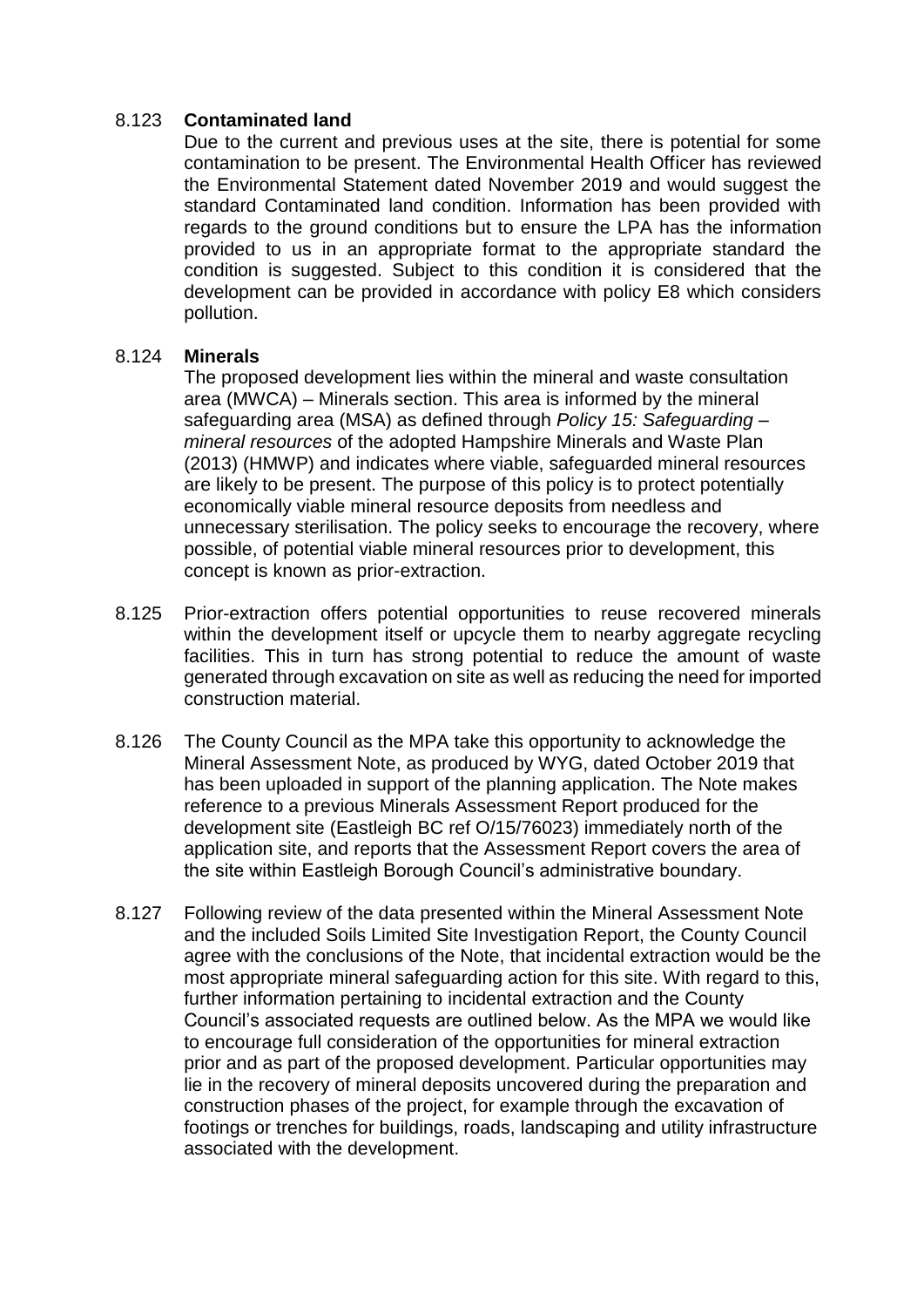- 8.128 HCC would therefore request the following conditions to be included in any permission for this planning application, to be delivered through submitted construction management plans or similar, requiring a statement outlining:
	- i a method for ensuring that minerals that can be viably recovered during the development operations are recovered and put to beneficial use; and
	- ii a method to record the quantity of recovered mineral (re-use on site or off site) and to report this data to the MPA.

This information has been included in the condition securing the submission of a construction management plan.

## 8.129 **The Planning Balance**

The proposed care village, due to its countryside location, is in conflict with policy COM2 of the RLP and is thus not considered acceptable in principle. Section 38(6) of the Planning and Compulsory Purchase Act 2004 states that planning applications must be determined in accordance with the development plan unless material considerations indicate otherwise. This is reiterated in paragraph 2, amongst others, of the NPPF, which is itself a material consideration. In light of the above, it is necessary to consider whether there are any other material considerations that would justify an exception being made to policy COM2.

In this instance, it is considered that there are other material considerations which together, weigh heavily in favour of permitting the proposed development as an exception from policy COM2. These are summarised below.

- Housing Need the proposed development would provide housing for a group which have a particular housing need , in this case, for older people for which the applicant has demonstrated that there is a need (both within Test Valley and within a market catchment area). The proposals would help to meet this need and would contribute to the provision of a mix of housing sizes and types to meet the demographic changes of the Borough. This is in accordance with policy COM1 of the RLP and advice contained within the NPPF.
- Previously Developed Land Much of the site is considered to be previously developed land as defined by the NPPF. The redevelopment of such sites are encouraged by both local and national planning policies in preference to development on greenfield sites.
- Benefits to the Economy The proposed development would result in significant benefits to the local economy through both the construction and operational phases.
- Ecology The proposed development would provide ecological enhancements to the site, which would not otherwise be provided if the existing uses at the site were to remain.
- Heritage Assets The proposed development would provide for the long term maintenance of the surrounding heritage assets ensuring the assets are preserved and enhanced when they would not have otherwise been provided.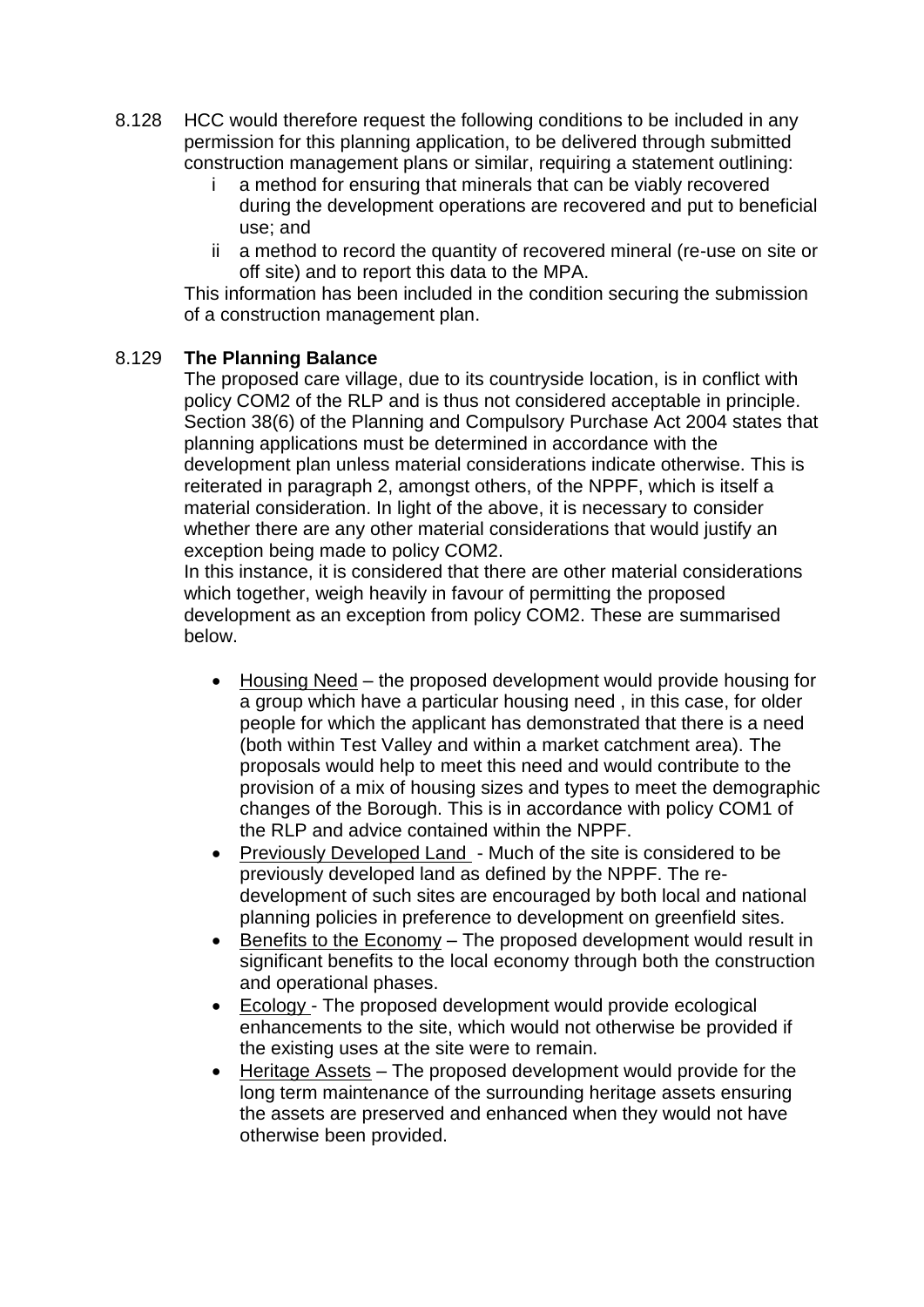- Trees / woodland The proposed development would provide for the management of on-site trees and secure a significant planting scheme for future retention which would not have otherwise been provided.
- The Old Mansion Site This application is currently under consideration and proposes 55 dwellings on land also included in the allocation under COM5 to the west of the walled garden.
- 8.130 It is also considered that the layout and details submitted with the application satisfactorily demonstrates that the amount and scale of development could be implemented on the site whilst satisfactorily integrating with both the landscape character of the surrounding area and the overall character and appearance of the surrounding area. The proposals, subject to conditions and a legal agreement would not result in any adverse impacts on residential amenity, ecology, trees, highways, flooding or drainage and would be in accordance with the relevant policies contained within the RLP which relate to these considerations.
- 8.131 As a result, whilst the proposals are contrary to policy COM2 of the RLP, there are other, material planning considerations which weigh heavily in favour of granting permission as an exception from policy COM2 including meeting criteria c) – e) of policy COM5 which applies to this site as a housing allocation. It is considered that the benefits of the proposed development would outweigh the harm of the proposals being contrary to COM2 and so on balance, permission is recommended.

### 8.132 **Other matters**

### Crime and Community Safety

The Angling Club have commented on the boundary proposals between Stoneham Lakes and the proposed development. There is an absolute requirement to ensure that the public cannot access the lake thereby reducing the risk of accidents. The Angling Club have suggested a fence along the southern border of the proposed development of a metal design and a minimum of 1.8m high to prevent trespass to be provided by the developer. At present the majority of the boundary is made up of a post and wire fence through thick undergrowth and the applicant has not proposed any fencing. The applicants have responded as follows *We are happy to commit to providing 1.8m high stock proof fencing (i.e. 'metal') along the southern boundary of the site and for such to be secured by condition.* To secure this for all interested parties it is considered appropriate to add a condition to this effect to the recommendation.

# 8.133 Contributions towards St Nicolas

St Nicolas church have requested a contribution through a Section 106 agreement from the developers for further contributions towards the development of St. Nicolas for community use. It is not considered reasonable to request such monies in respect of this application. Significant contributions have already been made to the church through previous applications for North Stonehams Park with Eastleigh BC. The NSP outline s106 included a "St Nicolas Church Works Contribution" … 'the sum of Two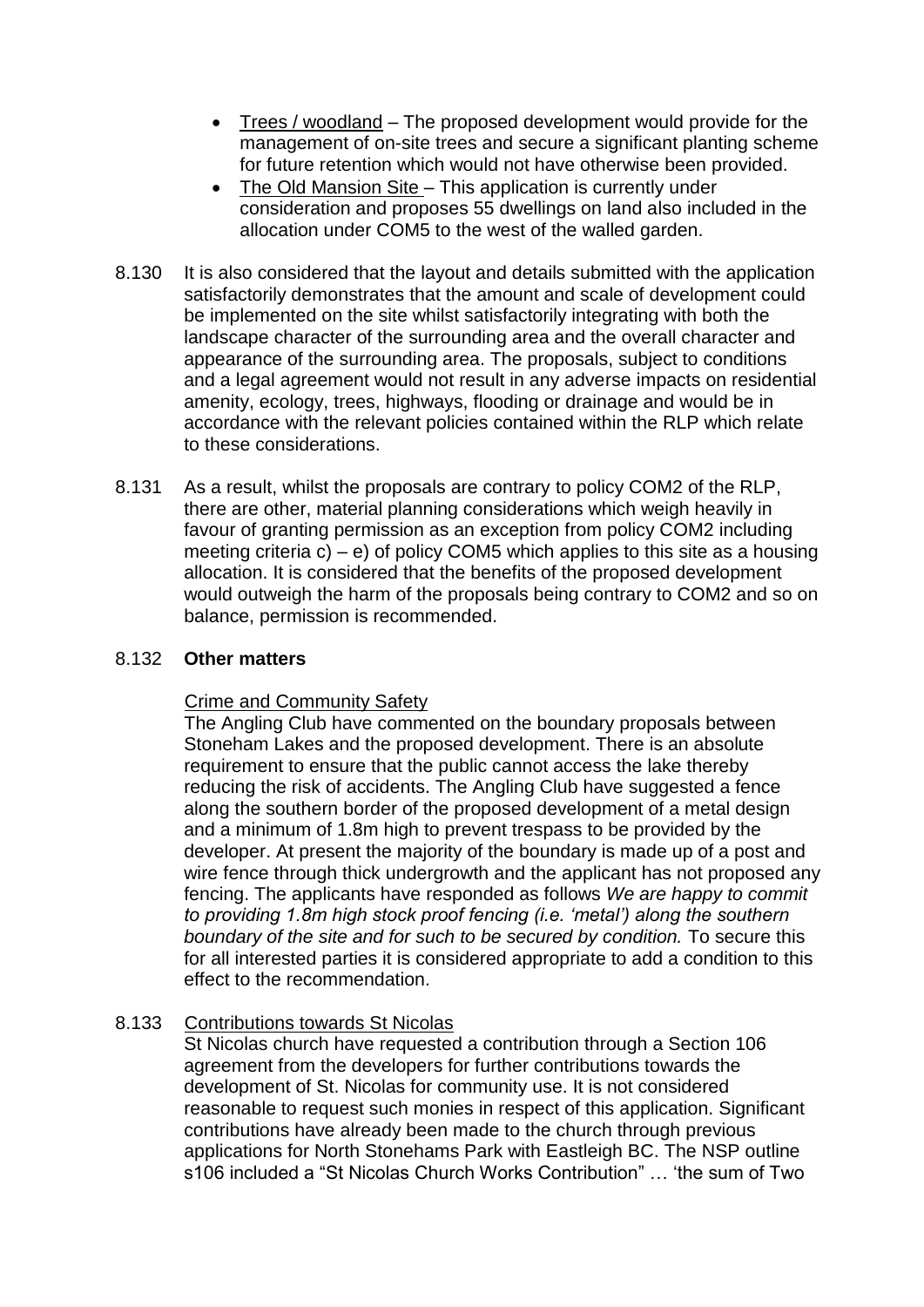Hundred Thousand Pounds (£200,000) Index Linked to be paid by the Owners to the Council for refurbishment and improvement works to St Nicolas Church to enable the Church to meet the increased demand for community use for occupants of the Development and such improvements also to include extensions to or relocation of the car park and extension to the church graveyard'. Given the level of communal facilities proposed for the CCRC (with external access provisions to be included in s106) it is not considered reasonable to request any further contributions towards the Church.

# 9.0 **CONCLUSION**

9.1 It is recommended that subject to the receipt and consideration of amended and additional information which address the outstanding concerns in respect of noise, and flood risk, as well as the receipt of updated consultation responses on these issues and nitrate neutrality from Natural England and the completion of a legal agreement, that planning permission be granted. An update will be provided on the areas identified within the report.

# 10.0 **RECOMMENDATION**

**Delegate to Head of Planning and building to secure completion of Legal agreement to secure:**

- **Care Home obligations with specific care home package**
- **Transport Services**
- **Heritage Management**
- **HCC Footpath works**
- **Permissive path**
- **Management of woodland**
- **Nitrogen Neutrality mitigation**
- **Health Facilities Contribution detailed in draft agreement – Eastleigh BC only**
- **The receipt of a satisfactory consultation reply from the Environment Agency in respect of existing on site culvert**
- **The receipt of a satisfactory consultation reply from the Authority's Environmental Health Officer in respect of recently received additional noise information.**
- **The receipt of a satisfactory consultation reply from Natural England in respect of additional evidence for Nitrate Neutrality**

**Then PERMISSION subject to:**

- **1. The development hereby permitted shall be begun within three years from the date of this permission. Reason: To comply with the provision of Section 91 of the Town and Country Planning Act 1990 as amended by Section 51 of the Planning and Compulsory Purchase Act 2004.**
- **2. The development hereby permitted shall not be carried out except in complete accordance with the details shown on the submitted plans, numbers** 
	- **PL 026 B PL 027 B PL 011 B**
	- **PL 012 B**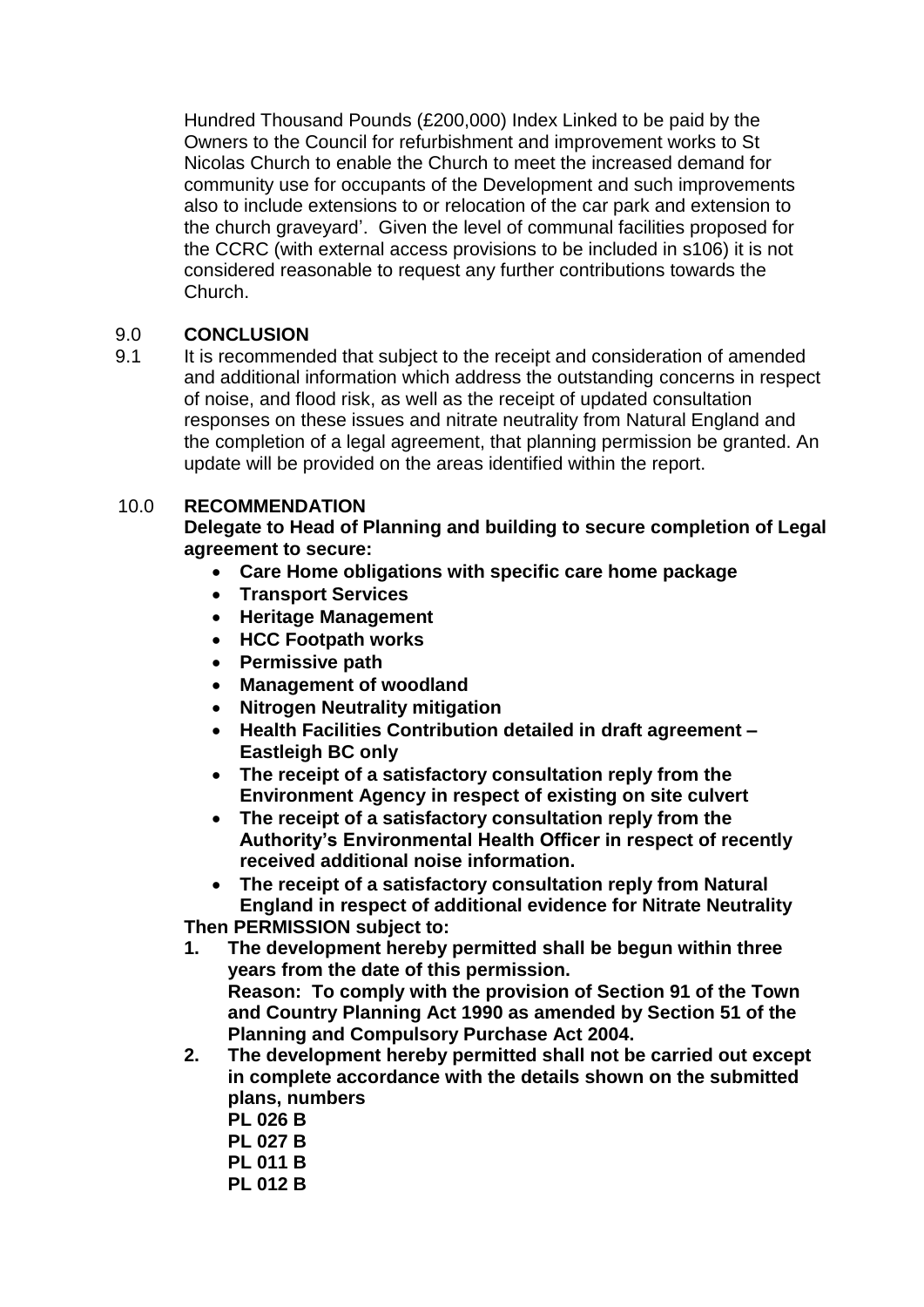```
PL 013 C
PL 014 B
PL 015 C
PL 016 C
PL 017 C
PL 018 C
14-159-1313 B
14-159-1307 E
14-159-1311 C 
14-159-1315 B
14-159-1308 E
14-159-1306 E
PL 022 C
PL 002 B
14-159-1310 C
DD240L02 C
PL 009 B
PL 010 B
PL 008 C
14-159-1312 B
PL 024 A
PL 025 A
34NS201 - SHEET 1 OF 1
14-159-1314 A
14-159-1316 A
001 A
34NS002M SHEET 2 OF 10
34NS002M SHEET 5 OF 10
PL 006 A
PL 005 A
PL 007 A
```
**Reason: For the avoidance of doubt and in the interests of proper planning.**

**3. No development shall take place above DPC level of the development hereby permitted until samples and details of the materials to be used in the construction of all external surfaces hereby permitted have been submitted to and approved in writing by the Local Planning Authority. Development shall be carried out in accordance with the approved details.**

**Reason: To ensure the development has a satisfactory external appearance in the interest of visual amenities in accordance with Test Valley Borough Revised Local Plan (2016) Policy E1.**

- **4. No development shall take place above DPC level of the development hereby permitted until the following final details have been submitted to and approved in writing by the Local Planning Authority. The development must then accord with these approved details:**
	- **i Swift boxes**
	- **ii Cycle and bin storage**
	- **iii Provisions for electric vehicle charging**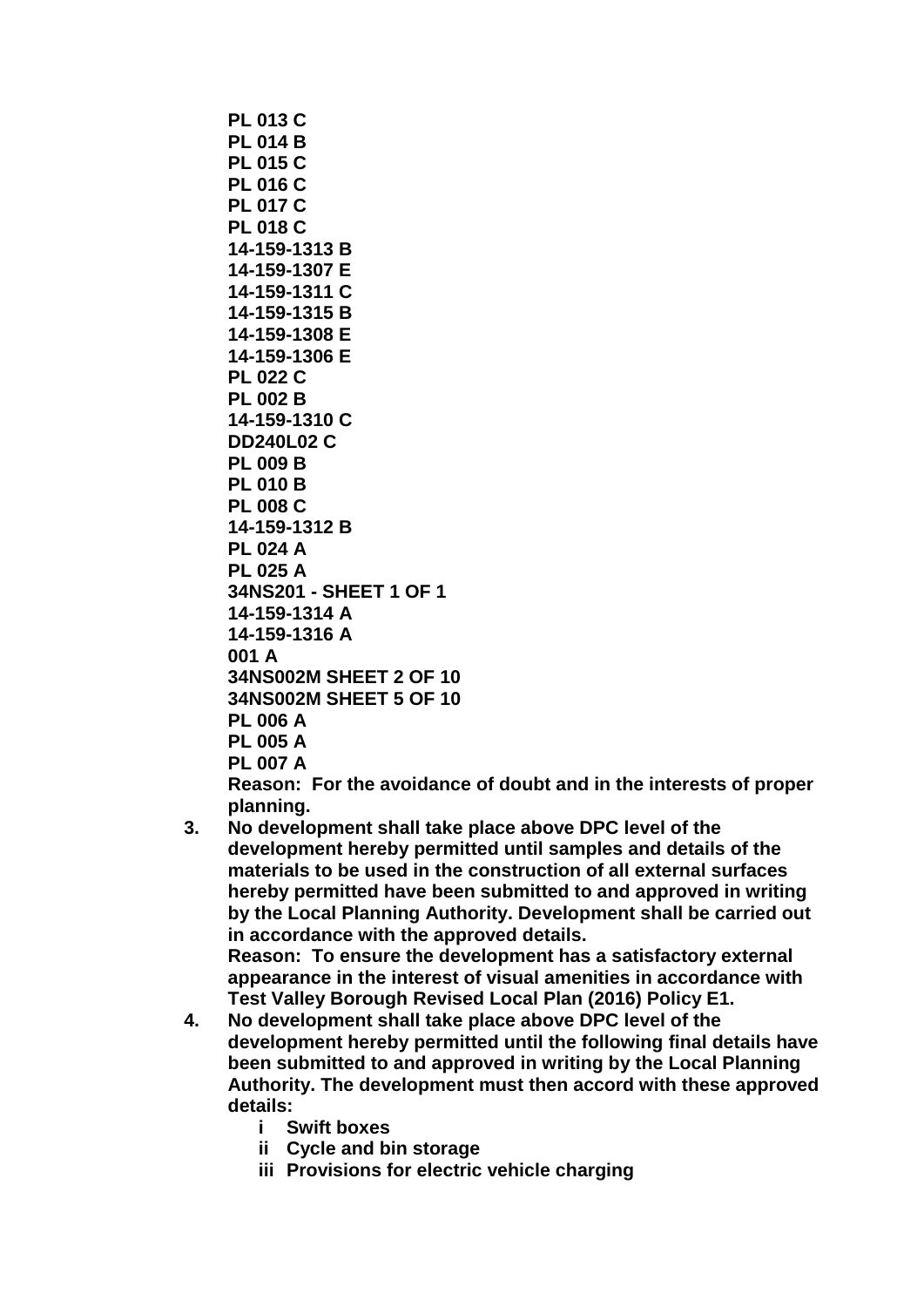**Reason: To ensure the development has a satisfactory external appearance in the interest of visual amenities in accordance with Test Valley Borough Revised Local Plan (2016) Policy E1.**

- **5. No development shall take place above DPC level of the development hereby permitted until plans and particulars at 1:20 scale showing the proposals for the following aspects of the development have been submitted to and approved in writing by the Local Planning Authority. The development must then accord with these approved details:** 
	- **i Details of rainwater goods.**
	- **ii Details of fascias and soffits**
	- **iii Balcony details**
	- **iv Details of chimneys**
	- **v Door and window details and designs, including heads and cills**
	- **vi Porch details**

**Reason: To ensure the development has a satisfactory external appearance in the interest of visual amenities in accordance with Test Valley Borough Revised Local Plan (2016) Policies E1 and E9.**

**6. Before the development hereby permitted is commenced details, including plans and cross sections, shall be submitted to and approved by the Local Planning Authority of the existing and proposed ground levels of the development and the boundaries of the site and the height of the ground floor slab and damp proof course in relation thereto. Development shall be undertaken in accordance with the approved details.** 

**Reason: To ensure satisfactory relationship between the new development and the adjacent buildings, amenity areas and trees in accordance with Test Valley Borough Revised Local Plan (2016) policy E1 and E9.**

**7. No development shall take place above DPC level of the development hereby permitted until full details of hard and soft landscape works have been submitted and approved. Details shall include-where appropriate: proposed finished levels or contours; means of enclosure; car parking layouts; other vehicle and pedestrian access and circulation areas; hard surfacing materials; minor artefacts and structures (e.g. furniture, play equipment, refuse or other storage units, signs, lighting, etc.); proposed and existing functional services above and below ground (e.g. drainage, power, communications cables, pipelines etc. indicating lines, manholes, supports.); retained historic landscape features and proposals for restoration, where relevant.**

**Soft landscape works shall include: planting plans; written specifications (including cultivation and other operations associated with plant and grass establishment such as tree pits); schedules of plants, noting species, plant sizes and proposed numbers/densities.**

**The landscape works shall be carried out in accordance with the implementation programme and in accordance with the management plan.**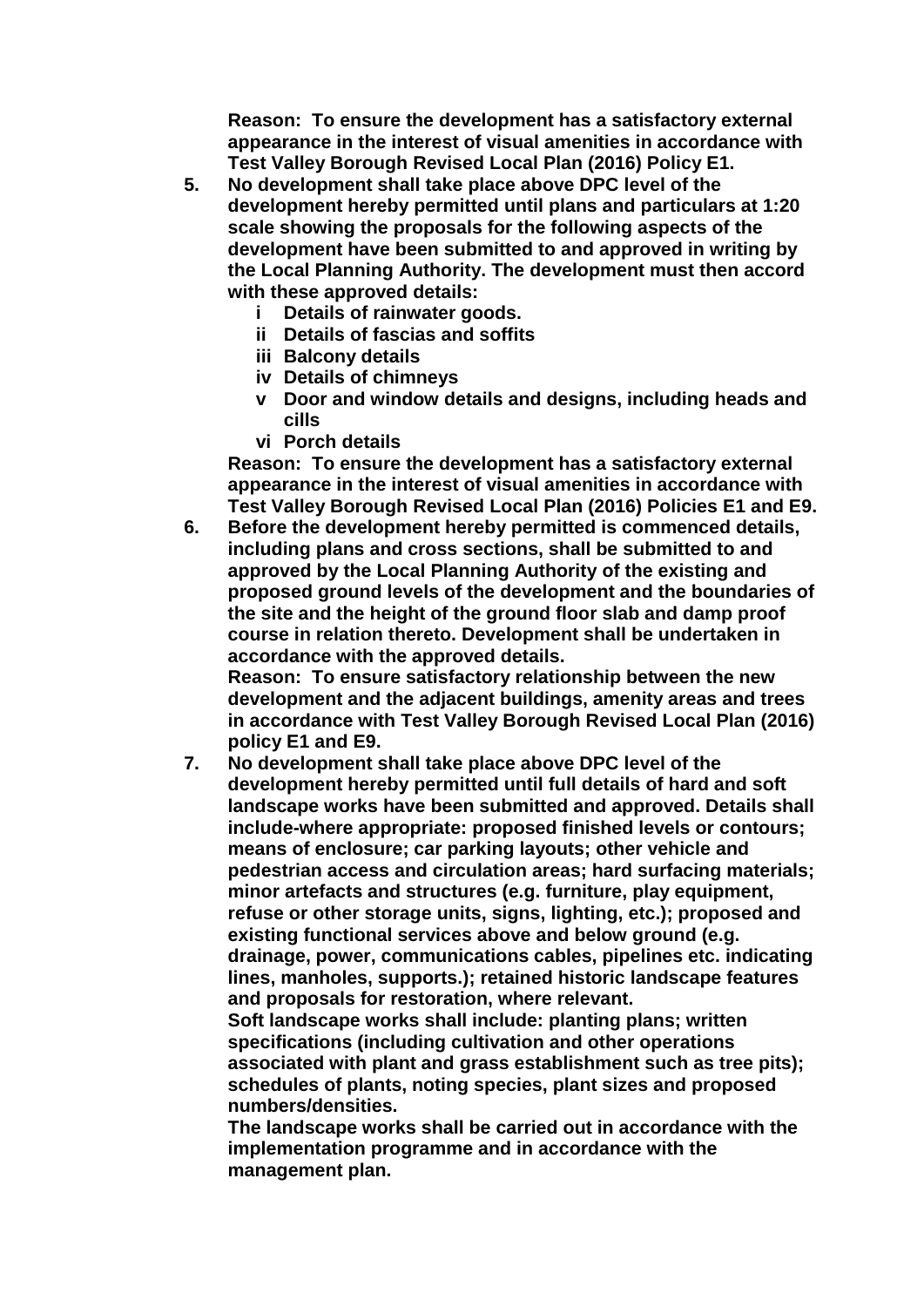**Reason: To improve the appearance of the site and enhance the character of the development in the interest of visual amenity and contribute to the character of the local area in accordance with Test Valley Borough Revised Local Plan (2016) Policy E1 and E2.**

- **8. No development shall take place above DPC level of the development hereby permitted until a schedule of landscape management and maintenance for a minimum period of 5 years has been submitted to and approved in writing by the Local Planning Authority. The landscape management plan, including long term design objectives, management responsibilities and maintenance schedules for all landscape areas and an implementation programme, shall be submitted to and approved in writing by the Local Planning Authority. The approved management plan shall be carried out in accordance with the implementation programme. Reason: To ensure the provision of amenity afforded by proper maintenance of existing and new landscape features as an improvement of the appearance of the site and to enhance the character of the development in the interest of visual amenity and contribute to the character of the local area in accordance with Test Valley Borough Revised Local Plan (2016) Policy E1 and E2.**
- **9. The development hereby approved shall be undertaken in full accordance with the provisions set out within the James Fuller Arboriculture Report and Method Statement reference JFA10259CCRC \_2020=04-14 AMS V2. Reason: To ensure the enhancement of the development by the retention of existing trees and natural features during the construction phase in accordance with Test Valley Borough Revised Local Plan policy E2.**
- **10. Tree protective measures installed (in accordance with the tree protection condition) shall be maintained and retained for the full duration of works or until such time as agreed in writing with the Local Planning Authority. No activities, nor material storage, nor placement of site huts or other equipment what-so-ever shall take place within the barrier.**

**Reason: To ensure the avoidance of damage to existing trees and natural features during the construction phase in accordance with Test Valley Borough Revised Local Plan policy E2.**

- **11. All service routes, drain runs, soakaways or excavations in connection with the development hereby permitted shall remain wholly outside the tree protective barrier. Reason: To ensure the avoidance of damage to existing trees and natural features during the construction phase in accordance with Test Valley Borough Revised Local Plan policy E2.**
- **12. No development shall take place (including site clearance and any other preparatory works) until a scheme setting out the appointment of a project arboriculturalist and provision of arboricultural supervision has been submitted to and approved in writing by the Local Planning Authority. Arboricultural supervision as agreed in discharge of this condition to be implemented for the duration of the project.**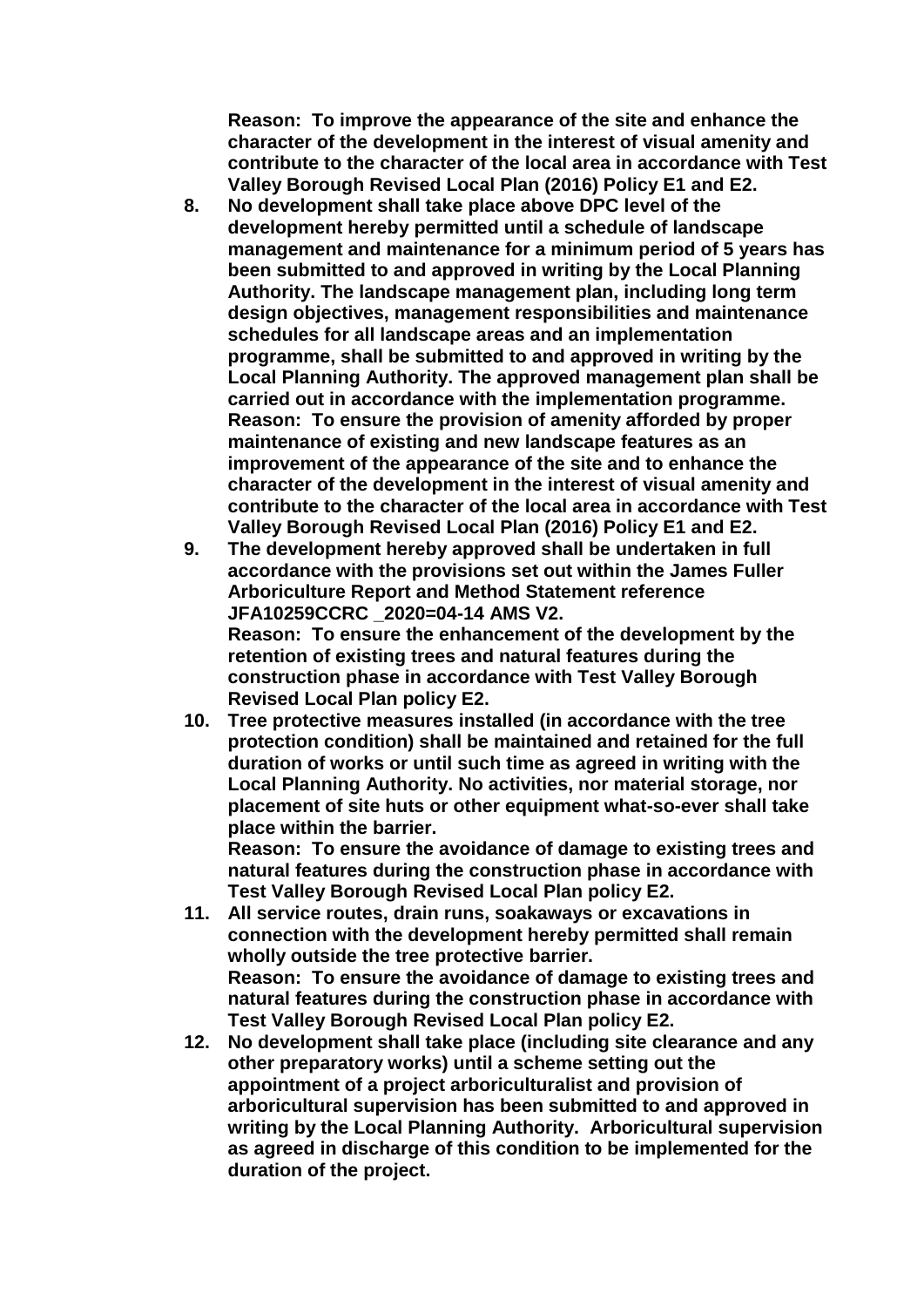**Reason: To ensure the enhancement of the development by the retention of existing trees and natural features during the construction phase in accordance with Test Valley Borough Revised Local Plan policy E2 (2016).**

- **13. No development shall begin until a detailed surface water drainage scheme for the site, based on the principles within the Flood Risk Assessment has been submitted and approved in writing by the Local Planning Authority. The submitted surface water drainage scheme details should include:**
	- **a) Management of exceedance flows routes including areas of the site that will be allowed to flood and conveyance of flood waters. This should include expected flood depths and extension.**
	- **b) A maintenance and management plan for the entire surface water drainage system, including a plan illustrating the organisation responsible for each element, should be submitted to the LPA and LLFA.**

**Development shall be carried out in accordance with the approved details.** 

**Reason: To ensure the development provides the satisfactory provision of foul and surface water drainage in accordance with policy E7 of the revised Borough Local Plan 2016.**

**14. Occupation of the development shall not commence until foul sewage provisions (as agreed with Southern Water Services) shall have been provided.**

**Reason: To ensure the development provides the satisfactory provision of foul and surface water drainage in accordance with policy E7 of the revised Borough Local Plan 2016.**

- **15. No works to the existing Public Right of Way Footpath 56 shall take place on site until full details and the method of construction of works to Footpath 56, including materials and finishes, to provide a means of access to the development site from Stoneham Lane have been submitted and approved in writing by the Local Planning Authority. The approved works shall be completed prior to first occupation of the development hereby permitted. Reason: To retain the public rights of way appropriately in accordance with policy T1 of the revised Borough Local Plan 2016.**
- **16. The details and provisions of the approved Lighting Assessment (WYG, 4 Nov 2019, Ref A11493 Rev2) shall be fully implemented prior to the first occupation of the development hereby permitted, unless otherwise agreed in writing by the Local Planning Authority. Reason: In the interests of visual amenity, safety and to protect biodiversity in accordance with policies E1, E5 and LHW4 of the revised Borough Local Plan 2016.**
- **17. The development hereby permitted shall be implemented in accordance with the report and recommendations of the submitted Ecological Appraisal (WYG March 2018 V3), Bat Report (WYG March 2018 V3), Great Crested Newt Report (WYG December 2018 V2) and Ecology letter April 2020.**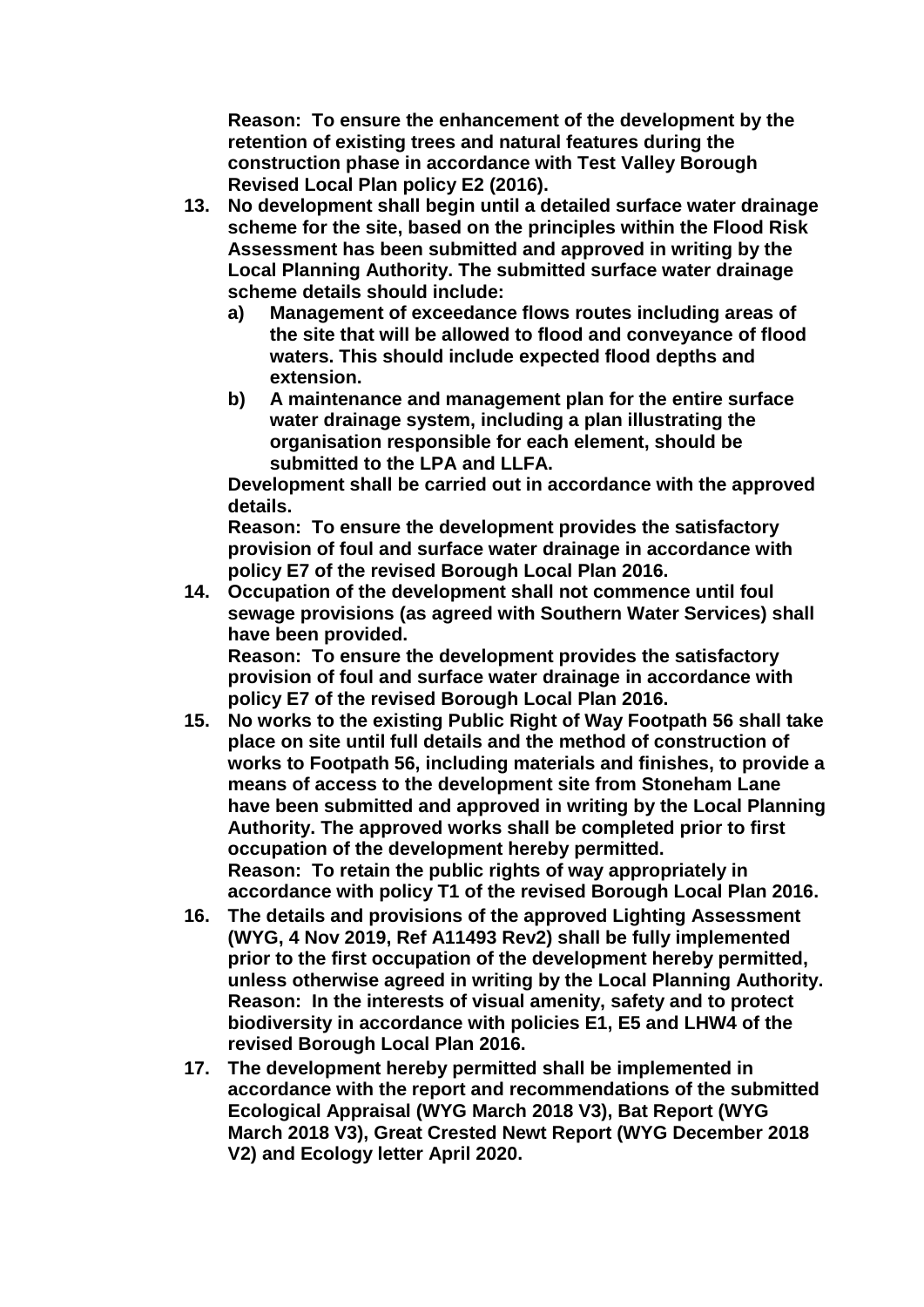**Reason: To ensure the protection of protected species in accordance with policy E5 of the Revised Borough Local Plan 2016.**

**18. Prior to the commencement of development, a badger survey will be undertaken, the details of which, including mitigation measures if badgers are found on site, will be submitted to and approved in writing by the local planning authority. The development must accord with these details.**

**Reason: To ensure no disturbance to badger setts in accordance with policy E5 of the Revised Borough Local Plan 2016.**

**19. No development shall take place (other than any approved demolition and site clearance works) until an assessment of the nature and extent of any contamination and a scheme for remediating the contamination has been submitted to and approved in writing by the Local Planning Authority. The assessment must be undertaken by a competent person, and shall assess the presence of any contamination on the site, whether or not it originates on the site. The assessment shall comprise at least a desk study and qualitative risk assessment and, where appropriate, the assessment shall be extended following further site investigation work. In the event that contamination is found, or is considered likely, the scheme shall contain remediation proposals designed to bring the site to a condition suitable for the intended use. Such remediation proposals shall include clear remediation objectives and criteria, an appraisal of the remediation options, and the arrangements for the supervision of remediation works by a competent person. The site shall not be brought in to use until a verification report, for the purpose of certifying adherence to the approved remediation scheme, has been submitted to and approved in writing by the Local Planning Authority.**

**Reason: To minimise the risks of pollution and to ensure the site is satisfactorily de-contaminated in accordance with policy E8 of the Revised Borough Local Plan 2016.**

- **20. The roads and footways as shown on the approved plans shall be laid out and made up in accordance with the approved details prior to the first occupation of the development hereby permitted. Reason: To provide appropriate pedestrian and vehicular access in accordance with policy T1 of the Revised Borough Local Plan 2016.**
- **21. The development shall not be occupied until the areas shown on the approved plan for the parking and turning of vehicles shall have been made available, surfaced and marked out, with markings to be agreed beforehand by the Local Planning Authority. The parking areas shall then be permanently retained and reserved for that purpose at all time.**

**Reason: To make provision for off-street parking for the purpose of highway safety in accordance with policy T2 of the Revised Borough Local Plan 2016.**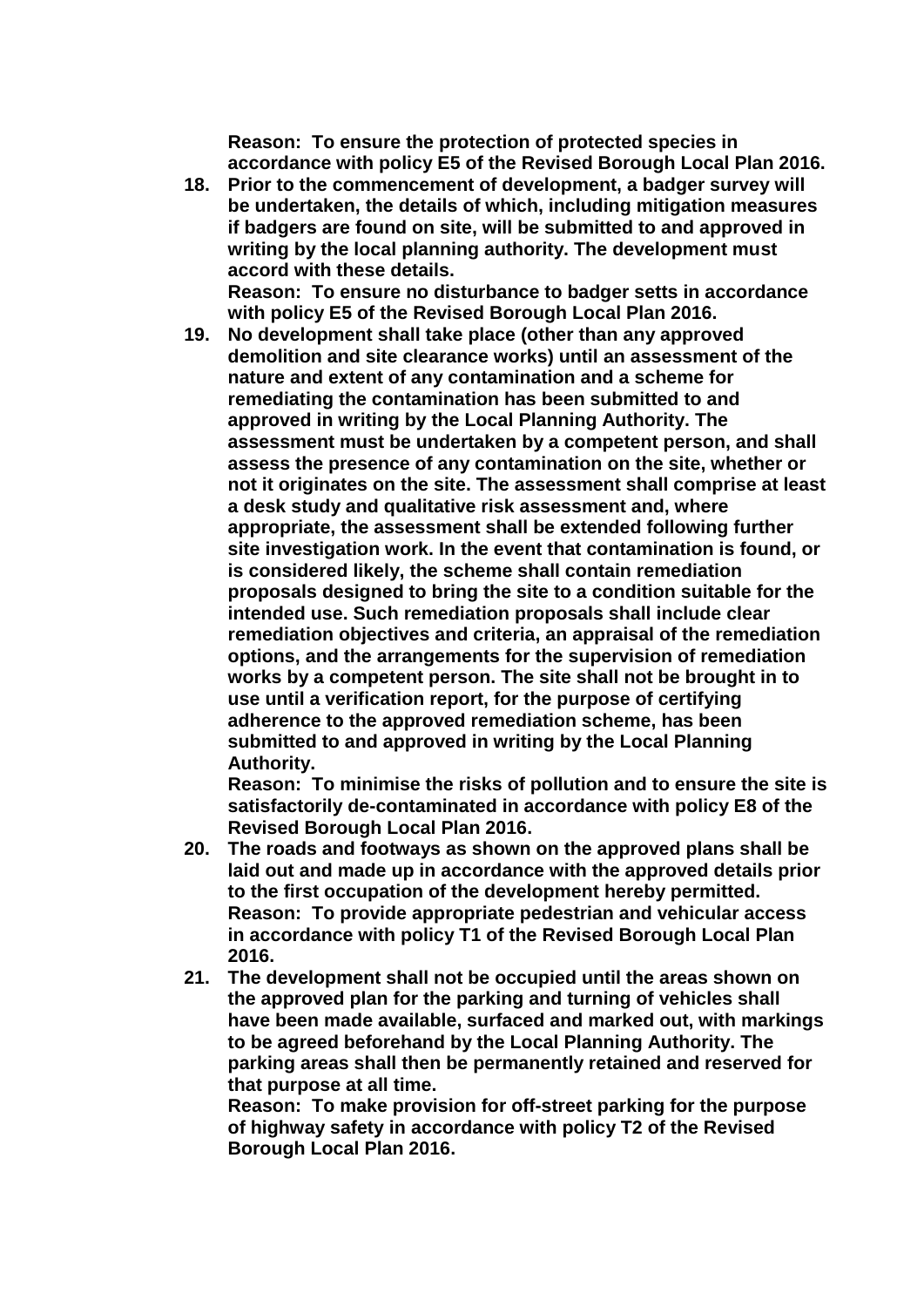- **22. No private parking management scheme shall be implemented on the site and no additional or altered vehicle parking areas shall be provided on any part of the development without the prior written approval of the Local Planning Authority. Reason: For the purpose of highway safety in accordance with policy T2 of the Revised Borough Local Plan 2016.**
- **23. No burning of materials obtained by site clearance or any other source shall take place during the demolition, construction and fitting out process. Reason: To protect the amenities of the occupiers of nearby properties in accordance with policies LHW4 and E8 of the Revised Borough Local Plan 2016.**
- **24. No construction or demolition work shall take place except between 0800 hours to 1800 hours Mondays to Fridays and 0800 hours to 1300 hours on Saturdays and not at all on Sundays or Bank Holidays unless otherwise agreed in writing with the Local Planning Authority.**

**Reason: To protect the amenities of the occupiers of nearby dwellings in accordance with policy LHW4 of the Revised Borough Local Plan 2016.**

- **25. Before development commences, a Construction and Environmental Management Plan (CEMP), shall be submitted to and approved in writing by the Local Planning Authority. The CEMP shall include the following details:**
	- **i the timing and phasing of the works and lorry routing**
	- **ii the incidental recovery of minerals for construction works;**
	- **iii the location of temporary site buildings and plant and material storage areas,**
	- **iv the arrangement for construction deliveries and access**
	- **v dust impacts and controls**
	- **vi temporary construction car parking both on and off-site,**
	- **vii temporary lighting ,**
	- **viii mud on the road mitigation,**
	- **ix a scheme for controlling noise and vibration from demolition and construction activities (to include piling);**
	- **x the protection of pedestrian routes during construction,**
	- **xi storage of and collection of waste**
	- **xii controls for the volume and the quality of surface water runoff,**
	- **xiii watercourse crossings and any proposed diversions (temporary or permanent),**
	- **xiv a map or plan showing habitat areas to be specifically protected (identified in the ecological reports) during the works and any necessary mitigation for protected species to include:**
		- **a. The timing of the works**
		- **b. Watercourse crossings and any proposed diversions (temporary or permanent)**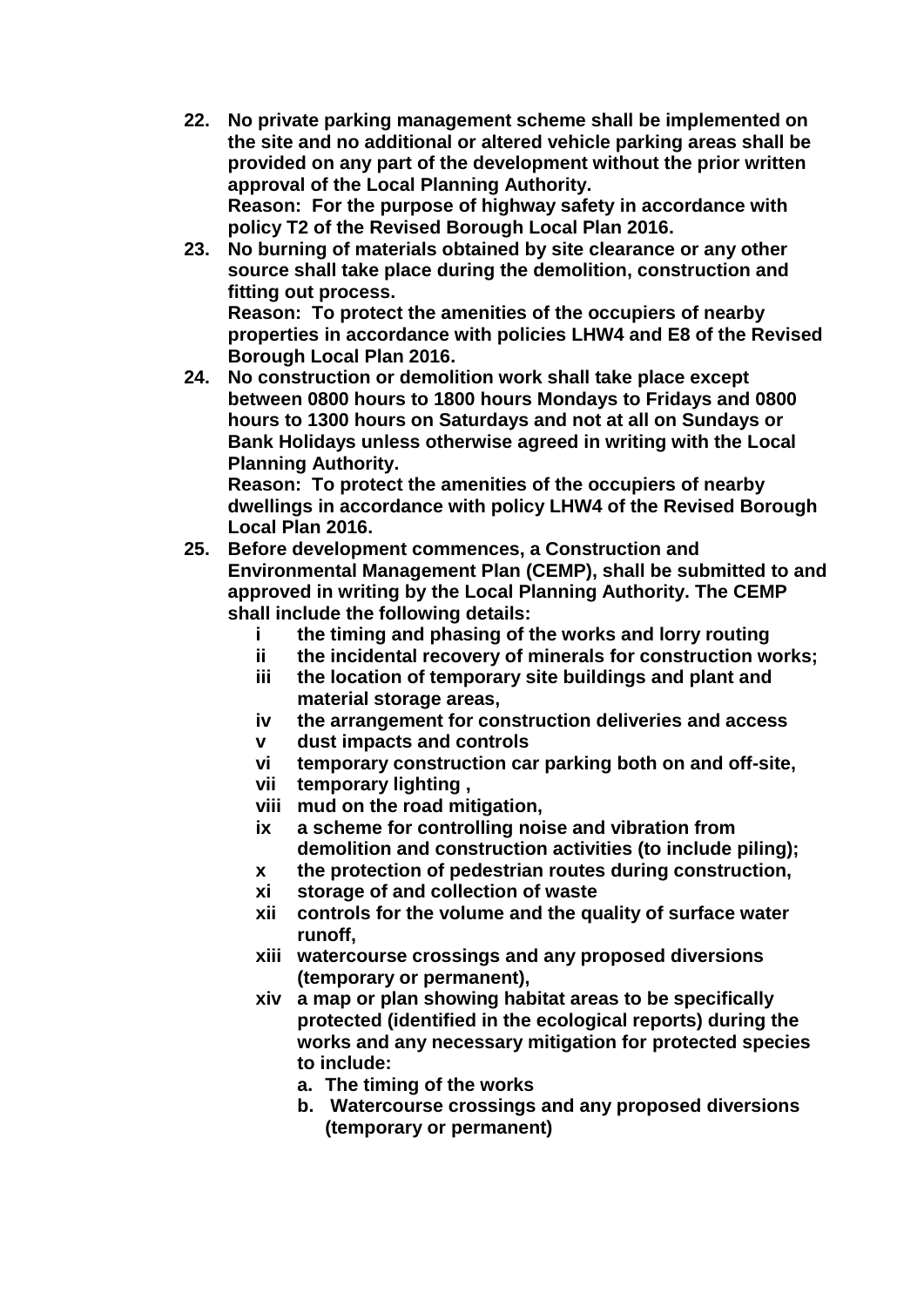- **c. The measures to be used during construction in order to minimise environmental impact of the works on habitats (considering both disturbance and pollution prevention)**
- **xv Information on the persons/bodies responsible for particular activities associated with the construction phase**
- **xvi Details of the Heras fencing to be installed 2 meters off set from the listed garden wall for the duration of the construction with all works carried out within the 2m zone to be conducted via a 'permit to work' system**

**All works shall be carried out in accordance with the approved CEMP.**

**Reason: In the interests of amenity, highway safety and protection of ecological features in accordance with policy LHW4, T1 and E5 of the Revised Borough Local Plan 2016.**

**26. Development shall be carried out in accordance with the archaeological provisions set out in that document (edp 1574-r009a dated April 2020). Reason: To ensure the protection of heritage assets in accordance** 

**with policy E9 of the Revised Local Plan 2016.**

- **27. Details of fenestration with confirmation that it will achieve the internal guideline levels recommended in Table 4 of BS8233:2014 shall be submitted to the Local Planning Authority for approval prior to installation. The approved fenestration to be installed prior to first occupation and thereafter maintained. Reason: To protect residential amenity in accordance with policy LHW4 of the Revised Local Plan 2016.**
- **28. Prior to construction above ground level, details of a system for ventilating the residential properties to protect thermal and acoustic comfort of future occupants shall be submitted to the Local Planning Authority for approval. The applicant should refer to the ANC/IOA/CIEH Guidance "Acoustics, ventilation and overheating Residential Design Guide 2020" in designing a suitable scheme. The development shall be carried out in accordance with the approved details before occupation and thereafter maintained. Reason: To protect the amenity health and wellbeing of future occupiers in accordance with policy LHW4 of the Revised Local Plan 2016.**
- **29. Details of the building sound insulation for the spa, and café/restaurant design to prevent breakout noise shall be submitted to the Local Planning Authority for approval prior to installation. The approved plant design to be installed prior to first occupation and thereafter maintained. Reason: To protect the amenity health and wellbeing of future occupiers in accordance with policy LHW4 of the Revised Local Plan 2016.**
- **30. Prior to its installation, a scheme detailing all plant, machinery, chimneys, ducting, filters or extraction vents, including noise and odour control information, to be used in connection with the use have been submitted to, and approved in writing by, the Local**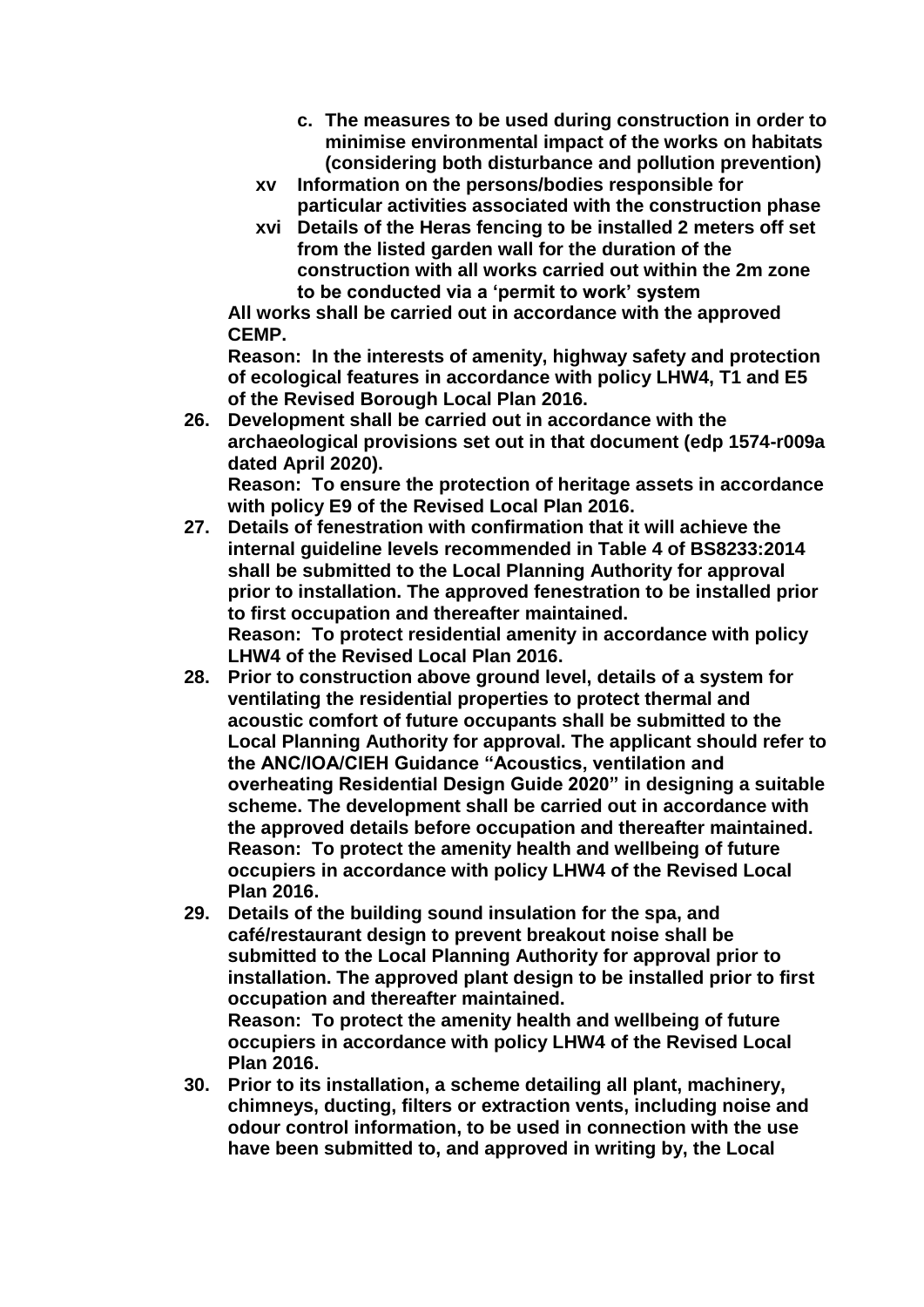**Planning Authority. The scheme shall be implemented prior to the use commencing and thereafter retained.** 

**Reason: To protect the amenity, health and wellbeing of future occupiers in accordance with policy LHW4 of the Revised Local Plan 2016.**

**31. For all plant including air handling and extraction plant, details of a plant noise assessment, carried out as detailed in BS4142:2014+A1 with confirmation that the Rating level will not exceed the background level at the nearest noise sensitive location shall be submitted to the Local Planning Authority for approval prior to installation. The approved plant design to be installed prior to first occupation and thereafter maintained.**

**Reason: To protect the amenity, health and wellbeing of future occupiers in accordance with policy LHW4 of the Revised Local Plan 2016.**

- **32. No part of any new wall on the extension and works to the existing Coach House hereby consented to shall be constructed on site until a sample wall panel, not less than 1 metre square, has first been constructed on site, inspected and approved in writing by the Local Planning Authority. The panel shall then be left in position for comparison whilst the development is carried out. Works shall be carried out in accordance with the approved sample panel. Reason: To sustain the significance of the heritage asset in accordance with Test Valley Borough Revised Local Plan (2016) Policy E9.**
- **33. The development shall not be occupied until a 1.8m high stock proof fence has been provided on the southern boundary of the application site shared with the Eastleigh and District angling Club. Reason: To ensure security and safety for residents of the proposed development and users of the adjacent angling lakes in accordance with LHW4.**

**Notes to applicant:**

- **1. In reaching this decision Test Valley Borough Council (TVBC) has had regard to the National Planning Policy Framework and takes a positive and proactive approach to development proposals focused on solutions. TVBC work with applicants and their agents in a positive and proactive manner offering a pre-application advice service and updating applicants/agents of issues that may arise in dealing with the application and where possible suggesting solutions.**
- **2. The development hereby permitted shall be carried out and completed strictly in accordance with the submitted plans, specifications and written particulars for which permission is hereby granted or which are subsequently submitted to, and approved in writing by, the Local Planning Authority and in compliance with any conditions imposed by the Local Planning Authority.**